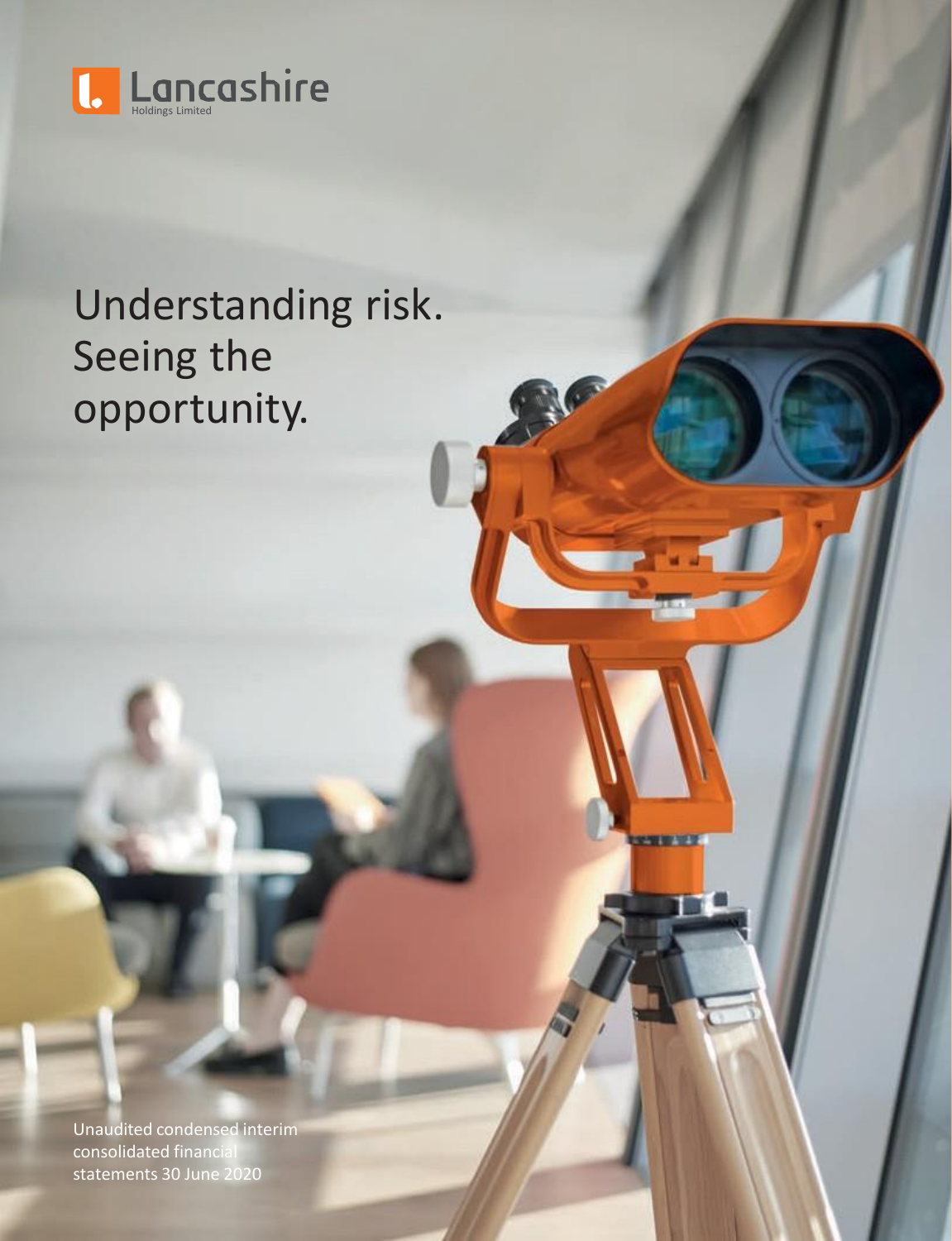# **Contents**

| 8  |
|----|
| 30 |
| 31 |
|    |
|    |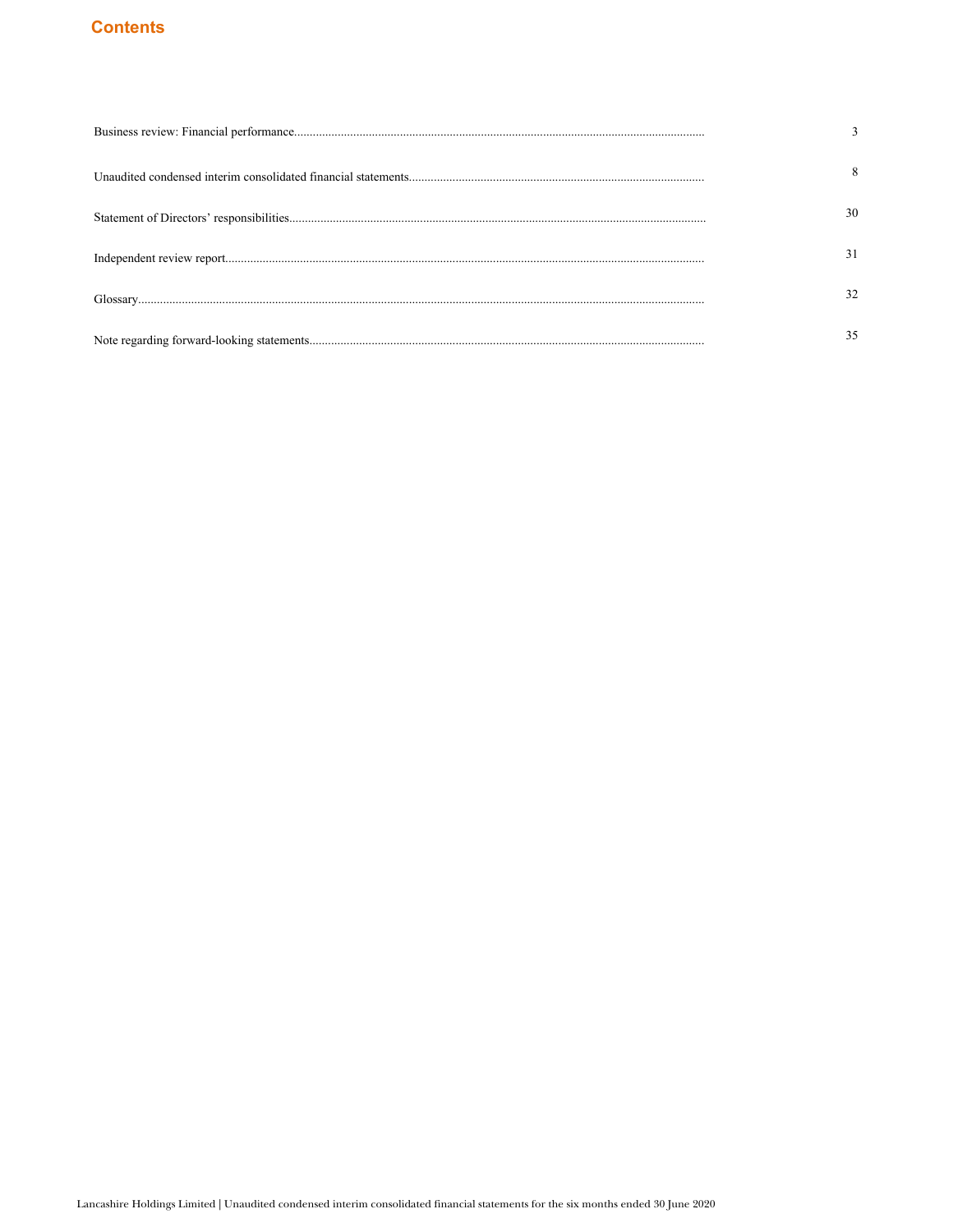# <span id="page-2-0"></span>FINANCIAL HIGHLIGHTS

|                                                             | Six months ended | Six months ended | Twelve months ended |
|-------------------------------------------------------------|------------------|------------------|---------------------|
|                                                             | 30 June 2020     | 30 June 2019     | 31 December 2019    |
| Highlights (\$m)                                            |                  |                  |                     |
| Gross premiums written                                      | 495.5            | 429.6            | 706.7               |
| Net premiums written                                        | 282.5            | 222.6            | 424.7               |
| Underwriting income                                         | 39.4             | 79.4             | 186.5               |
| (Loss) profit before tax                                    | (23.0)           | 40.5             | 119.5               |
| Comprehensive (loss) income*                                | (14.7)           | 68.7             | 145.7               |
|                                                             |                  |                  |                     |
| <b>Financial ratios</b>                                     |                  |                  |                     |
| Total investment return including internal currency hedging | $1.3\%$          | 3.2%             | $4.9\%$             |
| Net loss ratio                                              | 57.4%            | 34.5%            | 30.8%               |
| Combined ratio                                              | 106.9%           | 86.6%            | 80.9%               |

\* These amount are attributable to Lancashire and exclude non-controlling interests.

# **Alex Maloney, Group Chief Executive Officer, commented:**

"The global COVID-19 pandemic has presented a difficult set of threats to our health, our societies and our economies which remain both fluid and uncertain.

Once again, I would like to thank all of our people at Lancashire for showing their continued creativity and commitment, which has been so central to demonstrating a robust operational flexibility and resilience, since successfully moving to a home working environment in March 2020. This nimble "can do" culture within our business has given Lancashire the resources to continue to meet the needs of our clients and their brokers against this unprecedented backdrop. Our underlying business has performed very well during this period and we have been able to respond rapidly to take advantage of the improving (re)insurance market, generating a 15% increase in gross premiums written in the first half of the year.

In the face of the challenges generated by the COVID-19 pandemic to both sides of the balance sheet, there has been a retrenchment in (re)insurance market risk capital and capacity. In the year to 30 June 2020, we have witnessed double-digit percentage rate increases in many of our lines of business and accelerated rating dislocation in the catastrophe exposed reinsurance lines, resulting in rises in the range of 20%-30% for 1 June renewals in Florida. I believe that the economic fundamentals now dictate that this pricing trend is likely to strengthen throughout 2020 and into 2021 across a number of our business lines, and that current market conditions present an attractive opportunity for growth consistent with our strategy of deploying capital in line with the insurance market cycle.

We were pleased to have executed a successful equity capital raise as announced on 10 June 2020. We took this step to allow us to deploy capital to take advantage of the growth opportunities presented by the improving pricing environment. I would like to thank our existing and new shareholders for their strong support for the capital raise.

The effects of COVID-19 as a loss event to the insurance and reinsurance markets remain both ongoing and uncertain. For Lancashire, the current estimated impact of the COVID-19 loss event has been assessed consistent with our usual internal processes for deriving ultimate loss estimates, albeit that there is higher uncertainty with this event. During the second quarter of 2020, we increased our COVID-19 loss estimate to approximately \$42 million, from approximately \$35 million, net of reinsurance and reinstatement premiums. As noted in the our Q1 trading statement, Lancashire does not write the following lines of business: travel insurance; trade credit; accident and health; Directors' and Officers' liability; medical malpractice; and long-term life. The Group also has minimal exposure to mortgage business and is exposed to a small number of event cancellation contracts.

In a rapidly changing market, we are seeing attractive opportunities to develop many of our existing lines of business and to establish new ones. Our business is well positioned to grow our underwriting portfolio and to develop opportunities to improve the risk adjusted returns for our business and our investors."

# **Natalie Kershaw**, **Group Chief Financial Officer**, **commented**:

"For the first half of 2020 we generated an underwriting profit of \$39.4 million and an overall comprehensive loss of \$14.7 million. Our financial results were impacted by the COVID-19 losses, plus a number of late reported attritional claims from prior years. Excluding COVID-19 we did not incur any new major losses in the first half of the year and we have seen significant premium growth across all our underwriting segments. Our investment strategy remains conservative and whilst our portfolio was impacted by the volatility which occurred during the first quarter of 2020 as a result of the global pandemic, I am pleased to note that for the year to 30 June 2020 our portfolio recovered to generate a positive return of 1.3%.

In line with our stated ordinary dividend policy, on 28 July we declared an ordinary interim dividend of \$0.05 per share."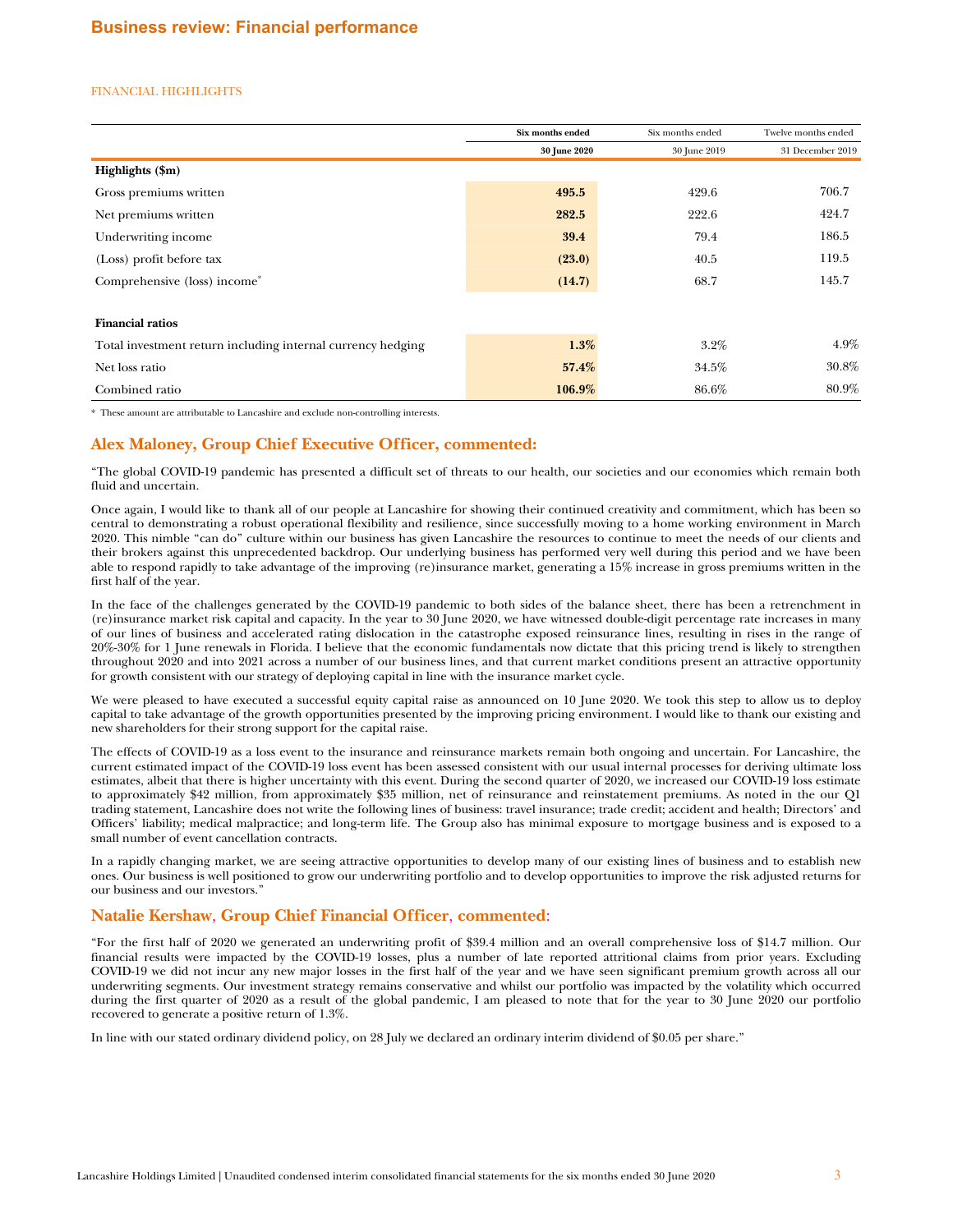### UNDERWRITING RESULTS

|                        | Six months ended    | Six months ended |               |        |            |
|------------------------|---------------------|------------------|---------------|--------|------------|
|                        | <b>30 June 2020</b> | 30 June 2019     | Change        | Change | <b>RPI</b> |
| Gross premiums written | \$m                 | \$m              | $\mathbf{Sm}$ | %      | $\%$       |
| Property               | 300.1               | 268.5            | 31.6          | 11.8   | 107        |
| Energy                 | 91.7                | 76.4             | 15.3          | 20.0   | <b>110</b> |
| Marine                 | 53.5                | 45.4             | 8.1           | 17.8   | 113        |
| Aviation               | 50.2                | 39.3             | 10.9          | 27.7   | 121        |
| Total                  | 495.5               | 429.6            | 65.9          | 15.3   | 111        |

Gross premiums written increased by 15.3% in the first six months of 2020 compared to the same period in 2019. The Group's four principal segments, and the key market factors impacting them, are discussed below.

The increase in property gross premiums written was driven primarily by new business across all of the property classes, with rate and exposure increases also a strong contributor to the growth. Compared to the prior year, the second quarter renewal season was particularly strong, and saw the Group benefit from the hardening pricing environment. This contributed to significant growth in the property catastrophe class of business in the second quarter. These increases were partially offset by a reduction of premiums in the political risk class, which is largely a non-renewing book, plus a reduced level of reinstatement premium compared to the same period in 2019.

Energy gross premiums written increased primarily due to new business and rate and exposure increases in the upstream energy, downstream energy and power classes of business.

The increase in marine gross premiums written was primarily due to rate and exposure increases across all lines of business supported by new business growth in the marine cargo and the marine hull classes of business. The marine segment also benefited from exposure increases on policies bound in prior underwriting years.

Although the first half of the year is not a major renewal period for the aviation segment, we saw a significant increase in gross premiums written primarily due to new business and rate increases in the aviation deductible and the aviation hull and liability classes of business, as well as exposure increases on policies bound in prior underwriting years in the AV52 class.

Ceded reinsurance premiums increased by \$6.0 million, or 2.9%, in the first six months of 2020 compared to the same period in 2019. The increased spend was primarily due to cover purchased for newer classes of business. There was also increased outwards quota share reinsurance spend as a result of the higher inwards gross premiums written in the associated classes of business. These increases were largely offset by lower outwards reinstatement premiums compared to the prior year and a lower ceding percentage applied on some of the outwards quota share contracts purchased.

The Group's net loss ratio for the first six months of 2020 was 57.4% compared to 34.5% for the same period in 2019. The accident year loss ratio for the first six months of 2020, including the impact of foreign exchange revaluations, was 55.4% compared to 40.5% for the same period in 2019. Excluding the impact of COVID-19, the Group's net loss ratio was 40.0% and the accident year loss ratio was 38.2%.

As at 30 June 2020, the Group's COVID-19 ultimate loss estimate, net of reinsurance and reinstatement premiums, amounted to approximately \$42 million. This arose primarily from exposures within our property segment. Given the ongoing nature of the COVID-19 pandemic and the uncertain impact on the insurance industry, the Group's actual ultimate loss may vary, perhaps materially, from the current estimate. The final settlement of all of these claims is likely to take place over a considerable period of time.

Prior year unfavourable development for 2020 was \$5.1 million, compared to \$15.9 million of favourable development for the same period in 2019. The unfavourable development during the first six months of 2020 was primarily driven by a number of late reported losses from the 2019 accident year, reserve deterioration on a couple of marine claims in the 2017 and 2019 accident years, in addition to adverse development on the 2010 New Zealand earthquake in the property segment. The favourable development during the first six months of 2019 was primarily due to general IBNR releases across most lines of business, offset somewhat by 2018 accident year claims in our property and energy segments.

The table below provides further detail of prior years' loss development by class, excluding the impact of foreign exchange revaluations:

|          | Six months ended    | Six months ended |  |
|----------|---------------------|------------------|--|
|          | <b>30 June 2020</b> | 30 June 2019     |  |
|          | \$m\$               | $\mathbf{\$m}$   |  |
| Property | (3.7)               | 4.8              |  |
| Energy   | 11.6                | 1.1              |  |
| Marine   | (14.5)              | 7.2              |  |
| Aviation | 1.5                 | 2.8              |  |
| Total    | (5.1)               | 15.9             |  |

Note: Positive numbers denote favourable development.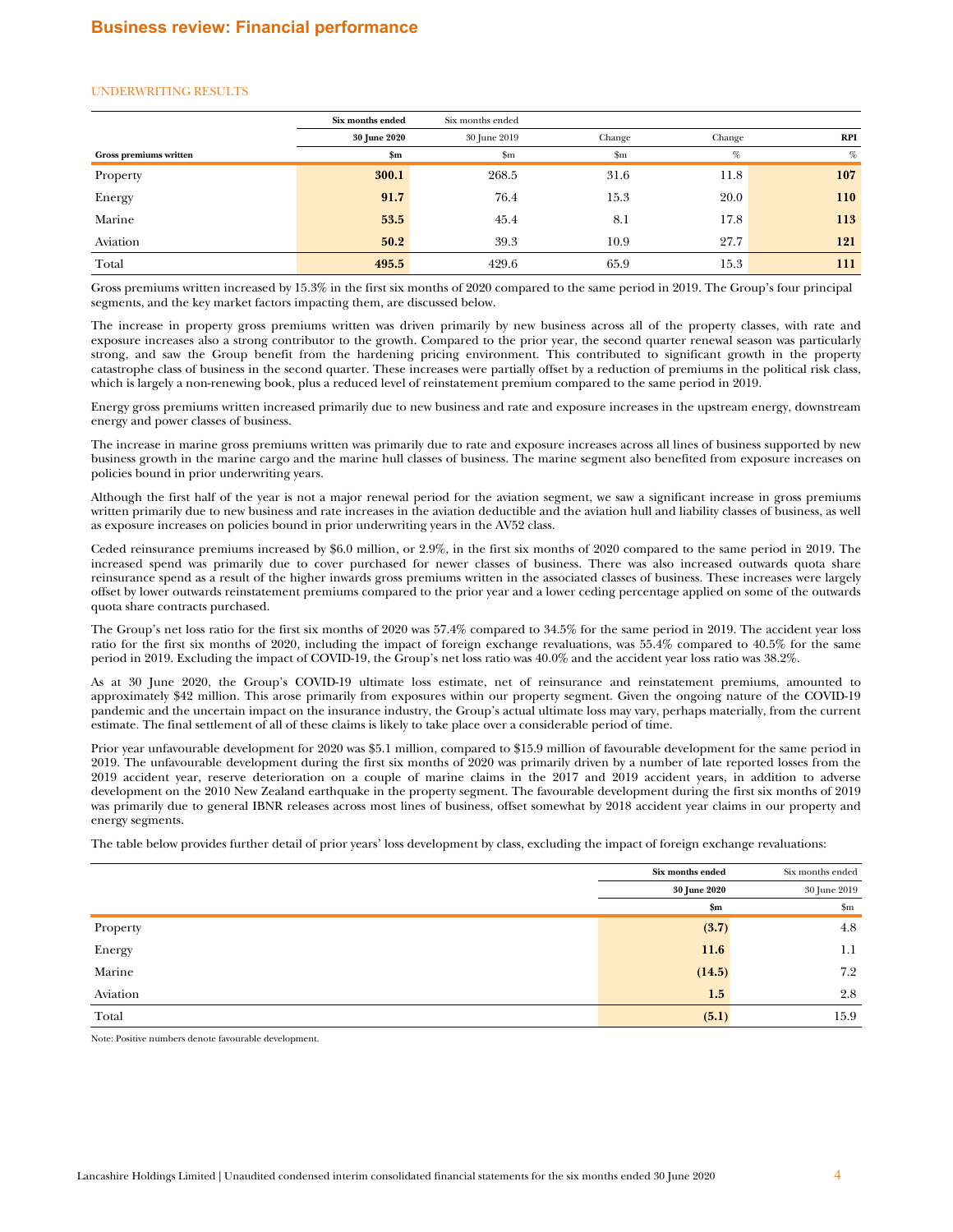# **Business review: Financial performance**

Excluding the impact of foreign exchange revaluations, previous accident years' ultimate losses developed as follows during the six months 30 June 2020 and 2019:

|                              | Six months ended | Six months ended |
|------------------------------|------------------|------------------|
|                              | 30 June 2020     | 30 June 2019     |
|                              | $\mathbf{\$m}$   | \$m              |
|                              |                  |                  |
| 2010 accident year and prior | (5.6)            | 4.3              |
| 2011 accident year           | 0.3              | 1.9              |
| 2012 accident year           | 0.3              | 0.5              |
| 2013 accident year           | (0.2)            | 0.5              |
| 2014 accident year           | (0.5)            | (0.2)            |
| 2015 accident year           | 0.5              |                  |
| 2016 accident year           | 0.4              | 9.0              |
| 2017 accident year           | (5.2)            | 10.0             |
| 2018 accident year           | 14.8             | (10.1)           |
| 2019 accident year           | (9.9)            |                  |
| Total                        | (5.1)            | 15.9             |

Note: Positive numbers denote favourable development.

The ratio of IBNR to total net loss reserves was 34.8% at 30 June 2020 compared to 34.8% at 30 June 2019.

#### INVESTMENTS

Net investment income, excluding realised and unrealised gains and losses, was \$14.9 million for the first six months of 2020, a decrease of 24.0% from the same period in 2019. Total investment return, including net investment income, net other investment income, net realised gains and losses, impairments and net change in unrealised gains and losses, was a gain of \$22.0 million for the first six months of 2020 compared to a gain of \$57.1 million for the first six months of 2019.

The Group's investment portfolio returned 1.3% for the first six months of 2020. As previously reported, the first quarter of 2020 produced a negative investment return of 1.9% given market volatility due to the COVID-19 pandemic, which then largely reversed in the second quarter resulting in quarterly gains of 3.3%. The second quarter gains were seen across all asset classes that benefited from significant U.S. fiscal stimuli. Fixed maturities recouped all of the losses from the first quarter, with hedge funds, bank loans and private debt funds still showing small losses on a year to date basis.

Returns in the first six months of 2019 were driven by a strong equity market combined with both a decrease in treasury yields and a narrowing of credit spreads. This resulted in positive performance in all asset classes, particularly in the bank loan, equity and hedge fund portfolios.

The managed portfolio was invested as follows:

|                           | 30 June 2020 | 30 June 2019 | 31 December 2019 |
|---------------------------|--------------|--------------|------------------|
|                           | %            | %            | %                |
| Fixed maturity securities | 81.0         | 82.1         | 79.0             |
| Cash and cash equivalents | 11.8         | 6.9          | 11.4             |
| Hedge funds               | 4.5          | 9.5          | 8.7              |
| Private investment funds  | 2.7          |              | 0.9              |
| <b>Equity securities</b>  |              | 1.5          |                  |
| Total                     | 100.0        | 100.0        | 100.0            |

Key investment portfolio statistics for our fixed maturities and managed cash were:

|                | <b>30 June 2020</b> | 30 June 2019 | 31 December 2019 |
|----------------|---------------------|--------------|------------------|
| Duration       | $1.9$ years         | 1.8 years    | 1.8 years        |
| Credit quality | AA-                 | A+           | $A+$             |
| Book yield     | 1.8%                | 2.7%         | 2.4%             |
| Market yield   | $1.1\%$             | 2.4%         | 2.1%             |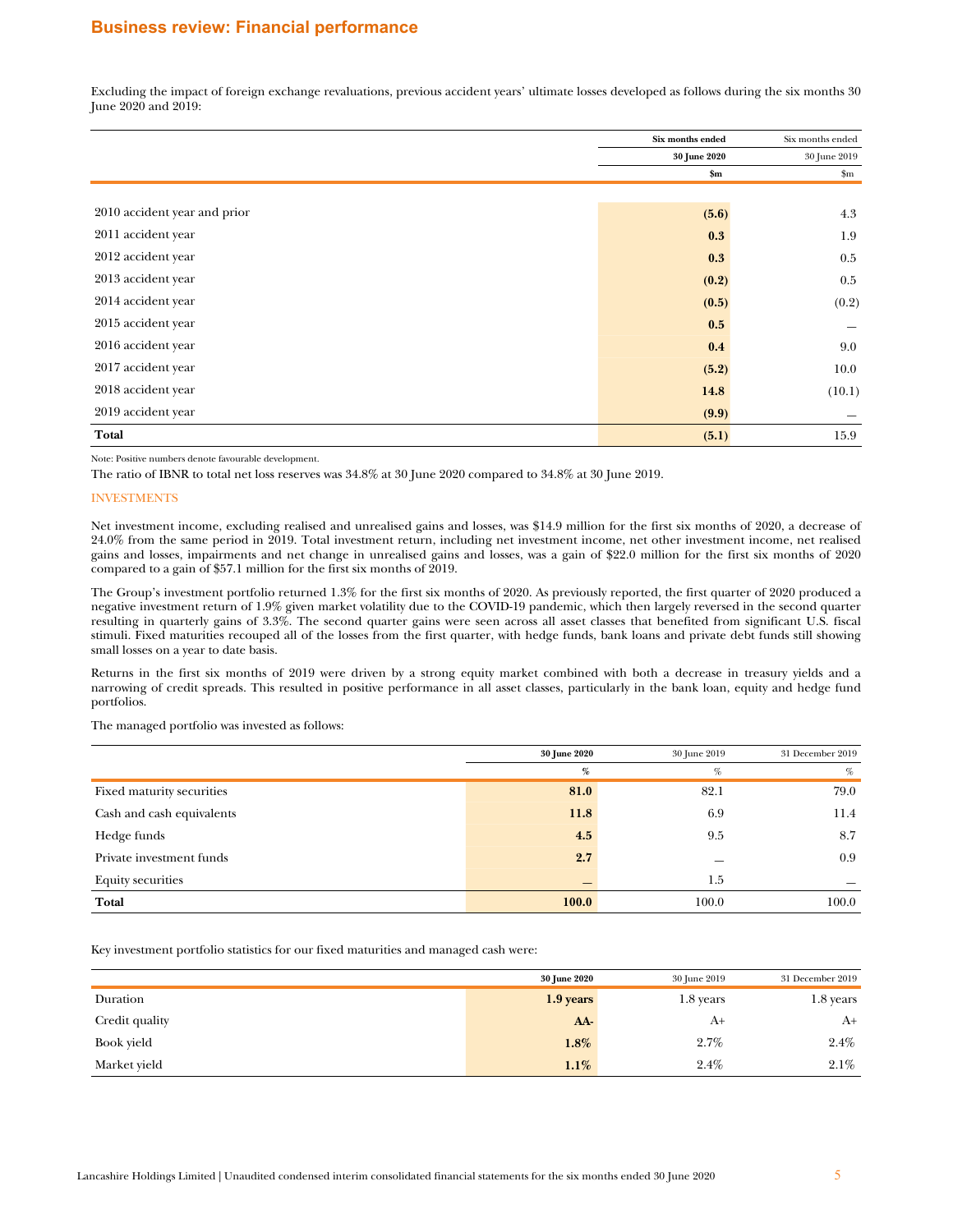### LANCASHIRE THIRD PARTY CAPITAL MANAGEMENT

The total contribution from third party capital activities consists of the following items:

|                                          | Six months ended | Six months ended |
|------------------------------------------|------------------|------------------|
|                                          | 30 June 2020     | 30 June 2019     |
|                                          | \$m\$            | \$m              |
| LCM underwriting fees                    | 2.7              | 1.9              |
| LSL fees and profit commission           | 0.8              | 0.9              |
| Total                                    | 3.5              | 2.8              |
| Share of profit of associate             | 1.1              | 0.1              |
| Total third party capital managed income | 4.6              | 2.9              |

The higher Lancashire Capital Management underwriting fees in 2020 reflect the increased level of premiums under management compared to 2019. The share of profit of associate reflects Lancashire's equity interest in the Lancashire Capital Management managed vehicle.

### OTHER OPERATING EXPENSES

Other operating expenses were \$55.1 million in the first six months of 2020 compared to \$50.8 million in the first six months of 2019. An increase in headcount, general salary increases and variability around incentive pay led to an increase in employment costs. This was partly offset by a reduction in other operating expenses and the favourable impact from the depreciation of Sterling foreign exchange rates relative to the prior period.

# EQUITY BASED COMPENSATION

The equity based compensation expense was \$7.0 million in the first six months of 2020 compared to \$3.8 million in the first six months of 2019. The equity based compensation charge was driven by anticipated vesting levels of active awards based on current performance expectations.

### **CAPITAL**

On 10 June 2020 a total of 39,568,089 new common shares in Lancashire were placed at a price of 700 pence per share, raising proceeds of \$340.3 million for the Company. The shares issued represented approximately 19.5% of the issued common share capital of Lancashire prior to the placing.

As at 30 June 2020, total capital available to Lancashire was \$1.830 billion, comprising shareholders' equity of \$1.506 billion and \$323.7 million of long-term debt. Tangible capital was \$1.675 billion. Leverage was 17.7% on total capital and 19.3% on total tangible capital. Total capital and total tangible capital as at 30 June 2019 were \$1.445 billion and \$1.291 billion.

#### *Per share data*

|                                                            | Six months ended | Six months ended | Twelve months ended |
|------------------------------------------------------------|------------------|------------------|---------------------|
|                                                            | 30 June 2020     | 30 June 2019     | 31 December 2019    |
| Fully converted book value per share                       | \$6.16           | \$5.52           | \$5.84              |
| Return on equity                                           | $7.2\%$          | $6.9\%$          | 14.1%               |
| Return on equity excluding the impact of the capital raise | $(1.0\%)$        | $6.9\%$          | 14.1%               |
| Dividends per common share for the financial year          | \$0.05           | \$0.05           | \$0.15              |
| Diluted (loss) earnings per share                          | \$(0.13)         | \$0.19           | \$0.58              |

### DIVIDENDS

Lancashire announces that on 28 July 2020 its Board of Directors declared an interim dividend for 2020 of \$0.05 (approximately £0.04) per common share, which will result in an aggregate payment of approximately \$12.1 million. The dividend will be paid in Pound Sterling on 11 September 2020 (the "Dividend Payment Date") to shareholders of record on 14 August 2020 (the "Record Date") using the £ / \$ spot market exchange rate at 12 noon London time on the Record Date.

Shareholders interested in participating in the dividend reinvestment plan ("DRIP"), or other services including international payment, are encouraged to contact the Group's registrars, Link Asset Services, for more details at: [https://www.linkassetservices.com/shareholders-and](https://www.linkassetservices.com/shareholders-and-investors/shareholder-services-uk)[investors/shareholder-services-uk](https://www.linkassetservices.com/shareholders-and-investors/shareholder-services-uk).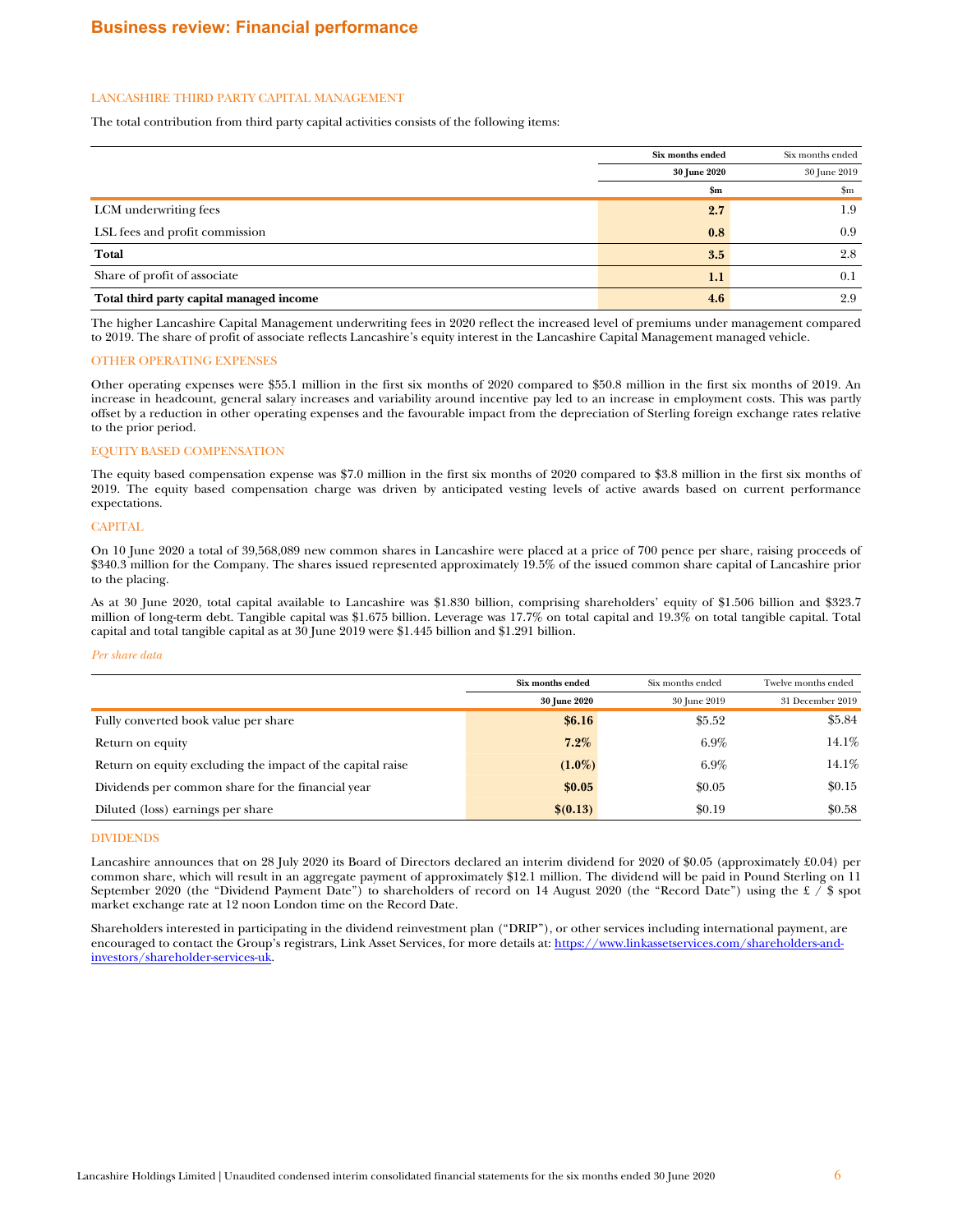# **Business review: Financial performance**

# **RATINGS**

Lancashire, through its UK and Bermuda-based operating subsidiaries, is a global provider of specialty insurance and reinsurance products. The Group companies carry the following ratings:

|                    | <b>Financial Strength</b> | Long Term Issuer |                            |
|--------------------|---------------------------|------------------|----------------------------|
|                    | Rating $(1)$              | Rating $(2)$     | Financial Strength Outlook |
| A.M. Best          | A (Excellent)             | $bbb +$          | Stable                     |
| S&P Global Ratings | A-                        | <b>BBB</b>       | Stable                     |
| Moody's            | A3                        | Baa2             | Stable                     |

 $^{\rm (1)}$  Financial Strength Rating applies to Lancashire Insurance Company Limited and Lancashire Insurance Company (UK) Limited.

(2) Long Term Issuer Rating applies to Lancashire Holdings Limited.

Lancashire Syndicates 3010 and 2010 benefit from Lloyd's ratings: A.M. Best: A (Excellent); S&P Global Ratings: A+ (Strong); and Fitch: AA- (Very strong).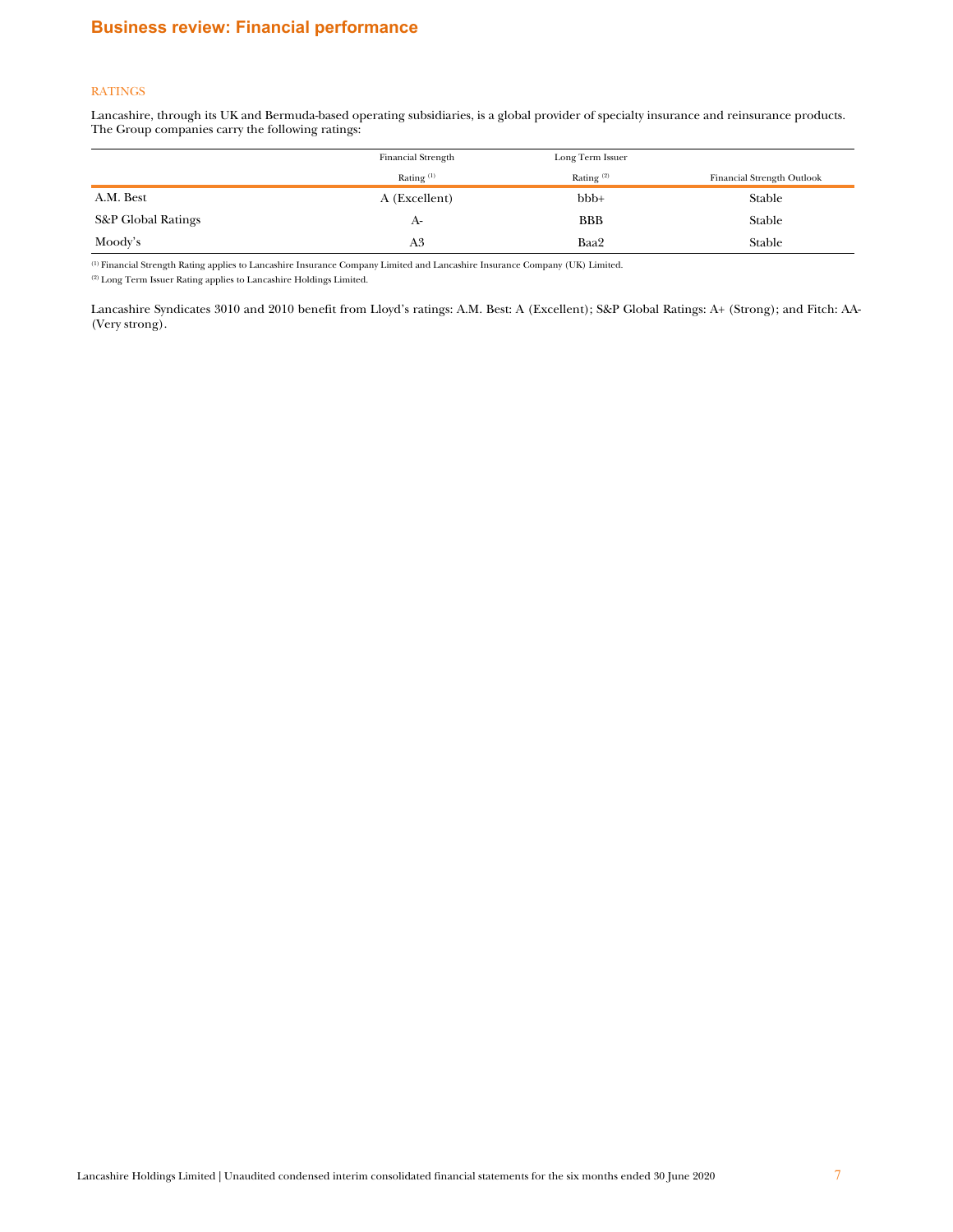# <span id="page-7-0"></span>**CONDENSED INTERIM CONSOLIDATED STATEMENT OF COMPREHENSIVE (LOSS) INCOME**

For the six months ended 30 June 2020

|                                                                                          |                            | <b>Six</b><br>months | Six<br>months        | Twelve<br>months                   |
|------------------------------------------------------------------------------------------|----------------------------|----------------------|----------------------|------------------------------------|
|                                                                                          |                            | 2020                 | 2019                 | 2019                               |
| Notes<br>Gross premiums written                                                          | $\overline{2}$             | \$m\$<br>495.5       | $_{\rm sm}$<br>429.6 | $\mathbf{S}_{\mathbf{m}}$<br>706.7 |
| Outwards reinsurance premiums                                                            | $\overline{2}$             | (213.0)              | (207.0)              | (282.0)                            |
| Net premiums written                                                                     |                            | 282.5                | 222.6                | 424.7                              |
| Change in unearned premiums                                                              | $\overline{2}$             | (129.3)              | (104.2)              | (35.8)                             |
| Change in unearned premiums on premiums ceded                                            | $\overline{2}$             | 77.6                 | 94.3                 | 32.8                               |
| Net premiums earned                                                                      |                            | 230.8                | 212.7                | 421.7                              |
| Net investment income                                                                    | $\boldsymbol{\mathcal{S}}$ | 14.9                 | 19.6                 | 37.7                               |
| Net other investment (losses) income                                                     | 3                          | (15.5)               | 7.3                  | 8.0                                |
| Net realised gains (losses) and impairments                                              | 3                          | 10.6                 | (0.2)                | 8.9                                |
| Share of profit of associate                                                             |                            | 1.1                  | 0.1                  | 5.9                                |
| Other income                                                                             |                            | 3.5                  | 2.8                  | 11.4                               |
| Net foreign exchange losses                                                              |                            | (3.9)                | (2.3)                | (1.5)                              |
| Total net revenue                                                                        |                            | 241.5                | 240.0                | 492.1                              |
| Insurance losses and loss adjustment expenses                                            | 2, 6                       | 159.2                | 152.0                | 264.5                              |
| Insurance losses and loss adjustment expenses recoverable                                | 2, 6                       | (26.8)               | (78.6)               | (134.7)                            |
| <b>Net insurance losses</b>                                                              |                            | 132.4                | 73.4                 | 129.8                              |
| Insurance acquisition expenses                                                           | $\overline{2}$             | 70.7                 | 64.4                 | 124.4                              |
| Insurance acquisition expenses ceded                                                     | $\overline{2}$             | (11.7)               | (4.5)                | (19.0)                             |
| Other operating expenses                                                                 |                            | 55.1                 | 50.8                 | 106.0                              |
| Equity based compensation                                                                |                            | 7.0                  | 3.8                  | 9.6                                |
| <b>Total expenses</b>                                                                    |                            | 253.5                | 187.9                | 350.8                              |
| <b>Results of operating activities</b>                                                   |                            | (12.0)               | 52.1                 | 141.3                              |
| Financing costs                                                                          |                            | 11.0                 | 11.6                 | 21.8                               |
| (Loss) profit before tax                                                                 |                            | (23.0)               | 40.5                 | 119.5                              |
| Tax charge                                                                               | $\overline{4}$             | (3.0)                | (1.4)                | (1.3)                              |
| (Loss) profit after tax                                                                  |                            | (26.0)               | 39.1                 | 118.2                              |
| (Loss) profit for the period attributable to:                                            |                            |                      |                      |                                    |
| Equity shareholders of LHL                                                               |                            | (26.0)               | 39.1                 | 117.9                              |
| Non-controlling interests                                                                |                            |                      |                      | 0.3                                |
| (Loss) profit for the period                                                             |                            | (26.0)               | 39.1                 | 118.2                              |
| Other comprehensive income to be reclassified to profit or loss in subsequent<br>periods |                            |                      |                      |                                    |
| Net change in unrealised gains / losses on investments                                   | 3, 5                       | 12.0                 | 30.4                 | 28.6                               |
| Tax charge on net change in unrealised gains / losses on investments                     | 4, 5                       | (0.7)                | (0.8)                | (0.8)                              |
| Other comprehensive income                                                               |                            | 11.3                 | 29.6                 | 27.8                               |
| Total comprehensive (loss) income for the period                                         |                            | (14.7)               | 68.7                 | 146.0                              |
| Total comprehensive (loss) income attributable to:                                       |                            |                      |                      |                                    |
| Equity shareholders of LHL                                                               |                            | (14.7)               | 68.7                 | 145.7                              |
| Non-controlling interests                                                                |                            |                      |                      | 0.3                                |
| Total comprehensive (loss) income for the period                                         |                            | (14.7)               | 68.7                 | 146.0                              |
|                                                                                          |                            |                      |                      |                                    |
| (Loss) earnings per share                                                                |                            |                      |                      |                                    |
| Basic                                                                                    | 9                          | $-$0.13$             | \$0.19               | \$0.59                             |
| Diluted                                                                                  | 9                          | $-$ \$0.13           | \$0.19               | \$0.58                             |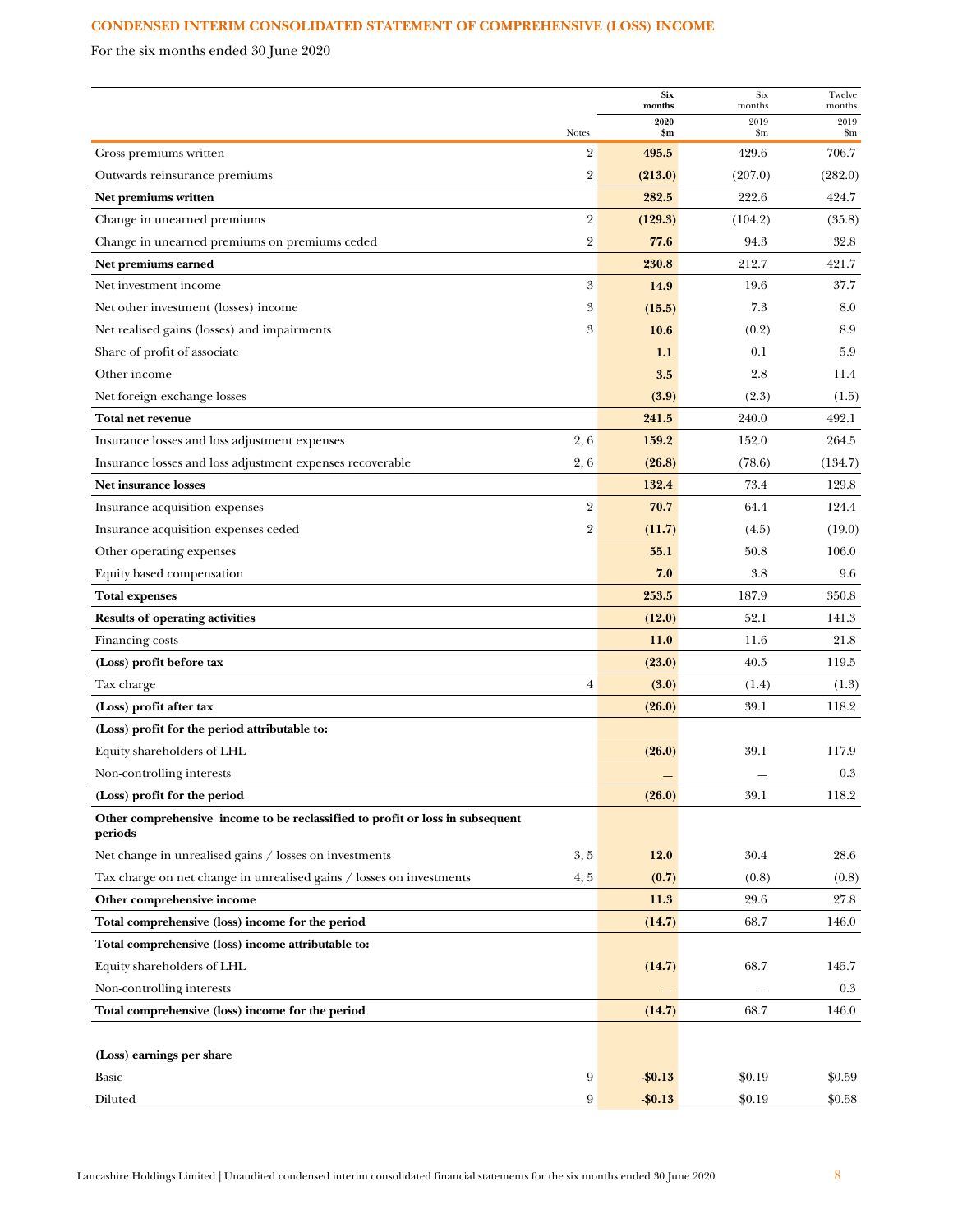# **CONDENSED INTERIM CONSOLIDATED BALANCE SHEET**

As at 30 June 2020

| 30 June 2020                                                          |   | 30 June 2019 | 31 December 2019 |                        |
|-----------------------------------------------------------------------|---|--------------|------------------|------------------------|
| <b>Notes</b>                                                          |   | \$m\$        | \$m              | $\mathop{\mathrm{Sm}}$ |
| <b>Assets</b>                                                         |   |              |                  |                        |
| Cash and cash equivalents                                             |   | 496.5        | 232.8            | 320.4                  |
| Accrued interest receivable                                           |   | 7.3          | 6.6              | 7.2                    |
| Investments                                                           | 5 | 1,689.6      | 1,581.3          | 1,525.1                |
| Inwards premiums receivable from insureds and cedants                 |   | 459.1        | 425.4            | 350.5                  |
| Reinsurance assets                                                    |   |              |                  |                        |
| - Unearned premiums on premiums ceded                                 |   | 167.1        | 151.0            | 89.5                   |
| - Reinsurance recoveries                                              | 6 | 323.1        | 306.4            | 327.5                  |
| - Other receivables                                                   |   | 27.6         | 43.2             | 16.9                   |
| Other receivables                                                     |   | 33.3         | 56.2             | 51.7                   |
| Investment in associate                                               |   | 81.5         | 65.2             | 108.3                  |
| Property, plant and equipment                                         |   | 0.9          | 1.3              | 1.2                    |
| Right-of-use assets                                                   | 8 | 16.8         | 19.5             | 18.2                   |
| Deferred acquisition costs                                            |   | 96.8         | 84.8             | 81.7                   |
| Intangible assets                                                     |   | 154.5        | 153.8            | 154.5                  |
| <b>Total assets</b>                                                   |   | 3,554.1      | 3,127.5          | 3,052.7                |
| <b>Liabilities</b>                                                    |   |              |                  |                        |
| Insurance contracts                                                   |   |              |                  |                        |
| - Losses and loss adjustment expenses                                 | 6 | 888.6        | 884.1            | 874.5                  |
| - Unearned premiums                                                   |   | 535.7        | 474.8            | 406.4                  |
| - Other payables                                                      |   | 26.4         | 40.8             | 27.4                   |
| Amounts payable to reinsurers                                         |   | 179.6        | 178.2            | 126.6                  |
| Deferred acquisition costs ceded                                      |   | 17.2         | 11.4             | 17.6                   |
| Other payables                                                        |   | 42.0         | 54.7             | 47.5                   |
| Corporation tax payable                                               |   | 1.6          | 2.1              | 2.4                    |
| Deferred tax liability                                                | 7 | 12.2         | 12.3             | 9.6                    |
| Interest rate swap                                                    |   | 1.3          | 1.4              | 1.1                    |
| Lease liability                                                       |   | 19.6         | 22.5             | 21.9                   |
| Long-term debt                                                        |   | 323.7        | 324.1            | 323.5                  |
| <b>Total liabilities</b>                                              |   | 2,047.9      | 2,006.4          | 1,858.5                |
| Shareholders' equity                                                  |   |              |                  |                        |
| Share capital                                                         | 8 | 121.3        | 101.0            | 101.5                  |
| Own shares                                                            | 8 | (6.7)        | (5.3)            | (13.3)                 |
| Other reserves                                                        |   | 1,202.3      | 867.9            | 881.3                  |
| Accumulated other comprehensive income                                | 5 | 24.8         | 15.3             | 13.5                   |
| Retained earnings                                                     |   | 164.4        | 141.9            | 210.6                  |
| Total shareholders' equity attributable to equity shareholders of LHL |   | 1,506.1      | 1,120.8          | 1,193.6                |
| Non-controlling interests                                             |   | 0.1          | 0.3              | $0.6\,$                |
| Total shareholders' equity                                            |   | 1,506.2      | 1,121.1          | 1,194.2                |
| Total liabilities and shareholders' equity                            |   | 3,554.1      | 3,127.5          | 3,052.7                |

The unaudited condensed interim consolidated financial statements were approved by the Board of Directors on 28 July 2020 and signed on its behalf by:

ば

 $\overline{\phantom{a}}$  $\Lambda \wedge$ 

**Peter Clarke Natalie Kershaw** Natalie Kershaw **Director/Chairman Director/CFO**

Lancashire Holdings Limited | Unaudited condensed interim consolidated financial statements for the six months ended 30 June 2020 9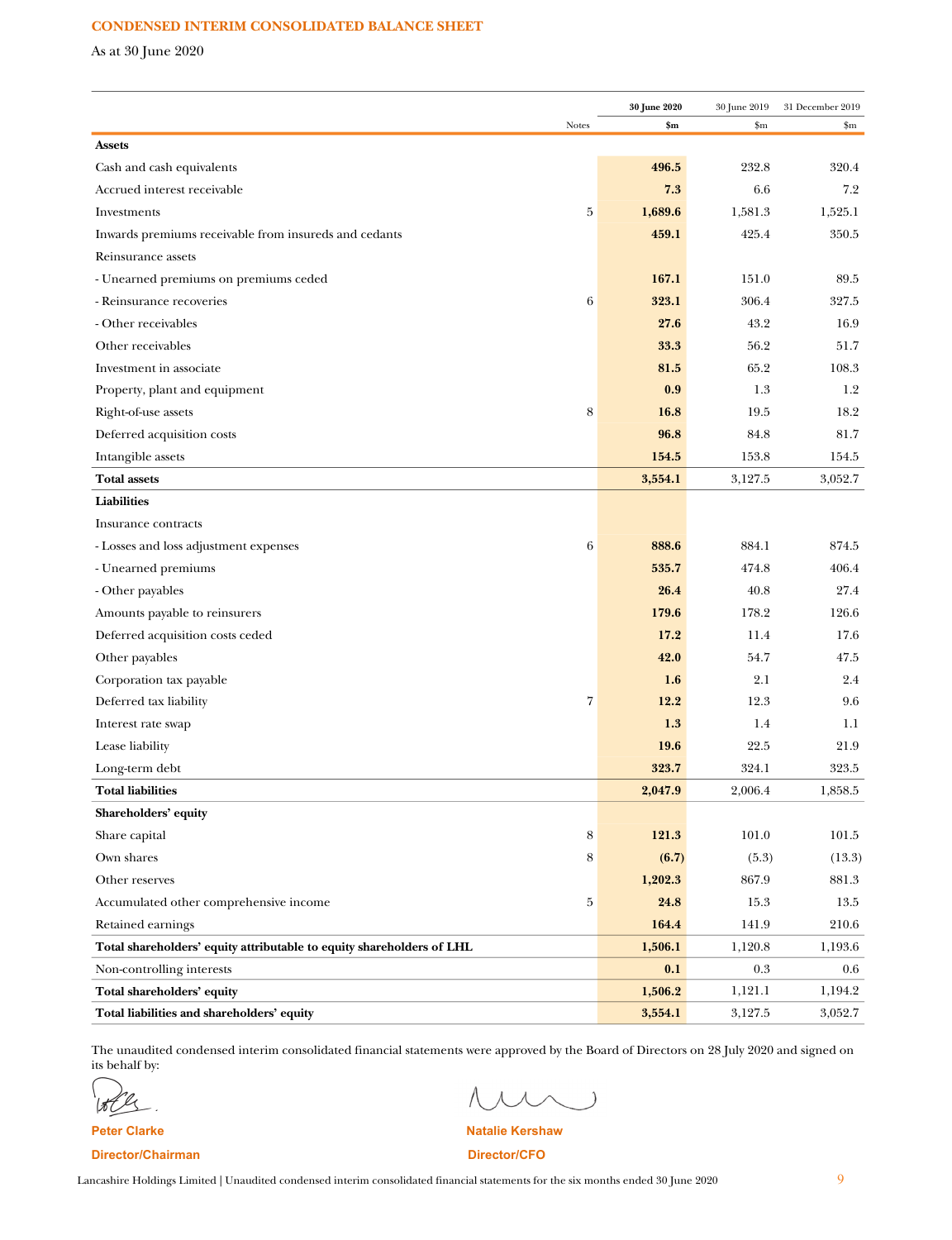# **CONDENSED INTERIM CONSOLIDATED STATEMENT OF CHANGES IN SHAREHOLDERS' EQUITY**

For the six months ended 30 June 2020

|                                             |              |                                 | Own shares    | reserves                 | Accumulated<br>other<br>Other comprehensive<br>income | <b>Retained</b>            | Shareholders'<br>equity<br>attributable to<br>equity<br>shareholders of<br><b>LHL</b> | Non-<br>controlling<br>interests | Total<br>shareholders'  |
|---------------------------------------------|--------------|---------------------------------|---------------|--------------------------|-------------------------------------------------------|----------------------------|---------------------------------------------------------------------------------------|----------------------------------|-------------------------|
|                                             | <b>Notes</b> | Share capital<br>$\mathbf{\$m}$ | $\mathbf{Sm}$ | \$m\$                    | \$m\$                                                 | earnings<br>$\mathbf{\$m}$ | \$m\$                                                                                 | \$m\$                            | equity<br>$\mathbf{Sm}$ |
| Balance as at 31 December 2018              |              | 101.0                           | (9.4)         | 869.0                    | (14.3)                                                | 120.9                      | 1,067.2                                                                               | 0.3                              | 1,067.5                 |
| Initial application of IFRS 16 - Leases     |              |                                 |               |                          |                                                       | 2.0                        | 2.0                                                                                   | $\equiv$                         | 2.0                     |
| Total comprehensive income for the period   |              |                                 |               |                          | 29.6                                                  | 39.1                       | 68.7                                                                                  |                                  | 68.7                    |
| Distributed by trust                        |              |                                 | 4.1           | (5.1)                    | $\overline{\phantom{0}}$                              | $\overline{\phantom{a}}$   | (1.0)                                                                                 | $\overline{\phantom{0}}$         | (1.0)                   |
| Dividends on common shares                  |              |                                 |               |                          |                                                       | (20.1)                     | (20.1)                                                                                |                                  | (20.1)                  |
| Equity based compensation                   |              |                                 |               | 4.0                      | $\overline{\phantom{0}}$                              |                            | 4.0                                                                                   | $\overline{\phantom{0}}$         | 4.0                     |
| Balance as at 30 June 2019                  |              | 101.0                           | (5.3)         | 867.9                    | 15.3                                                  | 141.9                      | 1,120.8                                                                               | 0.3                              | 1,121.1                 |
| Total comprehensive income for the period   |              | $\overline{\phantom{0}}$        | $\equiv$      | $\overline{\phantom{0}}$ | (1.8)                                                 | 78.8                       | 77.0                                                                                  | 0.3                              | 77.3                    |
| Shares purchased by the trust               | 8            | 0.5                             | (9.3)         | 8.8                      |                                                       |                            |                                                                                       |                                  |                         |
| Distributed by trust                        |              |                                 | 1.3           | (1.6)                    |                                                       |                            | (0.3)                                                                                 | $\overline{\phantom{0}}$         | (0.3)                   |
| Dividends on common shares                  |              |                                 |               |                          |                                                       | (10.1)                     | (10.1)                                                                                |                                  | (10.1)                  |
| Equity based compensation                   |              |                                 |               | 6.2                      |                                                       |                            | 6.2                                                                                   |                                  | 6.2                     |
| Balance as at 31 December 2019              |              | 101.5                           | (13.3)        | 881.3                    | 13.5                                                  | 210.6                      | 1,193.6                                                                               | 0.6                              | 1,194.2                 |
| Total comprehensive loss for the period     |              |                                 | –             | $\qquad \qquad$          | 11.3                                                  | (26.0)                     | (14.7)                                                                                | $=$                              | (14.7)                  |
| Issue of common shares                      | 8            | 19.8                            |               | 320.5                    |                                                       |                            | 340.3                                                                                 |                                  | 340.3                   |
| Distributed by trust                        |              |                                 | 6.6           | (7.3)                    |                                                       |                            | (0.7)                                                                                 |                                  | (0.7)                   |
| Dividends on common shares                  |              |                                 |               |                          |                                                       | (20.2)                     | (20.2)                                                                                |                                  | (20.2)                  |
| Dividends paid to minority interest holders |              |                                 |               |                          |                                                       |                            |                                                                                       | (0.5)                            | (0.5)                   |
| Net deferred tax                            |              |                                 |               | 0.4                      |                                                       |                            | 0.4                                                                                   |                                  | 0.4                     |
| Equity based compensation                   |              |                                 |               | 7.4                      |                                                       |                            | 7.4                                                                                   | —                                | 7.4                     |
| Balance as at 30 June 2020                  |              | 121.3                           | (6.7)         | 1,202.3                  | 24.8                                                  | 164.4                      | 1,506.1                                                                               | 0.1                              | 1,506.2                 |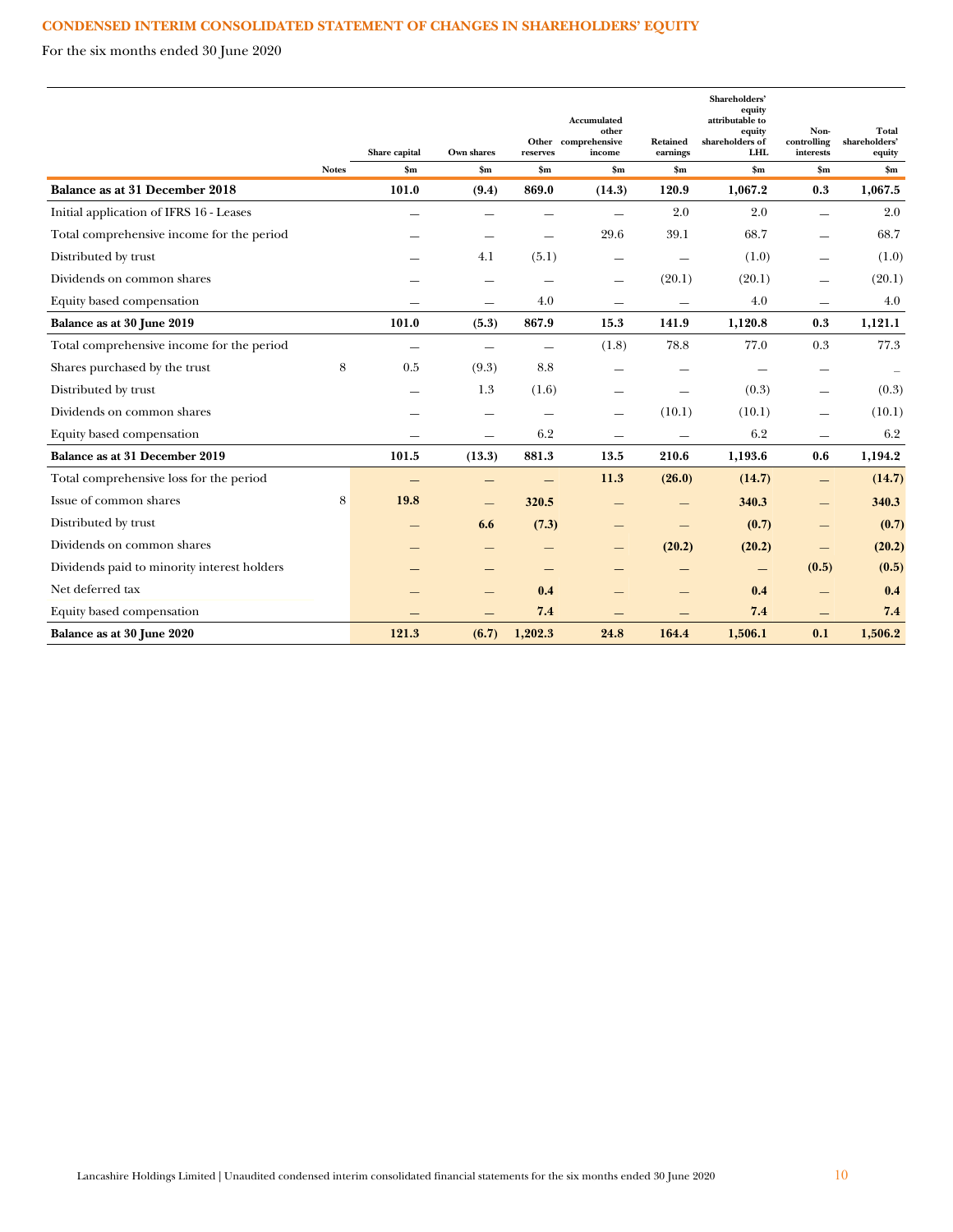# **CONDENSED INTERIM STATEMENT OF CONSOLIDATED CASH FLOWS**

For the six months ended 30 June 2020

|                                                                   | <b>Six</b><br>months | Six<br>months | Twelve<br>months |
|-------------------------------------------------------------------|----------------------|---------------|------------------|
| <b>Notes</b>                                                      | 2020<br>\$m          | 2019<br>\$m   | 2019<br>\$m      |
| Cash flows (used in) from operating activities                    |                      |               |                  |
| (Loss) profit before tax                                          | (23.0)               | 40.5          | 119.5            |
| Tax paid                                                          | (1.2)                |               | (2.1)            |
| Depreciation                                                      | 1.7                  | 2.0           | 3.9              |
| Interest expense on long-term debt                                | 8.2                  | 9.4           | 18.5             |
| Interest expense on lease liabilities                             | 0.6                  | 0.7           | 1.3              |
| 3<br>Interest and dividend income                                 | (17.9)               | (19.2)        | (39.7)           |
| Net amortisation of fixed maturity securities                     | 1.6                  | (1.0)         | (1.3)            |
| Equity based compensation                                         | 7.0                  | 3.8           | 9.6              |
| Foreign exchange losses                                           | 0.1                  | 2.0           | 2.5              |
| Share of profit of associate                                      | (1.1)                | (0.1)         | (5.9)            |
| Net other investment losses (income)                              | 15.0                 | (7.3)         | (8.8)            |
| 3<br>Net realised losses (gains) and impairments                  | (10.6)               | 0.2           | (8.9)            |
| Net unrealised losses on interest rate swaps                      | 0.2                  | 1.0           | 0.7              |
| Changes in operational assets and liabilities                     |                      |               |                  |
| - Insurance and reinsurance contracts                             | (10.1)               | (51.2)        | (46.0)           |
| - Other assets and liabilities                                    | 14.3                 | (9.0)         | (8.8)            |
| Net cash flows (used in) from operating activities                | (15.2)               | (28.2)        | 34.5             |
| Cash flows (used in) from investing activities                    |                      |               |                  |
| Interest and dividends received                                   | <b>19.0</b>          | 19.4          | 41.1             |
| Purchase of property, plant and equipment                         |                      | (0.6)         | (1.1)            |
| Purchase of underwriting capacity                                 |                      |               | (0.7)            |
| 10<br>Investment in associate                                     | 27.9                 | 2.0           | (35.3)           |
| Purchase of investments                                           | (619.3)              | (522.9)       | (948.3)          |
| Proceeds on sale of investments                                   | 458.4                | 639.6         | 1,127.7          |
| Net cash flows (used in) from investing activities                | (114.0)              | 137.5         | 183.4            |
| Cash flows from (used in) financing activities                    |                      |               |                  |
| Interest paid                                                     | (8.3)                | (9.4)         | (18.5)           |
| Lease liabilities paid                                            | (1.8)                | (1.8)         | (3.6)            |
| 8<br>Proceeds from issue of common shares                         | 340.3                |               |                  |
| Dividends paid                                                    | (20.2)               | (20.1)        | (30.2)           |
| Dividend paid to minority interest holders                        | (0.5)                |               |                  |
| Distributions by trust                                            | (0.7)                | (1.0)         | (1.3)            |
| Net cash flows from (used in) financing activities                | 308.8                | (32.3)        | (53.6)           |
| Net increase in cash and cash equivalents                         | 179.6                | 77.0          | 164.3            |
| Cash and cash equivalents at beginning of period                  | 320.4                | 154.6         | 154.6            |
| Effect of exchange rate fluctuations on cash and cash equivalents | (3.5)                | 1.2           | 1.5              |
| Cash and cash equivalents at end of period                        | 496.5                | 232.8         | 320.4            |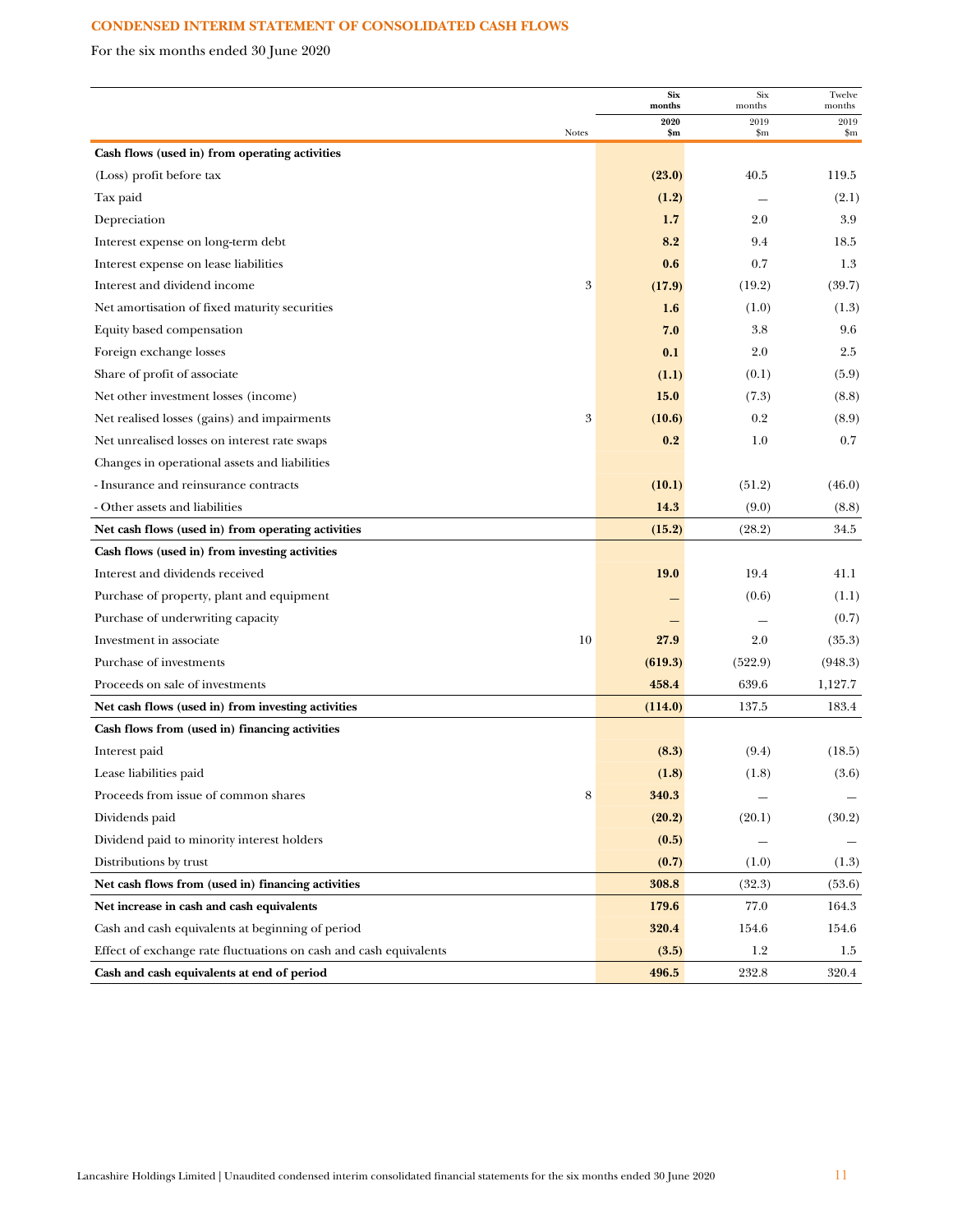For the six months ended 30 June 2020

### **Summary of significant accounting policies**

The basis of preparation, consolidation principles and significant accounting policies adopted in the preparation of the Group's unaudited condensed interim consolidated financial statements are those that the Group expects to apply for the year ending 31 December 2020. These are consistent with those followed in the preparation of the Group's consolidated financial statements for the year ended 31 December 2019.

#### **Other**

There are also amendments to other existing standards and interpretations that are mandatory for the first time for financial periods beginning 1 January 2020. These are not currently relevant for the Group and do not impact the annual consolidated financial statements of the Group or the unaudited condensed interim consolidated financial statements of the Group.

### **Basis of preparation**

The Group's unaudited condensed interim consolidated financial statements are prepared using accounting policies consistent with IFRS as adopted by the EU and in accordance with IAS 34, Interim Financial Reporting. The unaudited condensed interim consolidated financial statements do not include all the information and disclosures required in the annual audited consolidated financial statements and should be read in conjunction with the annual audited consolidated financial statements which are prepared in accordance with IFRS as adopted by the EU.

The Directors have performed an assessment of the Group's ability to continue as a going concern, including a consideration of the potential impact of the COVID-19 pandemic. In its immediate response to the COVID-19 pandemic, the Group undertook a reforecast of its existing business plan and applied a number of sensitivity, stress and scenario tests. These included, amongst other analysis, a best estimate reforecast, a realistic stress test of COVID-19 insurance and investment portfolio losses and a reverse stress test. The testing identified that even under the more extreme of the realistic stress scenarios, the Group had more than adequate liquidity and solvency headroom.

Over more recent months, the COVID-19 pandemic has contributed to a significant hardening in the market. The Group's long-term strategy is to deploy more capital into a hardening market, in which pricing strengthens due to market capital constraints, and to lower the amount of capital deployed in softer markets, where pricing is weaker due to over-supply of risk capital. On 10 June 2020, the Group raised an additional \$340.3 million of equity capital which will be used to fund organic growth and take advantage of the much improved market opportunities.

Based on the going concern analysis performed as at 30 June 2020, the Directors have a reasonable expectation that the Group has adequate resources to continue in operational existence in the foreseeable future, a period of at least twelve months from the date of signing these financial statements.

All amounts, excluding share data or where otherwise stated, are in millions of U.S. dollars.

The unaudited condensed interim consolidated balance sheet of the Group is presented in order of decreasing liquidity.

### **Use of estimates**

The preparation of financial statements in conformity with IFRS requires the Group to make estimates and assumptions that affect the reported and disclosed amounts at the balance sheet date and the reported and disclosed amounts of revenues and expenses during the respective reporting periods. Actual results may differ materially from the estimates made.

The most significant estimate made by management is in relation to losses and loss adjustment expenses, both gross and net of outwards reinsurance recoverables. This is discussed within our risk disclosure section below as well as page 114 and 125 of the 2019 Annual Report and Accounts.

Less significant estimates are made in determining the estimated fair value of certain financial instruments and management judgment is applied in determining impairment charges.The estimation of the fair value, specifically of "Level (iii)" investments is discussed in Note 5 and pages 114 and 115 of the 2019 Annual Report and accounts.

Whilst not significant, estimates are also utilised in the valuation of intangible assets. The fair value of intangible assets recognised on the acquisition of a subsidiary is largely based on the estimated expected cash flows of the business acquired and the contractual rights of that business. The assumptions made by management in performing annual impairment tests of intangible assets are subject to estimation uncertainty. The Covid-19 pandemic is considered a potential intangible asset impairment event. As at 30 June 2020, management have performed an off-cycle impairment review over our intangible assets and concluded that no impairment is required.

### **Seasonality of operations**

The Group underwrites worldwide, short-tail insurance and reinsurance contracts that transfer insurance risk, including risks exposed to both natural and man-made catastrophes.

The Group has exposure to large losses arising from non-seasonal natural catastrophes, such as earthquakes, and also from risk losses throughout the year and from war, terrorism and political risk, power utilities and aviation deductible losses. On certain lines of business the Group's most significant exposures to catastrophe losses are greater during the second half of the fiscal year. There is therefore potential for significantly greater volatility in earnings during that period. This is broadly in line with the most active period of the North American windstorm season which is typically June to November. The Group is also exposed to Japanese and European windstorm seasons which are typically June to November and November to March, respectively.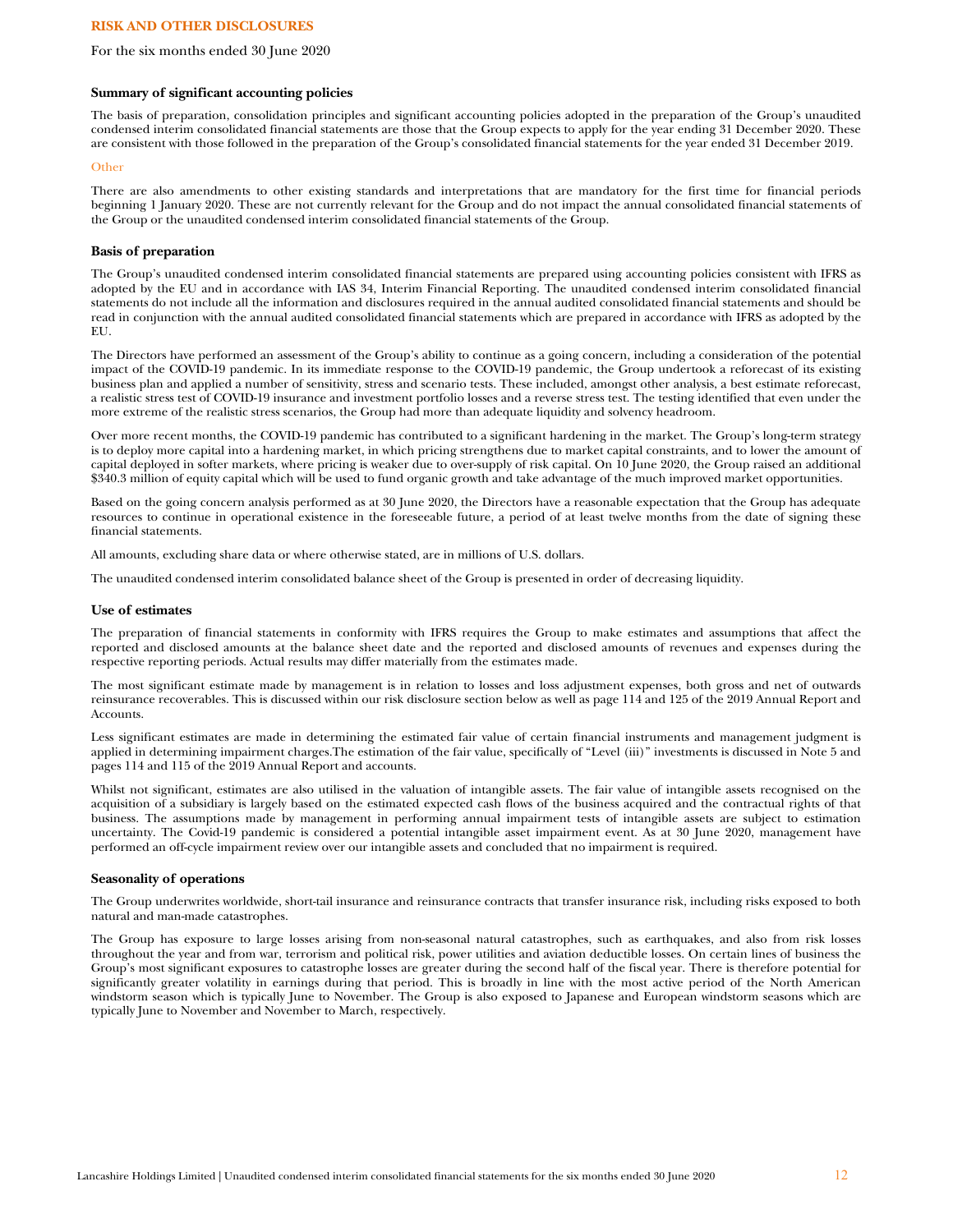### For the six months ended 30 June 2020

Details of annual gross premiums written for the previous two years are as follows:

|                  | 2019  |       |             | 2018  |
|------------------|-------|-------|-------------|-------|
|                  | \$m   | %     | $_{\rm Sm}$ | %     |
| January to June  | 429.6 | 60.8  | 392.5       | 61.5  |
| July to December | 277.1 | 39.2  | 246.0       | 38.5  |
| Total            | 706.7 | 100.0 | 638.5       | 100.0 |

### **Risk disclosures**

The Group is exposed to risks from several sources, classified into six primary risk categories. These are insurance risk, market risk, liquidity risk, credit risk, operational risk and strategic risk. The primary risk to the Group is insurance risk. The six risk categories are discussed in detail on pages 118 to 142 of the Group's Annual Report and Accounts for the year ended 31 December 2019.

The Group's exposures to peak zone elemental losses, as a percentage of tangible capital, including long-term debt, are shown below. Net loss estimates are before income tax and net of reinstatement premiums and outwards reinsurance. The exposure to catastrophe losses that would result in an impairment in the investment in associate is included in the figures below.

|                               |            | 30 June 2020                              |               |               | 30 June 2019  |               | 31 December 2019 |
|-------------------------------|------------|-------------------------------------------|---------------|---------------|---------------|---------------|------------------|
|                               |            |                                           | % of tangible |               | % of tangible |               | $%$ of tangible  |
| Zones                         | Perils     | \$m\$                                     | capital       | $\mathbf{Sm}$ | capital       | $\mathbf{Sm}$ | capital          |
|                               |            | 100 year return period estimated net loss |               |               |               |               |                  |
| Gulf of Mexico <sup>(1)</sup> | Hurricane  | 183.8                                     | 11.0          | 143.4         | 11.1          | 139.7         | 10.3             |
| California                    | Earthquake | 110.2                                     | 6.6           | 83.1          | 6.4           | 85.2          | 6.3              |
| Non-Gulf of Mexico - U.S.     | Hurricane  | 108.4                                     | 6.5           | 74.7          | 5.8           | 72.8          | 5.3              |
| Pan-European                  | Windstorm  | 66.3                                      | 4.0           | 61.0          | 4.7           | 59.8          | 4.4              |
| Japan                         | Earthquake | 58.1                                      | 3.5           | 37.3          | 2.9           | 51.3          | 3.8              |
| Japan                         | Typhoon    | 60.9                                      | 3.6           | 27.9          | 2.2           | 26.8          | 2.0              |
| Pacific North West            | Earthquake | 15.9                                      | 0.9           | 13.6          | 1.1           | 12.7          | 0.9              |

<sup>1)</sup> Landing hurricane from Florida to Texas.

|                               |            |       | 30 June 2020<br>30 June 2019              |               | 31 December 2019         |       |                            |
|-------------------------------|------------|-------|-------------------------------------------|---------------|--------------------------|-------|----------------------------|
| Zones                         | Perils     | \$m\$ | % of tangible<br>capital                  | $\mathbf{Sm}$ | % of tangible<br>capital | \$m\$ | $%$ of tangible<br>capital |
|                               |            |       | 250 year return period estimated net loss |               |                          |       |                            |
| Gulf of Mexico <sup>(1)</sup> | Hurricane  | 327.9 | 19.6                                      | 324.6         | 25.1                     | 311.0 | 22.8                       |
| Non-Gulf of Mexico - U.S.     | Hurricane  | 370.3 | 22.1                                      | 328.9         | 25.5                     | 307.8 | 22.6                       |
| California                    | Earthquake | 151.5 | 9.0                                       | 153.0         | 11.9                     | 161.1 | 11.8                       |
| Japan                         | Earthquake | 94.3  | 5.6                                       | 99.4          | 7.7                      | 165.7 | 12.2                       |
| Pan-European                  | Windstorm  | 87.0  | 5.2                                       | 89.2          | 6.9                      | 88.1  | 6.5                        |
| Pacific North West            | Earthquake | 76.6  | 4.6                                       | 65.2          | 5.0                      | 56.1  | 4.1                        |
| Japan                         | Typhoon    | 72.0  | 4.3                                       | 37.4          | 2.9                      | 36.4  | 2.7                        |

(1) Landing hurricane from Florida to Texas.

There can be no guarantee that the modelled assumptions and techniques deployed in calculating these figures are accurate. There could also be an unmodelled loss which exceeds these figures. In addition, any modelled loss scenario could cause a larger loss to capital than the modelled expectation.

# **Covid-19 Pandemic**

On 12 March 2020, the World Health Organisation classified the COVID-19 outbreak as a pandemic. The COVID-19 pandemic has caused significant disruption in global financial markets and to worldwide economies. The COVID-19 pandemic is an ongoing situation making it exceptionally difficult to predict what the ultimate impact for the Group or the insurance industry will be. The impact of the COVID-19 pandemic on the Group's risk profile is discussed below.

### INSURANCE RISK

The Group underwrites worldwide, predominantly short-tail, insurance and reinsurance contracts that transfer insurance risk, including risks exposed to both natural and man-made catastrophes. The Group's exposure in connection with insurance contracts is, in the event of insured losses, whether premiums will be sufficient to cover loss payments and expenses.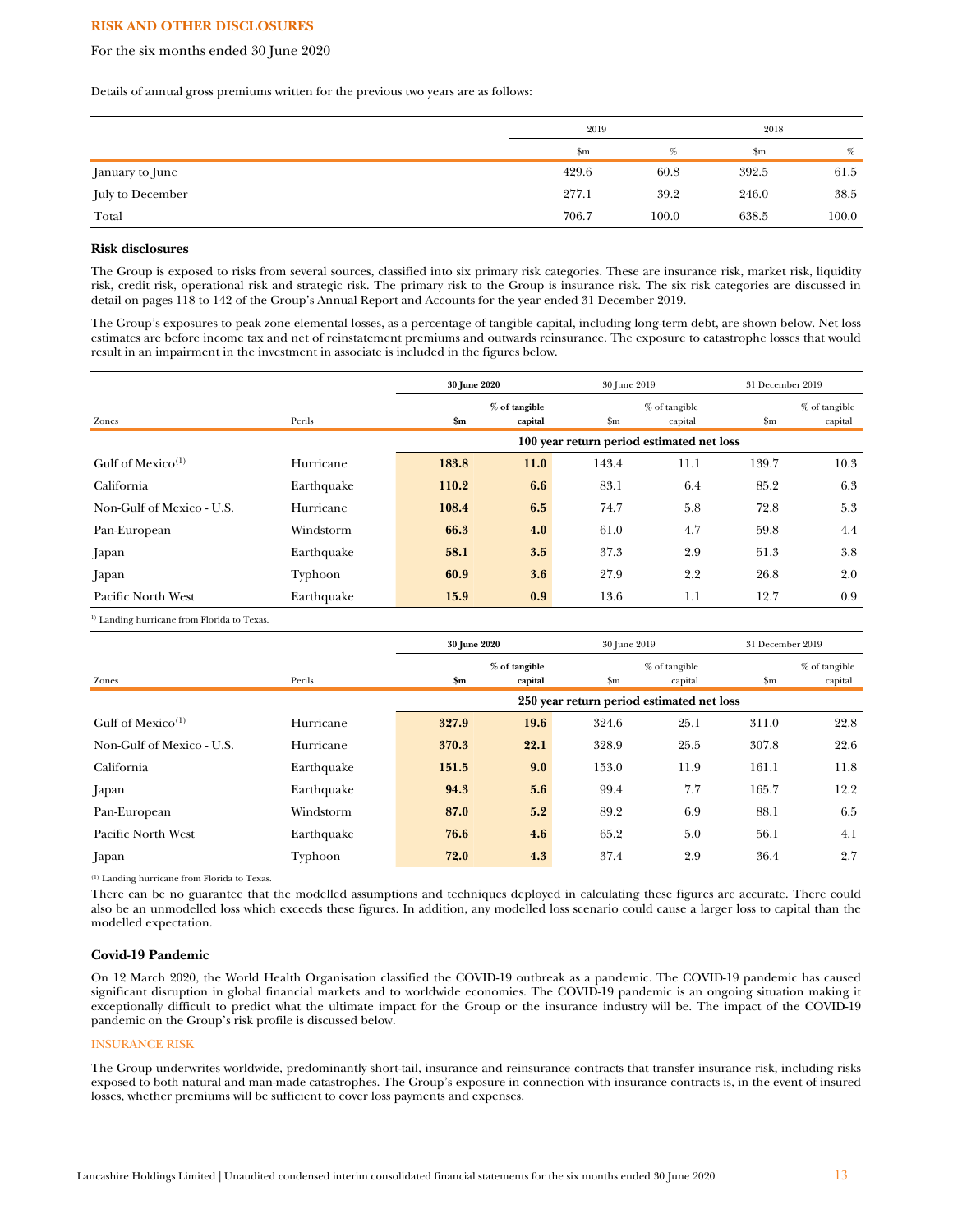### For the six months ended 30 June 2020

The Group's Post Loss Response process was initiated in response to the COVID-19 pandemic. The process reviewed and assessed the potential implications for each class of business that the Group underwrites, across all of its platforms, with involvement from the underwriting, exposure management, actuarial, claims, treasury and finance teams. The output of this review formed the basis of loss reserving.

The Group does not write the following lines of insurance business: travel insurance, trade credit, accident and health, Directors' and Officers' liability, medical malpractice and long-term life. We have minimal exposure to mortgage business and are exposed to a small number of event cancellation contracts.

As at 30 June 2020, the Group's ultimate loss estimate, net of reinsurance and reinstatement premiums amounted to approximately \$42 million, for COVID-19 related losses. This is primarily in relation to our property segment. The majority of our current estimate is IBNR. Given the ongoing nature of the COVID-19 pandemic and the uncertain impact on the insurance industry, our preliminary estimates of losses and loss adjustment expenses and estimates of reinsurance recoverables may change materially.

#### MARKET RISK

#### *Insurance market risk*

From 2013 to 2017, the market for almost all of our products experienced a period of oversupply and there had been protracted "softer" pricing conditions within the international (re)insurance markets due to relatively lower levels of catastrophe losses and strong capital supply. Since 2017, the market has faced three challenging years featuring a large number of catastrophe losses, following which the rating environment started to improve. At the beginning of 2020, the Group took the decision to retain most of its 2019 profits, by not paying a special dividend, in anticipation of continued improving market conditions, which were evidenced during the first half of this year.

The recent COVID-19 pandemic has generated (re)insurance market losses both in terms of the claims environment and the negative impact on the investment markets. In the face of these challenges there has been a retrenchment in (re)insurance market risk capital and capacity. This in turn has led to continued rate increases in many of the Group's core insurance segments and accelerated rating dislocation in the catastrophe exposed reinsurance lines. The Group expects the momentum of rising rates to continue in this and other classes of business across its portfolio during the rest of this year and throughout 2021. The rapid increase in rates and dislocation in reinsurance and retrocession markets that are currently being witnessed imply a return to a traditional "hard" market over the next six to twelve months. The Group expects to take advantage of this rating improvement by writing increased levels of business at better pricing levels.

#### *Investment market risk*

Movements in investments resulting from changes in interest and inflation rates and currency exchange rates, amongst other factors, may lead to an adverse impact on the value of the Group's investment portfolio. The value of our investment portfolio has been impacted by the ongoing uncertainty and volatility in financial markets caused by the COVID-19 pandemic. For our fixed maturity portfolio, the COVID-19 pandemic has coincided with interest rates dropping to historically low levels. While decreasing interest rates would typically create unrealized gains in our fixed maturity portfolio, these were mitigated somewhat by widening credit spreads during the period. We continue to focus on the most significant risks in our investment portfolio which are interest rate risk, credit risk and liquidity risk, and have built our stress testing and risk analytics around these risks to ensure they are within our tolerances and preferences.

### CREDIT RISK

Credit risk is the risk that a counterparty may fail to pay, or repay, a debt or obligation.

The Group is exposed to credit risk on its fixed maturity investment portfolio and derivative instruments. The COVID-19 pandemic has increased the risk of defaults across many industries and we continue to monitor credit risk during this time of volatility. While interest rates are at all-time lows and expected to remain low, credit spreads will remain volatile in the near-term. As at 30 June 2020 the average credit quality of the fixed maturity portfolio was AA- (31 December 2019 - A+).

We are exposed to counterparty credit risk in relation to the premium receivable from insurance brokers, insureds, cedants and on any amounts recoverable from reinsurers. Given the dislocation in the market, the COVID-19 pandemic may adversely impact on our ability to collect amounts due to the Group.

As at 30 June 2020 there has not been a change in our counterparty credit exposure, however, it is an area we continue to monitor. Provisions of \$5.1 million (30 June 2019 - \$3.1 million, 31 December 2019 - \$4.1 million) have been made for impaired or irrecoverable balances and \$1.0 million (30 June 2019 - \$0.2 million, 31 December 2019 - \$1.2 million) was charged to the consolidated statement of comprehensive (loss) income in respect of bad debts.

### LIQUIDITY RISK

Liquidity risk is the risk that cash may not be available to pay obligations when they are due without incurring unreasonable costs. Our investment strategy is to hold high quality, liquid securities sufficient to meet insurance liabilities and other near-term liquidity requirements. The core and core plus portfolios are specifically designed to ensure funds are readily available in an extreme event.

The Group has modelled a series of COVID-19 stress tests and assessed the potential impact on future cashflows and liquidity. As at 30 June 2020, the Group considers that is has more than adequate liquidity to pay its obligations as they fall due.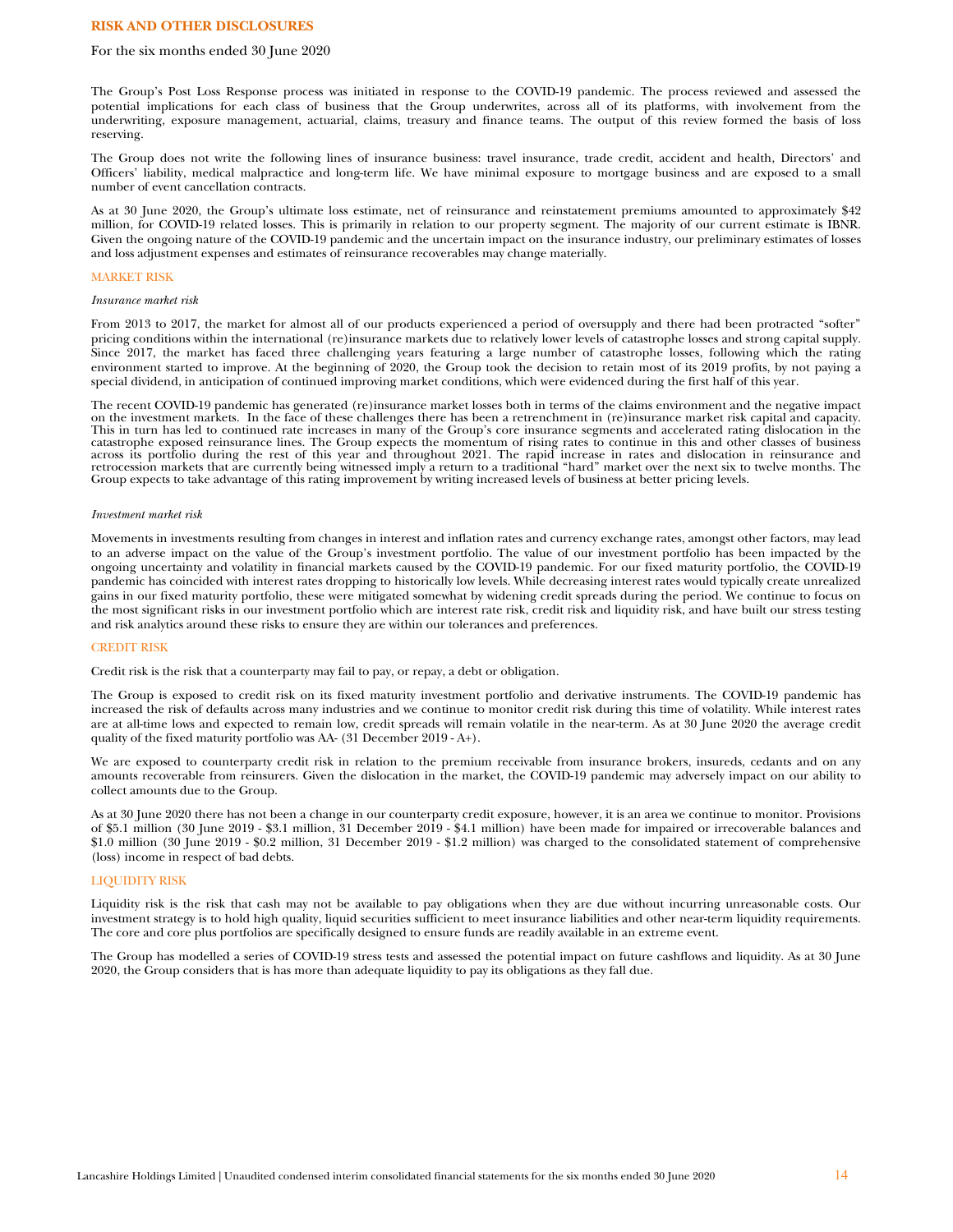### For the six months ended 30 June 2020

#### OPERATIONAL RISK

Operational risk is the risk of loss resulting from inadequate internal processes, personnel, systems or external events.

The COVID-19 pandemic has challenged the robustness of the Group's operational risk management framework. We are pleased with the Group's operational resilience and the business continuity arrangements that have been demonstrated in the face of the pandemic. All employees have been working from home since March 2020 with no noticeable adverse impact on the Group's operating effectiveness.

The Group recognises that it may be exposed to an increased level of operational cyber risk as a result of all employees working from home. The risk is being managed through enhanced monitoring of network activity, targeted staff training, a quarterly risk and control affirmation process and the annual testing of business continuity plans and disaster recovery plans.

### STRATEGIC RISK

The Group has identified several strategic risks. These include:

- the risks that either the poor execution of the business plan or an inappropriate business plan in itself results in a strategy that fails to adequately reflect the trading environment, resulting in an inability to optimise performance, including reputational risk;
- the risks of the failure to maintain adequate capital, accessing capital at an inflated cost or the inability to access capital. This includes unanticipated changes in vendor, regulatory and/or rating agency models that could result in an increase in capital requirements or a change in the type of capital required;
- the risks of succession planning, staff retention and key man risks.

In its immediate response to the COVID-19 pandemic, the Group undertook a reforecast of its existing business plan and applied a number of sensitivity, stress and scenario tests. The testing identified that even under the more extreme stress scenarios the Group had more than adequate liquidity and solvency headroom.

On 10 June 2020, the Group raised an additional \$340.3 million in capital which will be used to fund organic growth and take advantage of the much improved market opportunities.

Management will continue to monitor and regularly review the longer-term impact of the COVID-19 pandemic on the Group.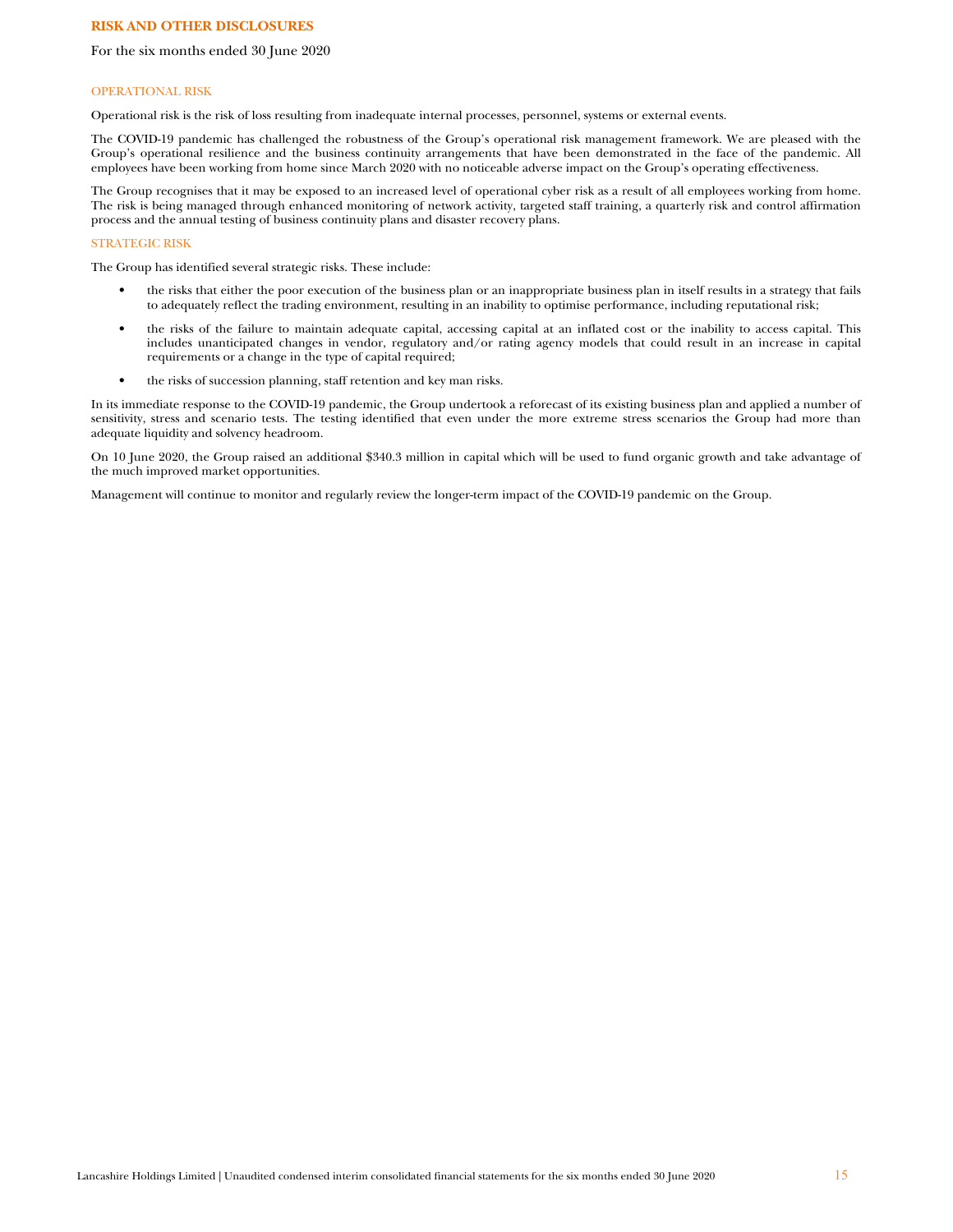For the six months ended 30 June 2020

### **1. GENERAL INFORMATION**

The Group is a provider of global specialty insurance and reinsurance products with operations in Bermuda and London. LHL was incorporated under the laws of Bermuda on 12 October 2005. On 16 March 2009, LHL was added to the official list and its common shares were admitted to trading on the main market of the LSE; previously LHL's shares were listed on AIM, a subsidiary market of the LSE. Since 21 May 2007 LHL's shares have had a secondary listing on the BSX. LHL's head office and registered office is Power House, 7 Par-la-Ville Road, Hamilton HM 11, Bermuda.

# **2. SEGMENTAL REPORTING**

Management and the Board of Directors review the Group's business primarily by its four principal segments: Property, Energy, Marine and Aviation. These segments are therefore deemed to be the Group's operating segments for the purposes of segmental reporting. Further subclasses of business are underwritten within each operating segment. Operating segment performance is measured by the net underwriting profit or loss and the combined ratio.

All amounts reported are transactions with external parties and associates. There are no significant inter-segmental transactions and there are no significant insurance or reinsurance contracts that insure or reinsure risks in Bermuda, the Group's country of domicile.

The Group's operating segments for the purposes of segmental reporting have been revised in the current year. The revenue and expenses previously reported in the Lancashire Syndicates segment are now reported across the four principal operating segments. Comparative figures for the six months ended 30 June 2019 and the year ended 31 December 2019 have been re-presented in conformity with the current year view.

# REVENUE AND EXPENSE BY OPERATING SEGMENT

|                                                           | Property      | Energy        | Marine | <b>Aviation</b> | Total         |
|-----------------------------------------------------------|---------------|---------------|--------|-----------------|---------------|
| For the six months ended 30 June 2020                     | $\mathbf{Sm}$ | $\mathbf{Sm}$ | \$m\$  | \$m\$           | $\mathbf{Sm}$ |
| Gross premiums written by geographic area                 |               |               |        |                 |               |
| U.S. and Canada                                           | 180.4         | 18.8          | 3.2    | 2.7             | 205.1         |
| Worldwide - multi territory                               | 37.4          | 58.3          | 43.7   | 28.9            | 168.3         |
| Europe                                                    | 30.2          | 4.5           | 3.6    | 6.2             | 44.5          |
| Rest of the world                                         | 52.1          | 10.1          | 3.0    | 12.4            | 77.6          |
| Total                                                     | 300.1         | 91.7          | 53.5   | 50.2            | 495.5         |
| Outwards reinsurance premiums                             | (133.6)       | (44.5)        | (15.3) | (19.6)          | (213.0)       |
| Change in unearned premiums                               | (103.5)       | (25.5)        | (14.4) | 14.1            | (129.3)       |
| Change in unearned premiums on premiums ceded             | 58.1          | 21.3          | 7.2    | (9.0)           | 77.6          |
| Net premiums earned                                       | 121.1         | 43.0          | 31.0   | 35.7            | 230.8         |
| Insurance losses and loss adjustment expenses             | (75.6)        | (28.8)        | (25.2) | (29.6)          | (159.2)       |
| Insurance losses and loss adjustment expenses recoverable | 0.8           | 12.5          | (0.5)  | 14.0            | 26.8          |
| Insurance acquisition expenses                            | (30.1)        | (15.4)        | (12.4) | (12.8)          | (70.7)        |
| Insurance acquisition expenses ceded                      | 4.8           | 0.8           | 0.1    | 6.0             | 11.7          |
| Net underwriting profit (loss)                            | 21.0          | 12.1          | (7.0)  | 13.3            | 39.4          |
| Net unallocated income and expenses                       |               |               |        |                 | (62.4)        |
| Loss before tax                                           |               |               |        |                 | (23.0)        |
| Net loss ratio                                            | 61.8%         | 37.9%         | 82.9%  | 43.7%           | 57.4%         |
| Net acquisition cost ratio                                | 20.9%         | 34.0%         | 39.7%  | 19.0%           | 25.6%         |
| Expense ratio                                             |               |               |        |                 | 23.9%         |
| <b>Combined ratio</b>                                     | 82.7%         | 71.9%         | 122.6% | 62.7%           | 106.9%        |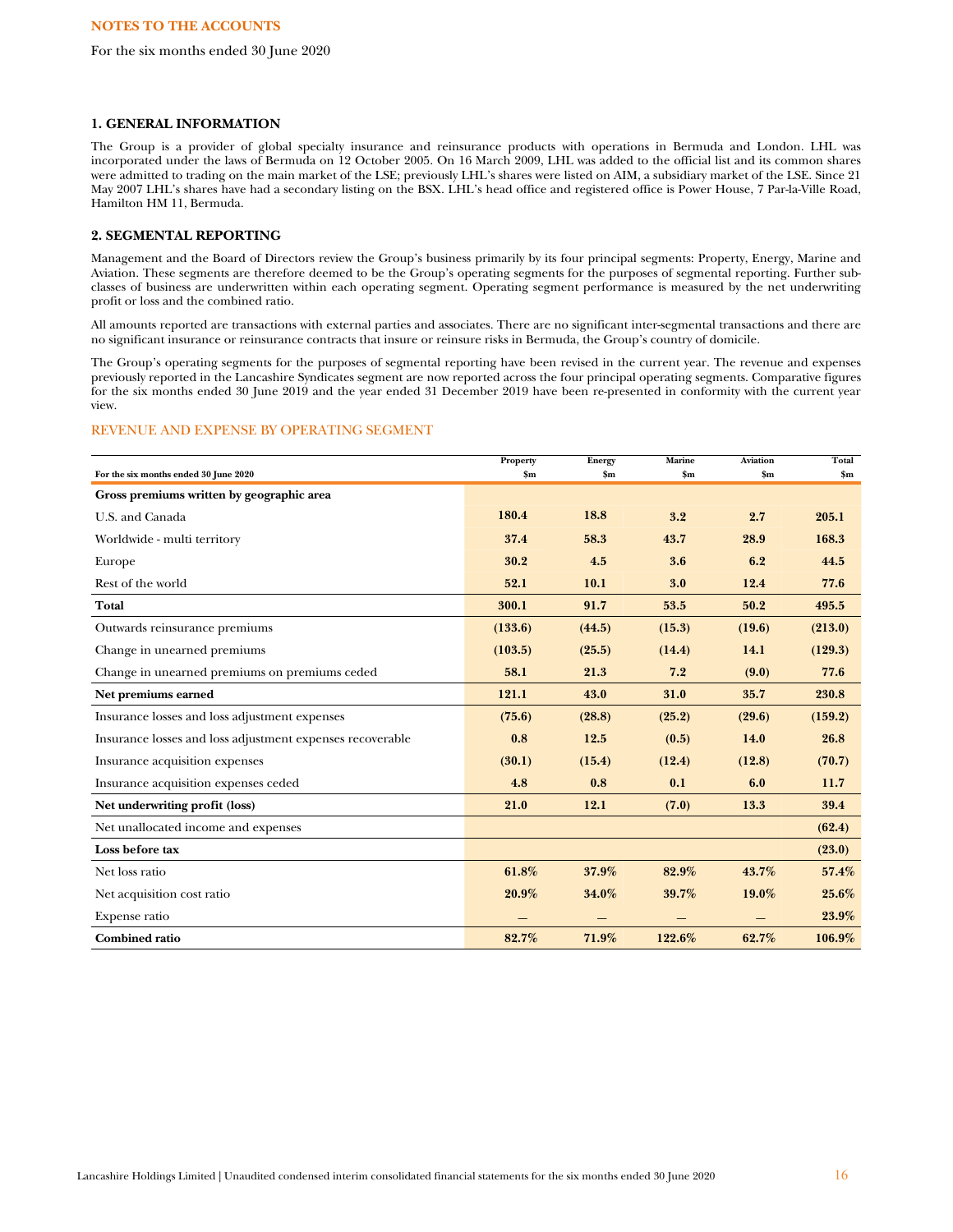For the six months ended 30 June 2020

# REVENUE AND EXPENSE BY OPERATING SEGMENT

|                                                           | Property | Energy        | Marine        | Aviation | Total          |
|-----------------------------------------------------------|----------|---------------|---------------|----------|----------------|
| For the six months ended 30 June 2019                     | \$m      | $\mathbf{Sm}$ | $\mathbf{Sm}$ | \$m\$    | $\mathbf{S}$ m |
| Gross premiums written by geographic area                 |          |               |               |          |                |
| U.S. and Canada                                           | 142.4    | 9.2           | 3.6           | 3.2      | 158.4          |
| Worldwide - multi territory                               | 37.7     | 59.3          | 37.1          | 23.0     | 157.1          |
| Europe                                                    | 33.3     | 2.2           | 2.1           | 6.3      | 43.9           |
| Rest of the world                                         | 55.1     | 5.7           | 2.6           | 6.8      | 70.2           |
| Total                                                     | 268.5    | 76.4          | 45.4          | 39.3     | 429.6          |
| Outwards reinsurance premiums                             | (141.1)  | (37.2)        | (14.8)        | (13.9)   | (207.0)        |
| Change in unearned premiums                               | (79.1)   | (16.6)        | (9.6)         | 1.1      | (104.2)        |
| Change in unearned premiums on premiums ceded             | 68.0     | 17.9          | 7.8           | 0.6      | 94.3           |
| Net premiums earned                                       | 116.3    | 40.5          | 28.8          | 27.1     | 212.7          |
| Insurance losses and loss adjustment expenses             | (109.1)  | (25.3)        | (4.6)         | (13.0)   | (152.0)        |
| Insurance losses and loss adjustment expenses recoverable | 75.4     | 0.8           | (1.5)         | 3.9      | 78.6           |
| Insurance acquisition expenses                            | (34.7)   | (11.5)        | (10.4)        | (7.8)    | (64.4)         |
| Insurance acquisition expenses ceded                      | 3.0      | 0.2           | 0.1           | 1.2      | 4.5            |
| Net underwriting profit                                   | 50.9     | 4.7           | 12.4          | 11.4     | 79.4           |
| Net unallocated income and expenses                       |          |               |               |          | (38.9)         |
| Profit before tax                                         |          |               |               |          | 40.5           |
| Net loss ratio                                            | 29.0%    | 60.5%         | 21.2%         | 33.6%    | 34.5%          |
| Net acquisition cost ratio                                | 27.3%    | 27.9%         | 35.8%         | 24.4%    | 28.2%          |
| Expense ratio                                             |          |               |               |          | 23.9%          |
| <b>Combined ratio</b>                                     | 56.3%    | 88.4%         | 57.0%         | 58.0%    | 86.6%          |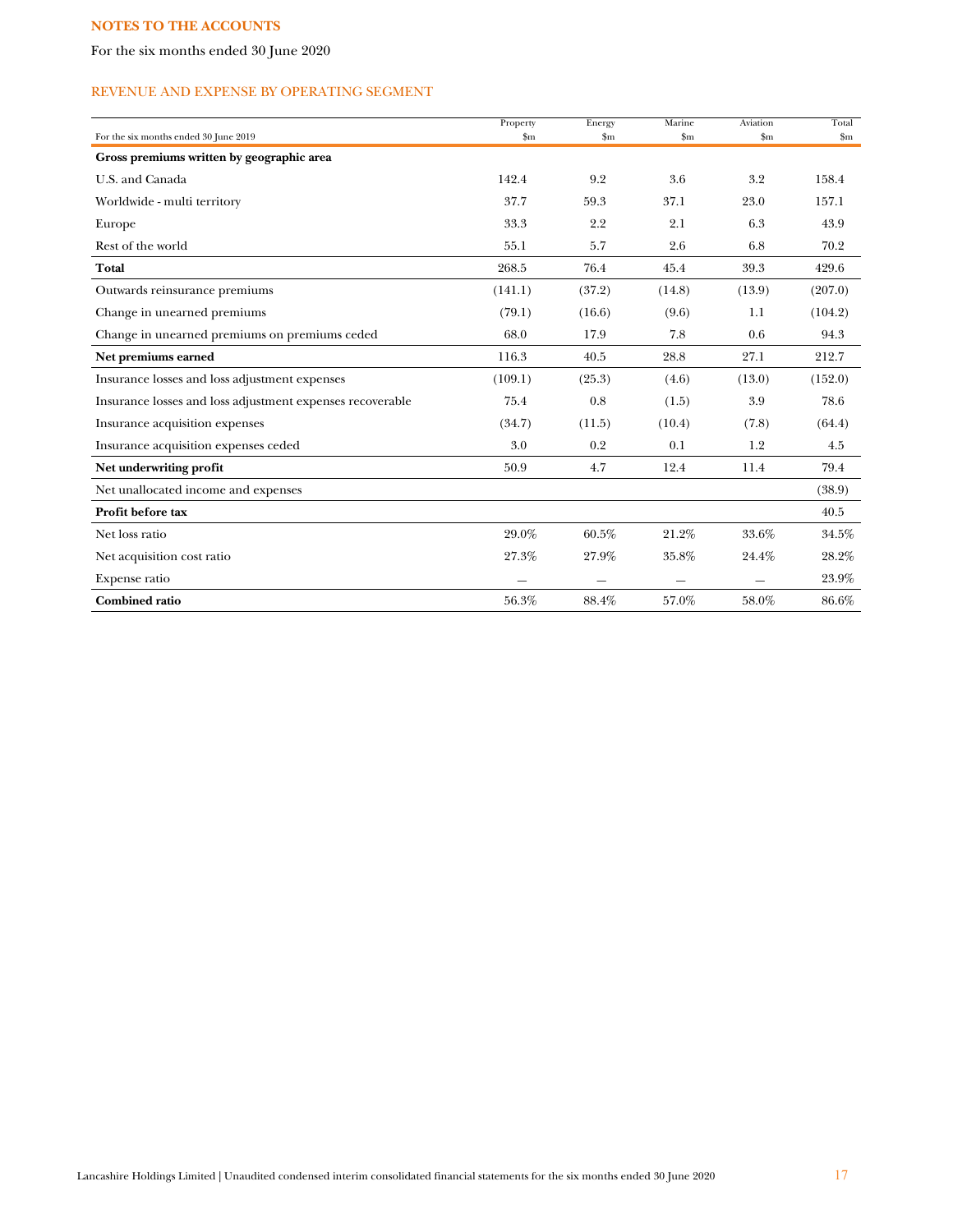For the six months ended 30 June 2020

# REVENUE AND EXPENSE BY OPERATING SEGMENT

|                                                           | Property | Energy                   | Marine        | Aviation      | Total                  |
|-----------------------------------------------------------|----------|--------------------------|---------------|---------------|------------------------|
| For the year ended 31 December 2019                       | \$m\$    | $\mathbf{Sm}$            | $\mathbf{Sm}$ | $\mathbf{Sm}$ | $\mathop{\mathrm{Sm}}$ |
| Gross premiums written by geographic area                 |          |                          |               |               |                        |
| U.S. and Canada                                           | 194.6    | 20.0                     | 6.4           | 5.2           | 226.2                  |
| Worldwide - multi territory                               | 59.1     | 89.4                     | 60.1          | 68.1          | 276.7                  |
| Europe                                                    | 44.7     | 4.8                      | 4.3           | 18.9          | 72.7                   |
| Rest of world                                             | 83.7     | 13.9                     | 6.1           | 27.4          | 131.1                  |
| Total                                                     | 382.1    | 128.1                    | 76.9          | 119.6         | 706.7                  |
| Outwards reinsurance premiums                             | (167.0)  | (43.6)                   | (14.7)        | (56.7)        | (282.0)                |
| Change in unearned premiums                               | (3.0)    | (0.3)                    | (4.3)         | (28.2)        | (35.8)                 |
| Change in unearned premiums on premiums ceded             | 14.4     | 1.3                      | 0.6           | 16.5          | 32.8                   |
| Net premiums earned                                       | 226.5    | 85.5                     | 58.5          | 51.2          | 421.7                  |
| Insurance losses and loss adjustment expenses             | (185.3)  | (27.5)                   | (15.5)        | (36.2)        | (264.5)                |
| Insurance losses and loss adjustment expenses recoverable | 111.5    | 8.5                      | (2.9)         | 17.6          | 134.7                  |
| Insurance acquisition expenses                            | (60.4)   | (27.0)                   | (19.5)        | (17.5)        | (124.4)                |
| Insurance acquisition expenses ceded                      | 9.5      | 1.4                      | 0.2           | 7.9           | 19.0                   |
| Net underwriting profit                                   | 101.8    | 40.9                     | 20.8          | 23.0          | 186.5                  |
| Net unallocated income and expenses                       |          |                          |               |               | (67.0)                 |
| Profit before tax                                         |          |                          |               |               | 119.5                  |
| Net loss ratio                                            | 32.6%    | 22.2%                    | 31.5%         | 36.3%         | 30.8%                  |
| Net acquisition cost ratio                                | 22.5%    | 29.9%                    | 33.0%         | 18.8%         | 25.0%                  |
| Expense ratio                                             |          | $\overline{\phantom{0}}$ | $\sim$        |               | 25.1%                  |
| <b>Combined ratio</b>                                     | 55.1%    | 52.1%                    | 64.5%         | 55.1%         | 80.9%                  |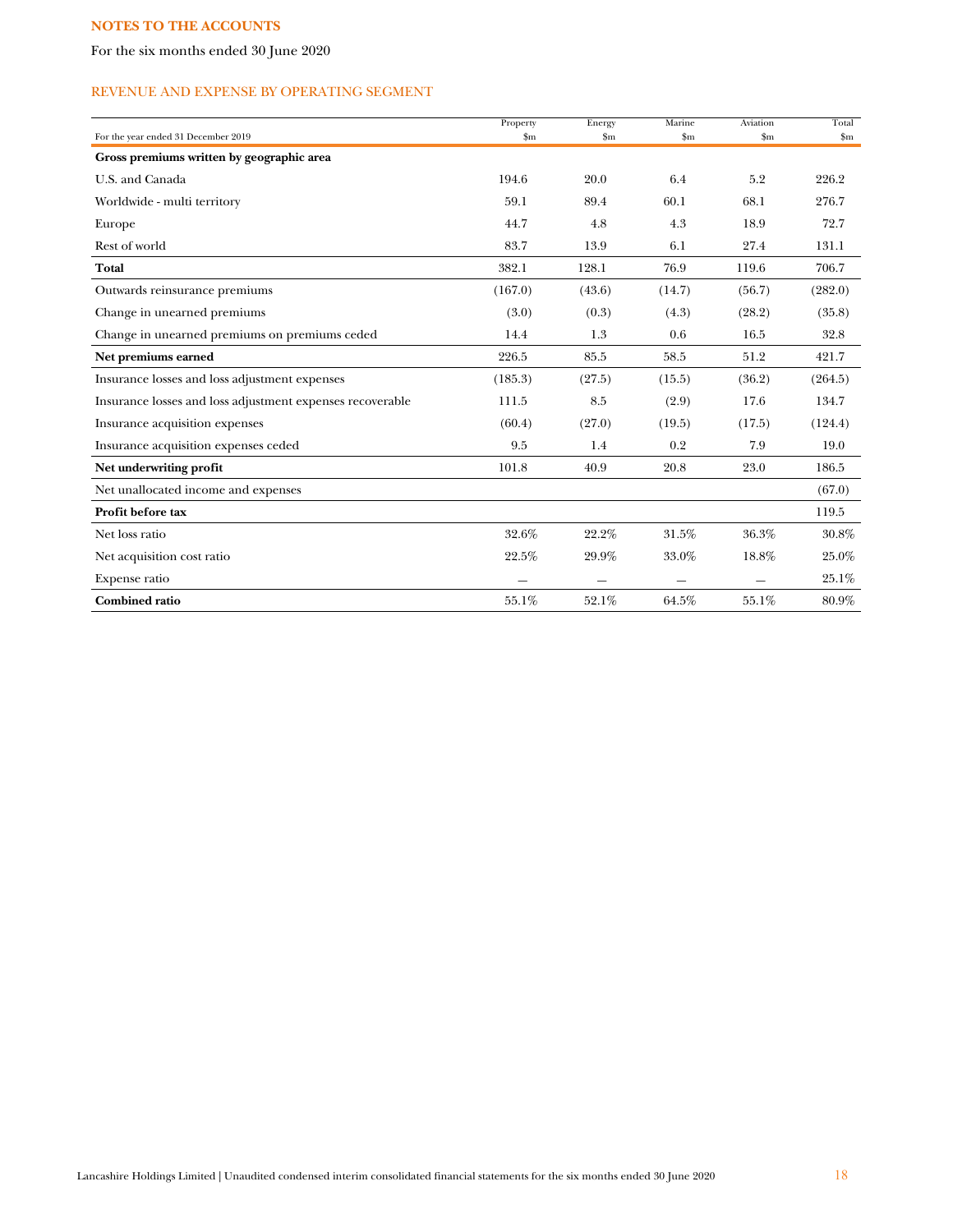For the six months ended 30 June 2020

# **3. INVESTMENT RETURN**

The total investment return for the Group is as follows:

| For the six months ended 30 June 2020 | Net investment<br>income and net<br>other investment<br>$(losses) income{1}$<br>$\mathbf{Sm}$ | Net realised gains<br>(losses)<br>and impairments<br>\$m | Net change<br>in unrealised<br>gains/losses on<br>AFS<br>$\mathbf{Sm}$ | <b>Total investment</b><br>return excluding<br>foreign exchange<br>Sm | Net foreign<br>exchange<br>(losses) gains<br>Sm | <b>Total investment</b><br>return including<br>foreign exchange<br>\$m |
|---------------------------------------|-----------------------------------------------------------------------------------------------|----------------------------------------------------------|------------------------------------------------------------------------|-----------------------------------------------------------------------|-------------------------------------------------|------------------------------------------------------------------------|
| Fixed maturity securities - AFS       | 14.0                                                                                          | 1.7                                                      | <b>12.0</b>                                                            | 27.7                                                                  | (1.7)                                           | 26.0                                                                   |
| Fixed maturity securities - at FVTPL  | (1.7)                                                                                         | 3.1                                                      |                                                                        | 1.4                                                                   |                                                 | 1.4                                                                    |
| Hedge funds - at FVTPL                | (12.1)                                                                                        | 3.9                                                      |                                                                        | (8.2)                                                                 |                                                 | (8.2)                                                                  |
| Private investment funds - at FVTPL   | (2.2)                                                                                         | —                                                        |                                                                        | (2.2)                                                                 |                                                 | (2.2)                                                                  |
| Other investments                     | 0.5                                                                                           | 1.9                                                      |                                                                        | 2.4                                                                   | 0.8                                             | 3.2                                                                    |
| Cash and cash equivalents             | 0.9                                                                                           |                                                          |                                                                        | 0.9                                                                   | (0.6)                                           | 0.3                                                                    |
| Total investment return               | (0.6)                                                                                         | 10.6                                                     | <b>12.0</b>                                                            | 22.0                                                                  | (1.5)                                           | 20.5                                                                   |

(1) Net unrealised gains/losses on our FVTPL investments are included within net investment income and net other investment income(losses).

| For the six months ended 30 June 2019 | Net investment<br>income and net<br>other investment<br>(losses) income <sup>(1)</sup><br>\$m | Net realised gains<br>(losses)<br>and impairments<br>$_{\rm Sm}$ | Net change<br>in unrealised<br>gains/losses on<br>AFS<br>$_{\rm Sm}$ | Total investment<br>return excluding<br>foreign exchange<br><b>Sm</b> | Net foreign<br>exchange<br>(losses) gains<br>\$m | Total investment<br>return including<br>foreign exchange<br>Sm |
|---------------------------------------|-----------------------------------------------------------------------------------------------|------------------------------------------------------------------|----------------------------------------------------------------------|-----------------------------------------------------------------------|--------------------------------------------------|----------------------------------------------------------------|
| Fixed maturity securities - AFS       | 17.9                                                                                          | (0.6)                                                            | 26.9                                                                 | 44.2                                                                  | (0.2)                                            | 44.0                                                           |
| Fixed maturity securities - at FVTPL  | 2.3                                                                                           |                                                                  |                                                                      | 2.3                                                                   |                                                  | 2.3                                                            |
| Equity securities - AFS               |                                                                                               |                                                                  | 3.5                                                                  | 3.5                                                                   |                                                  | 3.5                                                            |
| Hedge funds - at FVTPL                | 4.2                                                                                           | 0.2                                                              |                                                                      | 4.4                                                                   |                                                  | 4.4                                                            |
| Other investments                     | 0.8                                                                                           | 0.2                                                              |                                                                      | 1.0                                                                   | 0.7                                              | 1.7                                                            |
| Cash and cash equivalents             | 1.7                                                                                           |                                                                  |                                                                      | $1.7\,$                                                               | 0.4                                              | 2.1                                                            |
| <b>Total investment return</b>        | 26.9                                                                                          | (0.2)                                                            | 30.4                                                                 | 57.1                                                                  | 0.9                                              | 58.0                                                           |

(1) Net unrealised gains/losses on our FVTPL investments are included within net investment income and net other investment income (losses).

| For the year ended 31 December 2019  | Net investment<br>income and net<br>other investment<br>$(losses)$ income <sup><math>(l)</math></sup><br>$_{\rm Sm}$ | Net realised gains<br>(losses)<br>and impairments<br>\$m | Net change<br>in unrealised<br>gains/losses on<br><b>AFS</b><br>\$m | Total investment<br>return excluding<br>foreign exchange<br>$_{\rm Sm}$ | Net foreign<br>exchange<br>(losses) gains<br>$_{\rm Sm}$ | Total investment<br>return including<br>foreign exchange<br>\$m |
|--------------------------------------|----------------------------------------------------------------------------------------------------------------------|----------------------------------------------------------|---------------------------------------------------------------------|-------------------------------------------------------------------------|----------------------------------------------------------|-----------------------------------------------------------------|
| Fixed maturity securities - AFS      | 33.4                                                                                                                 | (0.3)                                                    | 31.3                                                                | 64.4                                                                    | (0.5)                                                    | 63.9                                                            |
| Fixed maturity securities - at FVTPL | 3.9                                                                                                                  | 1.4                                                      |                                                                     | 5.3                                                                     |                                                          | 5.3                                                             |
| Equity securities - AFS              |                                                                                                                      | 6.5                                                      | (2.7)                                                               | 3.8                                                                     |                                                          | 3.8                                                             |
| Hedge funds - at FVTPL               | 1.8                                                                                                                  | 1.2                                                      |                                                                     | 3.0                                                                     |                                                          | 3.0                                                             |
| Other investments                    | 2.3                                                                                                                  | 0.1                                                      |                                                                     | 2.4                                                                     | 0.3                                                      | 2.7                                                             |
| Cash and cash equivalents            | 4.3                                                                                                                  |                                                          |                                                                     | 4.3                                                                     | 1.6                                                      | 5.9                                                             |
| Total investment return              | 45.7                                                                                                                 | 8.9                                                      | 28.6                                                                | 83.2                                                                    | 1.4                                                      | 84.6                                                            |

(1) Net unrealised gains/losses on our FVTPL investments are included within net investment income and net other investment income (losses).

Net investment income includes \$17.9 million (30 June 2019 - \$19.2 million; 31 December 2019 - \$39.7 million) of interest income on our AFS investment portfolio and cash and cash equivalents. Net realised gains (losses) and impairments includes impairment losses of \$nil (30 June 2019 - \$0.1 million; 31 December 2019 - \$0.3 million) recognised on fixed maturity securities. Realised gains and losses on futures, options contracts and swaps are included in net realised gains (losses) and impairments. Included in net investment income and net other investment (losses) income is \$2.1 million (30 June 2019 - \$2.3 million; 31 December 2019 - \$4.4 million) of investment management, accounting and custodian fees.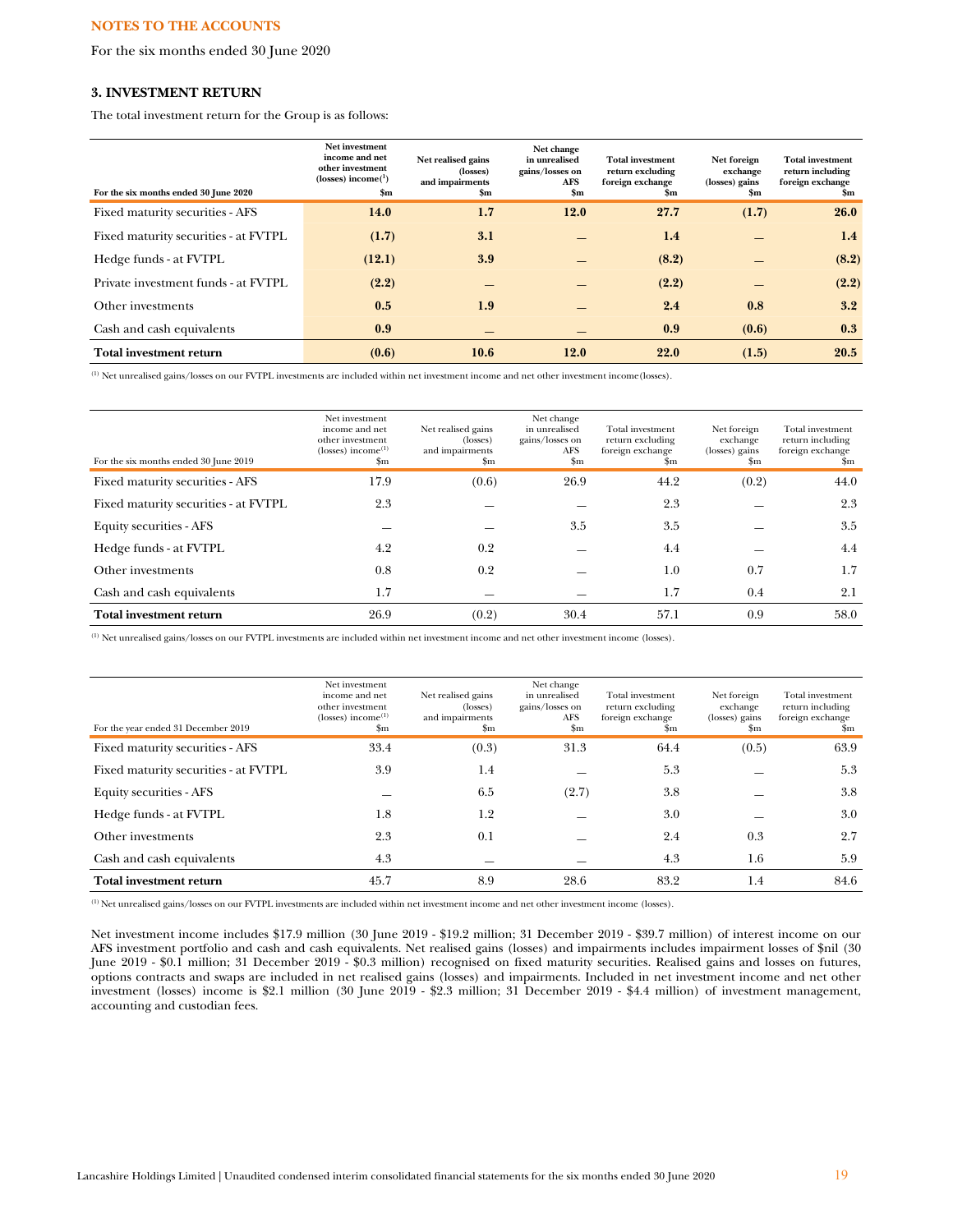For the six months ended 30 June 2020

# **4. TAX**

### BERMUDA

LHL, LICL, LUK and LCM have received an undertaking from the Bermuda government exempting them from all Bermuda local income, withholding and capital gains taxes until 31 March 2035. At the present time no such taxes are levied in Bermuda.

# UNITED KINGDOM

The UK subsidiaries of LHL are subject to normal UK corporation tax on all their taxable profits.

|                                                                                                          | <b>Six</b><br>months  | Six<br>months | Twelve<br>months      |
|----------------------------------------------------------------------------------------------------------|-----------------------|---------------|-----------------------|
|                                                                                                          | 2020<br>$\mathbf{Sm}$ | 2019<br>\$m   | 2019<br>$\mathbf{Sm}$ |
| Corporation tax charge for the period                                                                    | 0.1                   | 2.0           | 5.8                   |
| Adjustments in respect of prior period corporation tax                                                   | 0.5                   | (0.8)         | (2.0)                 |
| Deferred tax credit for the period                                                                       | 0.8                   | (0.9)         | (3.0)                 |
| Adjustments in respect of prior period deferred tax                                                      |                       | 1.1           | 0.5                   |
| Tax rate change adjustment                                                                               | 1.6                   |               |                       |
| Total tax charge                                                                                         | 3.0                   | 1.4           | 1.3                   |
|                                                                                                          |                       |               |                       |
|                                                                                                          | <b>Six</b><br>months  | Six<br>months | Twelve<br>months      |
| Tax reconciliation $^{(1)}$                                                                              | 2020<br>$\mathbf{Sm}$ | 2019<br>\$m   | 2019<br>$\mathbf{Sm}$ |
| (Loss) profit before tax                                                                                 | (23.0)                | 40.5          | 119.5                 |
| Tax calculated at the standard corporation tax rate applicable in Bermuda 0% (2019)<br>- Bermuda $0\%$ ) |                       |               |                       |
| Effect of income taxed at a higher rate                                                                  | 0.7                   | 0.1           | 1.0                   |
| Adjustments in respect of prior period                                                                   | 0.5                   | 0.3           | (1.5)                 |
| Differences related to equity based compensation                                                         | 0.6                   | (0.2)         | (0.6)                 |
| Other expense permanent differences                                                                      | (0.4)                 | 1.2           | 2.4                   |
| Tax rate change adjustment                                                                               | 1.6                   |               |                       |
| Total tax charge                                                                                         | 3.0                   | 1.4           | 1.3                   |

 $\,^{\rm (1)}$  All tax reconciling balances have been classified as recurring items.

The current tax charge as a percentage of the Group's (loss) profit before tax is (13.0)% (30 June 2019 - 3.5%; 31 December 2019 - 1.1%). Non taxable income relates to profits of companies within the Group that are non-tax resident in the UK and the share of profit of associate.

Refer to note 5 for details of the tax credit related to the net change in unrealised gains and losses on investments that are included in accumulated other comprehensive income within shareholders' equity.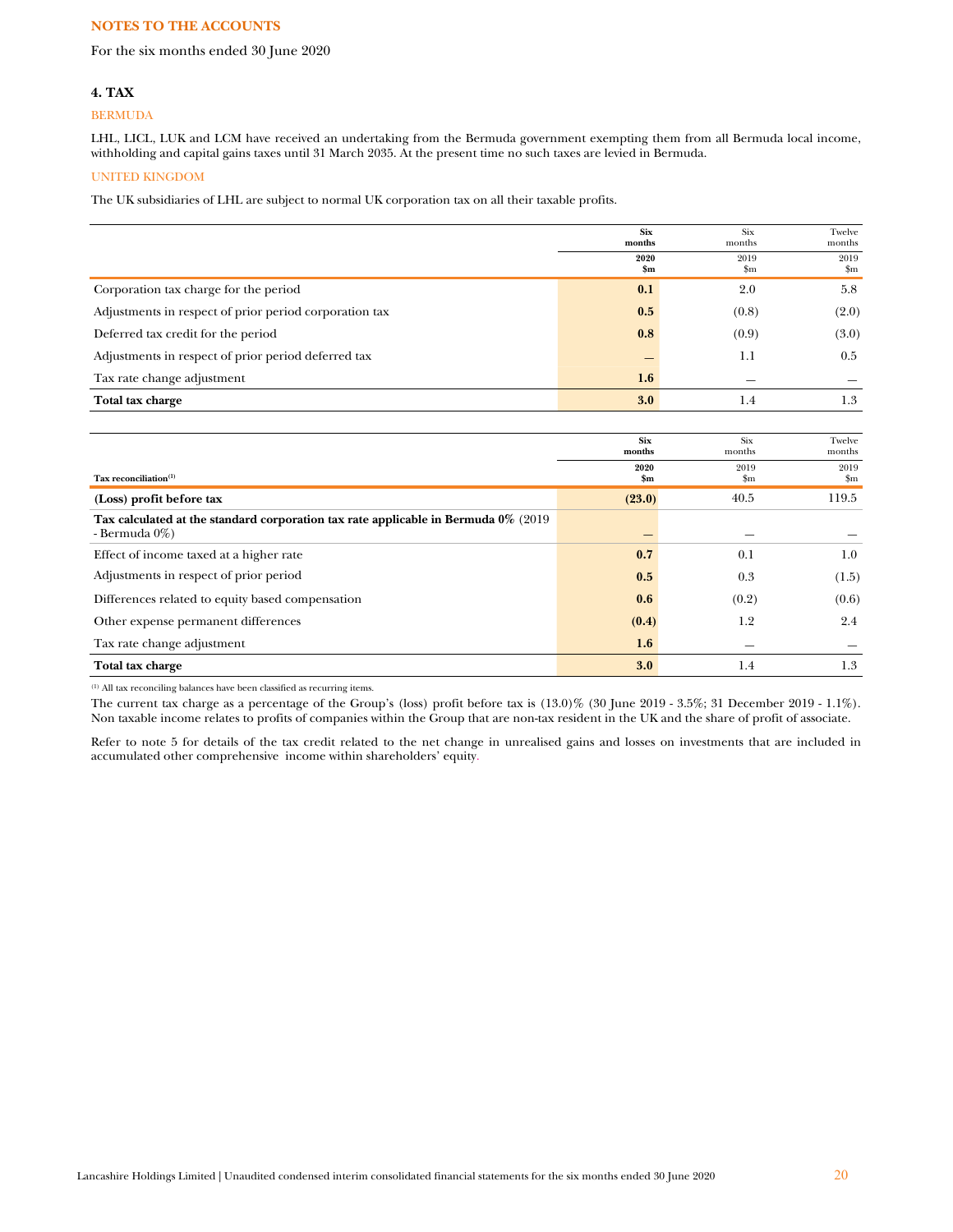For the six months ended 30 June 2020

# **5. INVESTMENTS**

|                                                     | Cost or        |                                |                    | Estimated     |
|-----------------------------------------------------|----------------|--------------------------------|--------------------|---------------|
|                                                     | amortised cost | Unrealised gain <sup>(1)</sup> | Unrealised loss(1) | fair value    |
| As at 30 June 2020                                  | \$m            | \$m\$                          | $\mathbf{Sm}$      | $\mathbf{Sm}$ |
| <b>Fixed maturity securities - AFS</b>              |                |                                |                    |               |
| - Short-term investments                            | 110.5          | 0.2                            |                    | 110.7         |
| - Fixed maturity funds                              | 15.6           |                                |                    | 15.6          |
| - U.S. treasuries                                   | 283.4          | 4.0                            |                    | 287.4         |
| - Other government bonds                            | 41.6           | 0.6                            | (0.5)              | 41.7          |
| - U.S. municipal bonds                              | 8.0            | 0.7                            |                    | 8.7           |
| - U.S. government agency debt                       | 98.0           | 3.7                            |                    | 101.7         |
| - Asset backed securities                           | 122.1          | 0.5                            | (4.7)              | 117.9         |
| - U.S. government agency mortgage backed securities | 131.3          | 3.4                            |                    | 134.7         |
| - Non-agency mortgage backed securities             | 14.2           | 0.1                            | (0.2)              | 14.1          |
| - Agency commercial mortgage backed securities      | 0.9            |                                | (0.2)              | 0.7           |
| - Non-agency commercial mortgage backed securities  | 3.8            | 0.1                            |                    | 3.9           |
| - Bank loans                                        | 110.6          | 0.3                            | (6.1)              | 104.8         |
| - Corporate bonds                                   | 560.3          | 21.7                           | (1.4)              | 580.6         |
| Total fixed maturity securities - AFS               | 1,500.3        | 35.3                           | (13.1)             | 1,522.5       |
| - Fixed maturity securities - at FVTPL              | 25.7           | 2.5                            |                    | 28.2          |
| - Private investment funds - at FVTPL               | 55.0           |                                | (2.8)              | 52.2          |
| - Hedge funds - at FVTPL                            | 89.1           | 5.5                            | (7.7)              | 86.9          |
| - Other investments                                 |                |                                | (0.2)              | (0.2)         |
| <b>Total investments</b>                            | 1,670.1        | 43.3                           | (23.8)             | 1,689.6       |

(1) Includes unrealised foreign exchange gains/(losses) recognised in profit and loss on AFS securities.

|                                                     | Cost or<br>amortised cost | Unrealised gain(1) | Unrealised loss(1) | Estimated<br>fair value |
|-----------------------------------------------------|---------------------------|--------------------|--------------------|-------------------------|
| As at 30 June 2019                                  | $\mathbf{Sm}$             | \$m                | $\mathbf{Sm}$      | $\mathbf{Sm}$           |
| <b>Fixed maturity securities - AFS</b>              |                           |                    |                    |                         |
| - Short-term investments                            | 132.7                     | 0.1                |                    | 132.8                   |
| - Fixed maturity funds                              | 12.3                      |                    |                    | 12.3                    |
| - U.S. treasuries                                   | 168.6                     | 1.0                | (0.2)              | 169.4                   |
| - Other government bonds                            | 47.3                      | 0.4                | (0.3)              | 47.4                    |
| - U.S. municipal bonds                              | 13.9                      | 0.3                |                    | 14.2                    |
| - U.S. government agency debt                       | 74.7                      | 1.4                | (0.1)              | 76.0                    |
| - Asset backed securities                           | 114.5                     | 0.7                | (2.4)              | 112.8                   |
| - U.S. government agency mortgage backed securities | 94.4                      | 0.8                | (0.6)              | 94.6                    |
| - Non-agency mortgage backed securities             | 15.6                      | 0.1                | (0.1)              | 15.6                    |
| - Agency commercial mortgage backed securities      | 3.2                       |                    | (0.1)              | 3.1                     |
| - Bank loans                                        | 117.6                     | 0.2                | (1.7)              | 116.1                   |
| - Corporate bonds                                   | 544.7                     | 8.9                | (0.8)              | 552.8                   |
| Total fixed maturity securities - AFS               | 1,339.5                   | 13.9               | (6.3)              | 1,347.1                 |
| - Fixed maturity securities - at FVTPL              | 45.7                      | 1.6                |                    | 47.3                    |
| - Equity securities - AFS                           | 20.0                      | 6.2                |                    | 26.2                    |
| - Hedge funds - at FVTPL                            | 150.1                     | 15.5               | (4.5)              | 161.1                   |
| - Other investments                                 |                           |                    | (0.4)              | (0.4)                   |
| <b>Total investments</b>                            | 1,555.3                   | 37.2               | (11.2)             | 1,581.3                 |

 $^{\rm (1)}$  Includes unrealised foreign exchange gains/(losses) recognised in profit and loss on AFS securities.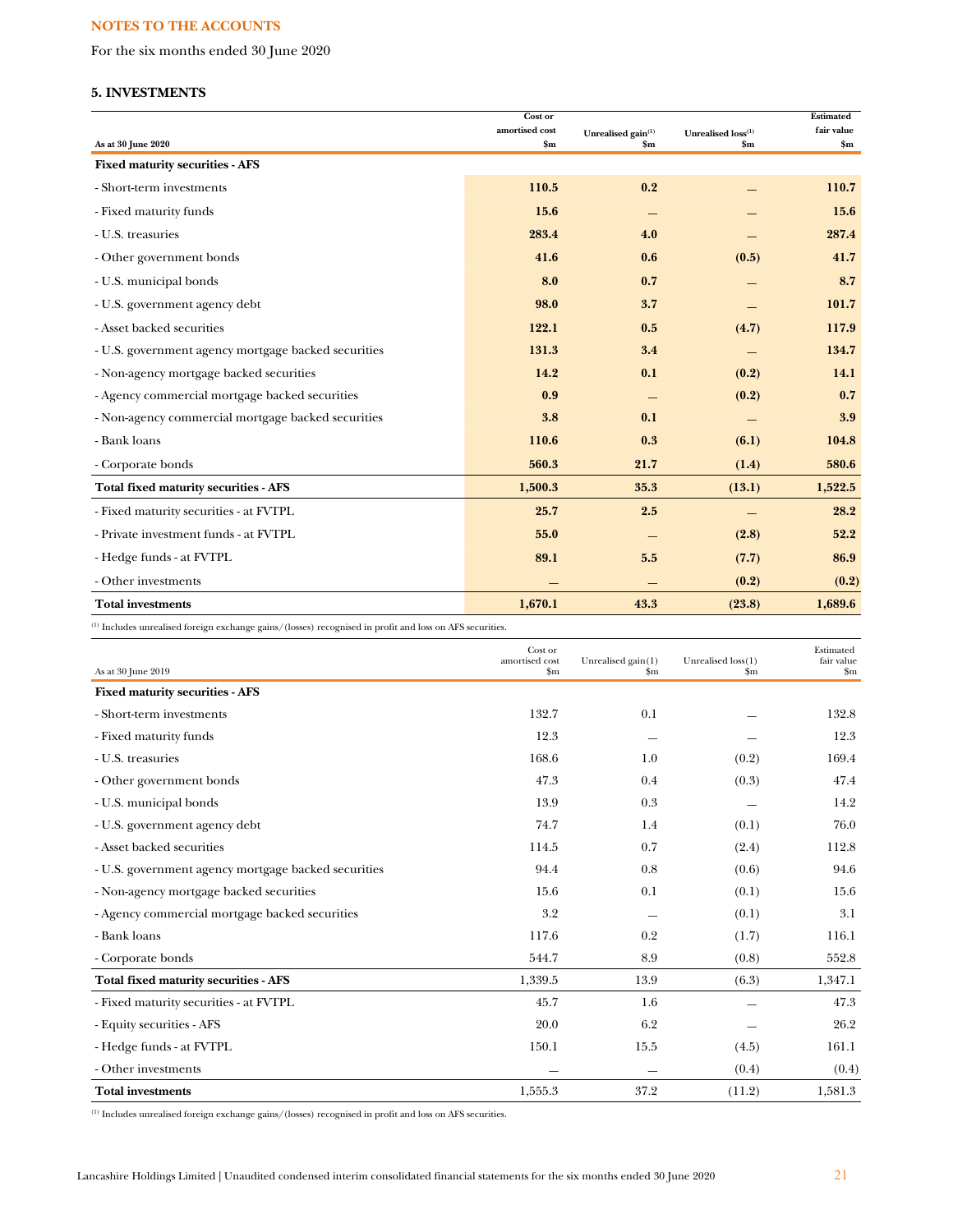For the six months ended 30 June 2020

| As at 31 December 2019                              | Cost or<br>amortised cost<br>$\mathbf{S}$ m | Unrealised gain(1)<br>\$m | Unrealised loss(1)<br>$\mathbf{Sm}$ | Estimated<br>fair value<br>$\mathbf{S}$ m |
|-----------------------------------------------------|---------------------------------------------|---------------------------|-------------------------------------|-------------------------------------------|
| <b>Fixed maturity securities - AFS</b>              |                                             |                           |                                     |                                           |
| - Short-term investments                            | 84.8                                        |                           |                                     | 84.8                                      |
| - Fixed maturity funds                              | 12.8                                        |                           |                                     | 12.8                                      |
| - U.S. treasuries                                   | 160.8                                       | 0.9                       | (0.1)                               | 161.6                                     |
| - Other government bonds                            | 47.1                                        | 0.5                       | (0.1)                               | 47.5                                      |
| - U.S. municipal bonds                              | 8.2                                         | 0.2                       |                                     | 8.4                                       |
| - U.S. government agency debt                       | 59.5                                        | 1.3                       | (0.1)                               | 60.7                                      |
| - Asset backed securities                           | 127.8                                       | 0.5                       | (3.3)                               | 125.0                                     |
| - U.S. government agency mortgage backed securities | 96.8                                        | 1.1                       | (0.4)                               | 97.5                                      |
| - Non-agency mortgage backed securities             | 15.4                                        |                           |                                     | 15.4                                      |
| - Agency commercial mortgage backed securities      | 2.2                                         |                           |                                     | 2.2                                       |
| - Bank loans                                        | 101.7                                       | 0.6                       | (0.6)                               | 101.7                                     |
| - Corporate bonds                                   | 581.2                                       | 11.4                      | (0.4)                               | 592.2                                     |
| Total fixed maturity securities - AFS               | 1,298.3                                     | 16.5                      | (5.0)                               | 1,309.8                                   |
| - Fixed maturity securities - at FVTPL              | 45.7                                        | 4.6                       |                                     | 50.3                                      |
| - Private investment funds - at FVTPL               | 15.5                                        |                           |                                     | 15.5                                      |
| - Hedge funds - at FVTPL                            | 140.6                                       | 14.5                      | (5.1)                               | 150.0                                     |
| - Other investments                                 |                                             |                           | (0.5)                               | (0.5)                                     |
| <b>Total investments</b>                            | 1,500.1                                     | 35.6                      | (10.6)                              | 1,525.1                                   |

(1) Includes unrealised foreign exchange gains/(losses) recognised in profit and loss on AFS securities.

Accumulated other comprehensive income is in relation to the Group's AFS fixed maturity and equity securities is as follows:

|                                                                           | <b>30 June 2020</b> | 30 June 2019 | 31 December 2019 |
|---------------------------------------------------------------------------|---------------------|--------------|------------------|
|                                                                           | $\mathbf{Sm}$       | \$m          | $_{\rm Sm}$      |
| Unrealised gains                                                          | 35.3                | 20.1         | 16.5             |
| Unrealised losses                                                         | (13.1)              | (6.3)        | (5.0)            |
| Net unrealised foreign exchange losses on fixed maturity securities - AFS | 3.9                 | 2.1          | 2.6              |
| Tax provision                                                             | (1.3)               | (0.6)        | (0.6)            |
| Accumulated other comprehensive income                                    | 24.8                | 15.3         | 13.5             |

The Group determines the estimated fair value of each individual security utilising the highest-level inputs available. Prices for the Group's investment portfolio are provided via a third-party investment accounting firm whose pricing processes and the controls thereon are subject to an annual audit on both the operation and the effectiveness of those controls. Various recognised reputable pricing sources are used including pricing vendors and broker-dealers. The pricing sources use bid prices where available, otherwise indicative prices are quoted based on observable market trade data. The prices provided are compared to the investment managers' pricing.

The Group has not made any adjustments to any pricing provided by independent pricing services or its third-party investment managers for the six months ended 30 June 2020 and 30 June 2019 and the year ended 31 December 2019.

The fair value of securities in the Group's investment portfolio is estimated using the following techniques:

# LEVEL (I)

Level (i) investments are securities with quoted prices in active markets. A financial instrument is regarded as quoted in an active market if quoted prices are readily and regularly available from an exchange, dealer, broker, industry group, pricing service or regulatory agency and those prices represent actual and regularly occurring market transactions on an arm's length basis.

# LEVEL (II)

Level (ii) investments are securities with quoted prices in active markets for similar assets or liabilities or securities valued using other valuation techniques for which all significant inputs are based on observable market data. Instruments included in Level (ii) are valued via independent external sources using directly observable inputs to models or other valuation methods. The valuation methods used are typically industry accepted standards and include broker-dealer quotes and pricing models including present values and future cash flows with inputs such as yield curves, interest rates, prepayment speeds and default rates.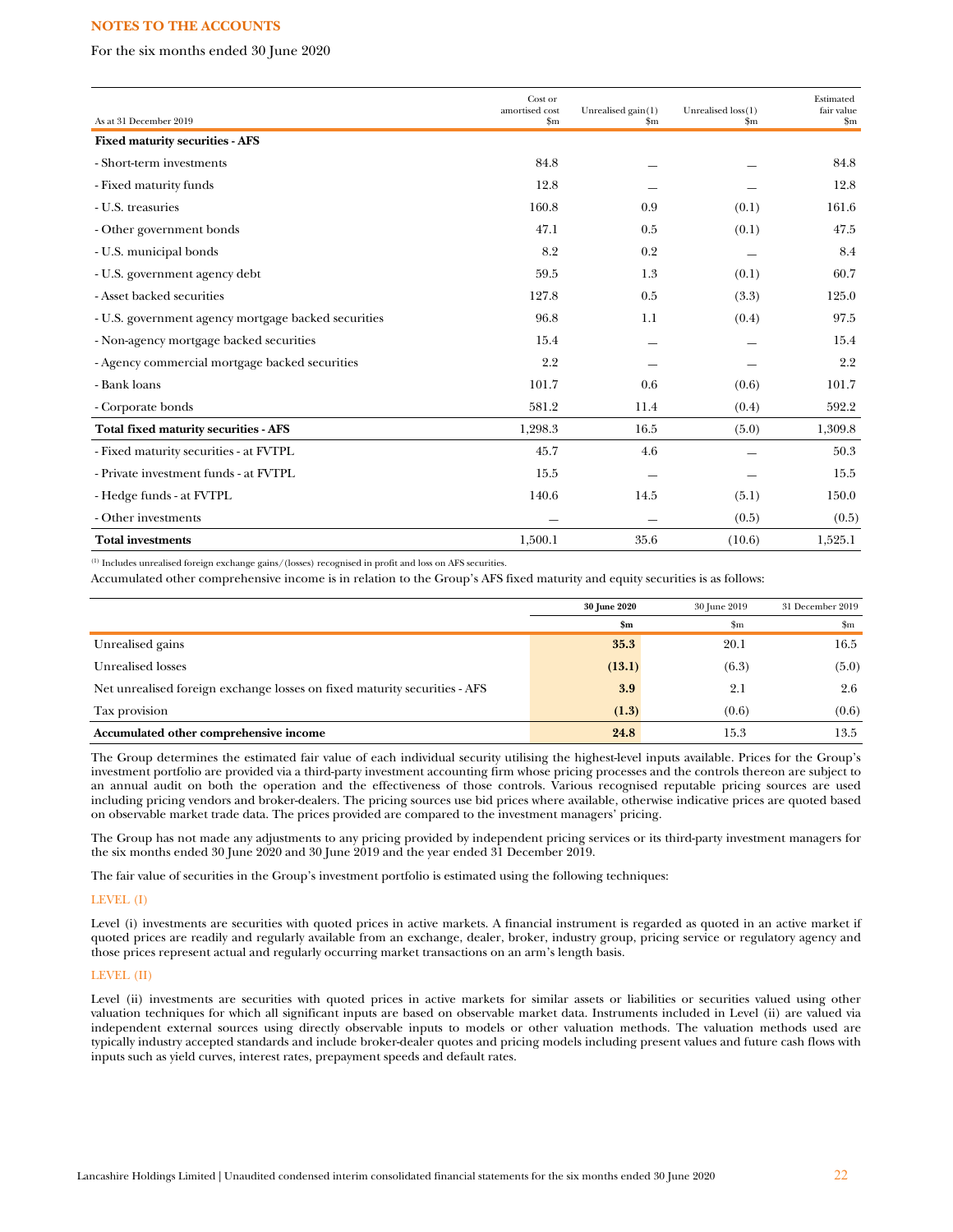### For the six months ended 30 June 2020

### LEVEL (III)

Level (iii) investments are securities for which valuation techniques are not based on observable market data and require significant management judgement. The Group determines securities classified as Level (iii) to include hedge funds and private investment funds.

The estimated fair values of the Group's hedge funds are determined using a combination of the most recent NAVs provided by each fund's independent administrator and the estimated performance provided by each hedge fund manager. Independent administrators provide monthly reported NAVs with up to a one-month delay in valuation. The most recent NAV available for each hedge fund is adjusted for the estimated performance, as provided by the fund manager, between the NAV date and the reporting date. Historically estimated fair values incorporating these performance estimates have not been significantly different from subsequent NAVs. Given the Group's knowledge of the underlying investments and the size of the Group's investment therein, we would not anticipate any material variance between estimated valuations and the final NAVs reported by the administrators.

The estimated fair value of the Group's private investment funds are determined using statements received from each fund's investment managers on either a monthly or quarterly arrears basis. In addition these valuations will be compared with benchmarks or other indices to assess the reasonableness of the estimates fair value of each fund. Given the Group's knowledge of the underlying investments and the size of the Group's investment therein, we would not anticipate any material variance between estimated valuations and the final NAV's reported by the investment managers.

The Group determines whether transfers have occurred between levels of the fair value hierarchy by re-assessing the categorisation at the end of each reporting period. Transfers between Level (i) to (ii) securities amounted to \$75.0 million and transfers from Level (ii) to (i) securities amounted to \$170.4 million during the six months ended 30 June 2020.

The fair value hierarchy of the Group's investment holdings is as follows:

| As at 30 June 2020                                  | Level (i)<br>\$m\$ | Level (ii)<br>\$m\$ | Level (iii)<br>$\mathbf{\$m}$ | Total<br>\$m\$ |
|-----------------------------------------------------|--------------------|---------------------|-------------------------------|----------------|
| <b>Fixed maturity securities - AFS</b>              |                    |                     |                               |                |
| - Short-term investments                            | 110.2              | 0.5                 |                               | 110.7          |
| - Fixed maturity funds                              |                    | 15.6                |                               | 15.6           |
| - U.S. treasuries                                   | 287.4              |                     |                               | 287.4          |
| - Other government bonds                            | 2.0                | 39.7                |                               | 41.7           |
| - U.S. municipal bonds                              |                    | 8.7                 |                               | 8.7            |
| - U.S. government agency debt                       | 91.0               | 10.7                |                               | 101.7          |
| - Asset backed securities                           | 0.7                | 117.2               |                               | 117.9          |
| - U.S. government agency mortgage backed securities |                    | 134.7               |                               | 134.7          |
| - Non-agency mortgage backed securities             |                    | 14.1                |                               | 14.1           |
| - Agency commercial mortgage backed securities      |                    | 0.7                 |                               | 0.7            |
| - Non-agency commercial mortgage backed securities  |                    | 3.9                 |                               | 3.9            |
| - Bank loans                                        | 17.0               | 87.8                |                               | 104.8          |
| - Corporate bonds                                   | 362.8              | 217.8               |                               | 580.6          |
| <b>Total fixed maturity securities - AFS</b>        | 871.1              | 651.4               |                               | 1,522.5        |
| - Fixed maturity securities - at FVTPL              |                    | 28.2                |                               | 28.2           |
| - Private investment funds - at FVTPL               |                    |                     | 52.2                          | 52.2           |
| - Hedge funds - at FVTPL                            |                    |                     | 86.9                          | 86.9           |
| - Other investments                                 |                    | (0.2)               |                               | (0.2)          |
| <b>Total investments</b>                            | 871.1              | 679.4               | 139.1                         | 1,689.6        |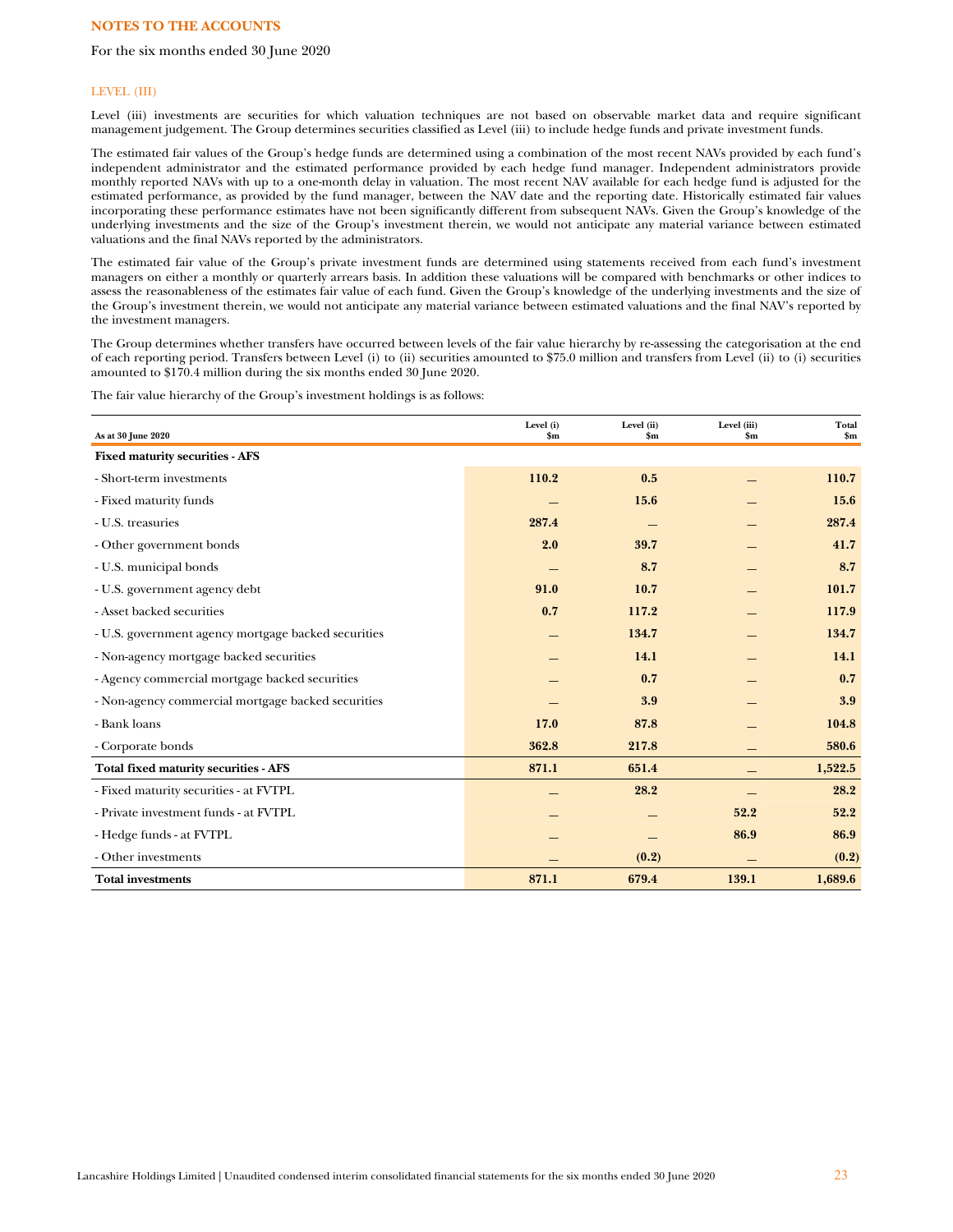For the six months ended 30 June 2020

| As at 30 June 2019                                  | Level (i)<br>\$m | Level (ii)<br>$\mathbf{Sm}$ | Level (iii)<br>\$m                    | Total<br>\$m |
|-----------------------------------------------------|------------------|-----------------------------|---------------------------------------|--------------|
| <b>Fixed maturity securities - AFS</b>              |                  |                             |                                       |              |
| - Short-term investments                            | 132.8            |                             |                                       | 132.8        |
| - Fixed maturity funds                              |                  | 12.3                        |                                       | 12.3         |
| - U.S. treasuries                                   | 169.4            | $\sim$                      |                                       | 169.4        |
| - Other government bonds                            |                  | 47.4                        |                                       | 47.4         |
| - U.S. municipal bonds                              |                  | 14.2                        |                                       | 14.2         |
| - U.S. government agency debt                       |                  | 76.0                        |                                       | 76.0         |
| - Asset backed securities                           |                  | 112.8                       |                                       | 112.8        |
| - U.S. government agency mortgage backed securities |                  | 94.6                        |                                       | 94.6         |
| - Non-agency mortgage backed securities             |                  | 15.6                        |                                       | 15.6         |
| - Agency commercial mortgage backed securities      |                  | 3.1                         |                                       | 3.1          |
| - Bank loans                                        |                  | 116.1                       |                                       | 116.1        |
| - Corporate bonds                                   |                  | 552.8                       |                                       | 552.8        |
| <b>Total fixed maturity securities - AFS</b>        | 302.2            | 1,044.9                     |                                       | 1,347.1      |
| - Fixed maturity securities - at FVTPL              |                  | 47.3                        |                                       | 47.3         |
| - Equity securities - AFS                           | 26.2             |                             |                                       | 26.2         |
| - Hedge funds - at FVTPL                            |                  |                             | 161.1                                 | 161.1        |
| - Other investments                                 | $\equiv$         | (0.4)                       |                                       | (0.4)        |
| <b>Total investments</b>                            | 328.4            | 1,091.8                     | 161.1                                 | 1,581.3      |
| As at 31 December 2019                              | Level (i)<br>\$m | Level (ii)<br>$\mathbf{Sm}$ | Level (iii)<br>$\mathop{\mathrm{Sm}}$ | Total<br>\$m |
| <b>Fixed maturity securities - AFS</b>              |                  |                             |                                       |              |
| - Short-term investments                            | 80.7             | 4.1                         |                                       | 84.8         |
| - Fixed maturity funds                              |                  | 12.8                        |                                       | 12.8         |
| - U.S. treasuries                                   | 161.6            | $\sim$                      |                                       | 161.6        |
| - Other government bonds                            | 13.2             | 34.3                        |                                       | 47.5         |
| - U.S. municipal bonds                              |                  | 8.4                         |                                       | 8.4          |
| - U.S. government agency debt                       | 50.6             | 10.1                        |                                       | 60.7         |
| - Asset backed securities                           |                  | 125.0                       |                                       | 125.0        |
| - U.S. government agency mortgage backed securities |                  | 97.5                        |                                       | 97.5         |
| - Non-agency mortgage backed securities             |                  | 15.4                        |                                       | 15.4         |
| - Agency commercial mortgage backed securities      |                  | 2.2                         |                                       | $2.2\,$      |
| - Bank loans                                        | $0.8\,$          | 100.9                       |                                       | 101.7        |
| - Corporate bonds                                   | 225.4            | 366.8                       |                                       | 592.2        |
| Total fixed maturity securities - AFS               | 532.3            | 777.5                       | —                                     | 1,309.8      |
| - Fixed maturity securities - at FVTPL              |                  | $50.3\,$                    | $\qquad \qquad -$                     | 50.3         |
| - Private investment funds - at FVTPL               |                  |                             | 15.5                                  | 15.5         |
| - Hedge funds - at FVTPL                            |                  |                             | 150.0                                 | 150.0        |
| - Other investments                                 |                  | (0.5)                       |                                       | (0.5)        |
| <b>Total investments</b>                            | 532.3            | 827.3                       | 165.5                                 | 1,525.1      |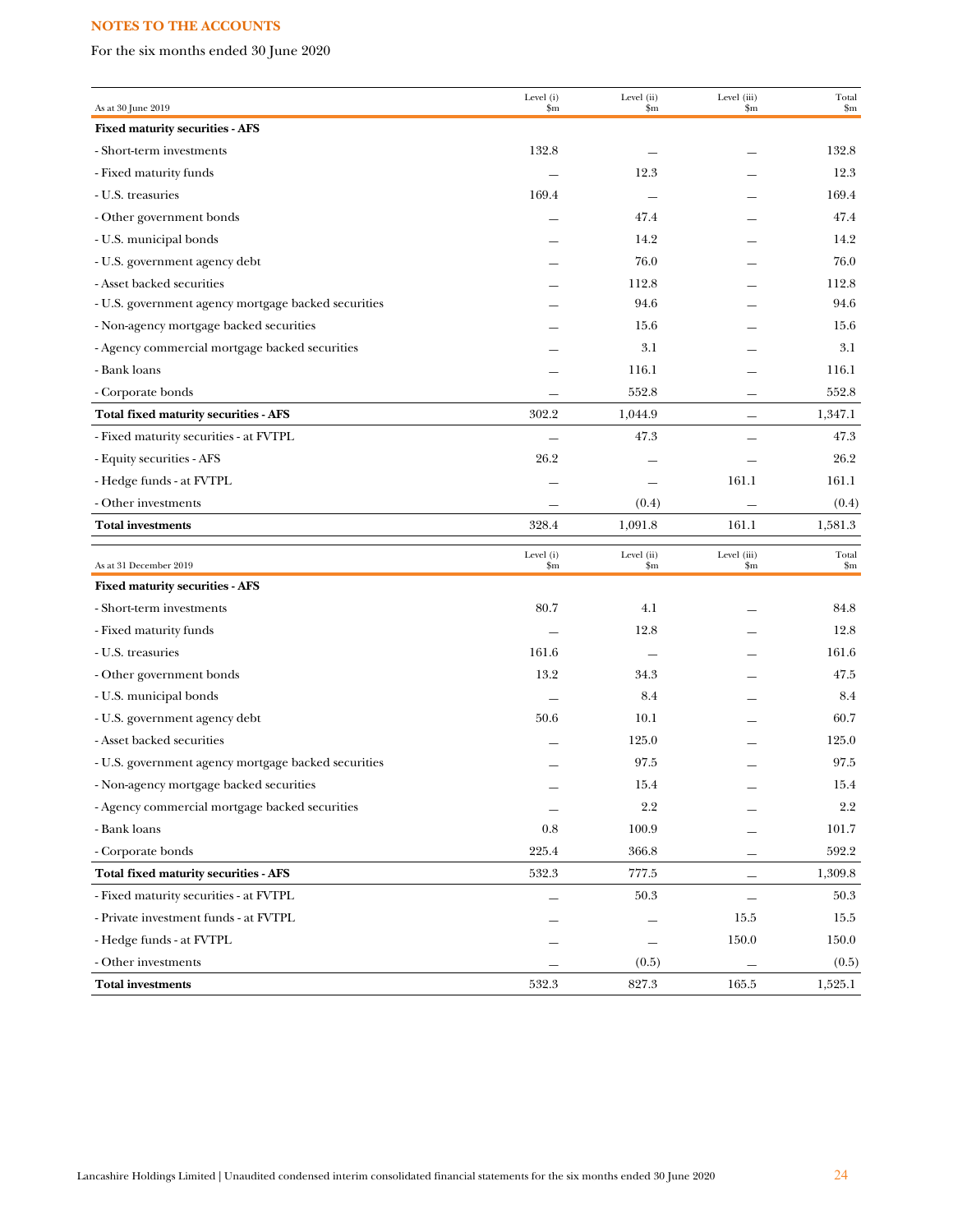# For the six months ended 30 June 2020

The table below analyses the movements in Level (iii) investments during the six months ended 30 June 2020 and 30 June 2019 and for the year ended 31 December 2019:

|                                                                       | Private<br>investment funds | <b>Hedge funds</b> | Total  |
|-----------------------------------------------------------------------|-----------------------------|--------------------|--------|
|                                                                       | \$m                         | $\mathbf{Sm}$      | \$m    |
| As at 31 December 2018                                                |                             | 149.2              | 149.2  |
| Purchases                                                             |                             | 12.3               | 12.3   |
| <b>Sales</b>                                                          |                             | (5.4)              | (5.4)  |
| Total net realised and unrealised gains recognised in profit or loss  |                             | 5.0                | 5.0    |
| As at 30 June 2019                                                    |                             | 161.1              | 161.1  |
| Purchases                                                             | 15.5                        | 5.4                | 20.9   |
| <b>Sales</b>                                                          |                             | (15.9)             | (15.9) |
| Total net realised and unrealised losses recognised in profit or loss |                             | (0.6)              | (0.6)  |
| As at 31 December 2019                                                | 15.5                        | 150.0              | 165.5  |
| Purchases                                                             | 39.5                        | 2.5                | 42.0   |
| <b>Sales</b>                                                          |                             | (57.9)             | (57.9) |
| Total net realised and unrealised losses recognised in profit or loss | (2.8)                       | (7.7)              | (10.5) |
| As at 30 June 2020                                                    | 52.2                        | 86.9               | 139.1  |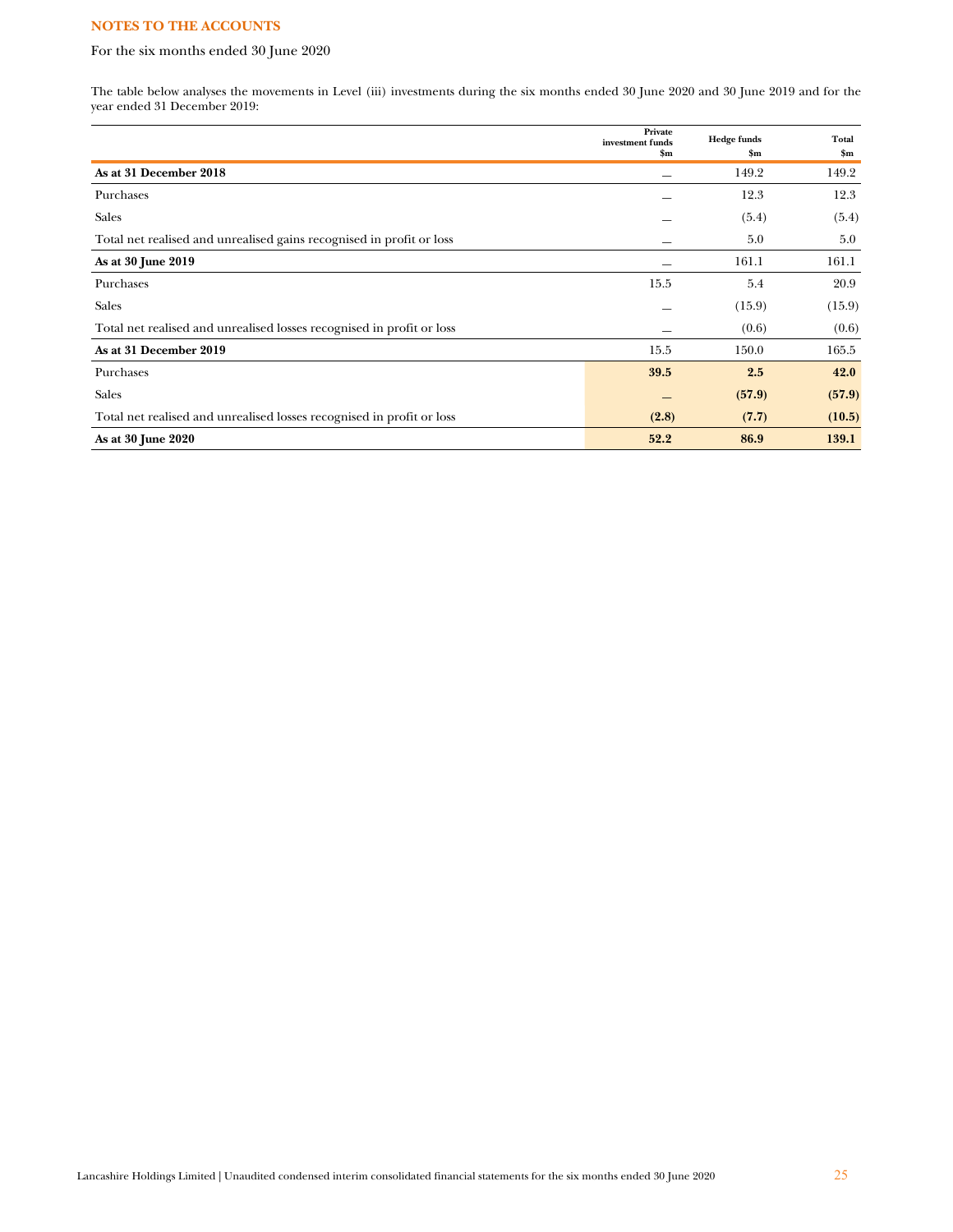For the six months ended 30 June 2020

# **6. LOSSES AND LOSS ADJUSTMENT EXPENSES**

|                                              | Losses<br>and loss adjustment | Reinsurance         | Net losses and<br>loss adjustment |
|----------------------------------------------|-------------------------------|---------------------|-----------------------------------|
|                                              | expense<br>\$m\$              | recoveries<br>\$m\$ | expenses<br>\$m\$                 |
| As at 31 December 2018                       | 915.0                         | (322.9)             | 592.1                             |
| Net incurred losses for:                     |                               |                     |                                   |
| Prior years                                  | 38.6                          | (54.5)              | (15.9)                            |
| Current year                                 | 113.4                         | (24.1)              | 89.3                              |
| Exchange adjustments                         | 2.0                           | (0.1)               | 1.9                               |
| Incurred losses and loss adjustment expenses | 154.0                         | (78.7)              | 75.3                              |
| Net paid losses for:                         |                               |                     |                                   |
| Prior years                                  | 173.7                         | (93.8)              | 79.9                              |
| Current year                                 | 11.2                          | (1.4)               | 9.8                               |
| Paid losses and loss adjustment expenses     | 184.9                         | (95.2)              | 89.7                              |
| As at 30 June 2019                           | 884.1                         | (306.4)             | 577.7                             |
| Net incurred losses for:                     |                               |                     |                                   |
| Prior years                                  | (104.6)                       | 32.5                | (72.1)                            |
| Current year                                 | 217.1                         | (88.6)              | 128.5                             |
| Exchange adjustments                         | 3.3                           | (1.7)               | 1.6                               |
| Incurred losses and loss adjustment expenses | 115.8                         | (57.8)              | 58.0                              |
| Net paid losses for:                         |                               |                     |                                   |
| Prior years                                  | 95.9                          | (32.5)              | 63.4                              |
| Current year                                 | 29.5                          | (4.2)               | 25.3                              |
| Paid losses and loss adjustment expenses     | 125.4                         | (36.7)              | 88.7                              |
| As at 31 December 2019                       | 874.5                         | (327.5)             | 547.0                             |
| Net incurred losses for:                     |                               |                     |                                   |
| Prior years                                  | (8.1)                         | 13.2                | 5.1                               |
| Current year                                 | 167.3                         | (40.0)              | 127.3                             |
| Exchange adjustments                         | (4.5)                         | 2.2                 | (2.3)                             |
| Incurred losses and loss adjustment expenses | 154.7                         | (24.6)              | 130.1                             |
| Net paid losses for:                         |                               |                     |                                   |
| Prior years                                  | 130.1                         | (26.7)              | 103.4                             |
| Current year                                 | 10.5                          | (2.3)               | 8.2                               |
| Paid losses and loss adjustment expenses     | 140.6                         | (29.0)              | 111.6                             |
| As at 30 June 2020                           | 888.6                         | (323.1)             | 565.5                             |

The split of gross losses and loss adjustment expenses between notified outstanding losses, ACRs assessed by management and IBNR is shown below:

|                                  | <b>30 June 2020</b> |       | 30 June 2019 |       | 31 December 2019 |       |
|----------------------------------|---------------------|-------|--------------|-------|------------------|-------|
|                                  | \$m                 | %     | \$m          | %     | $_{\rm Sm}$      | $\%$  |
| <b>Outstanding losses</b>        | 366.1               | 41.2  | 352.3        | 39.9  | 352.0            | 40.2  |
| Additional case reserves         | 122.2               | 13.8  | 155.0        | 17.5  | 138.8            | 15.9  |
| Losses incurred but not reported | 400.3               | 45.0  | 376.8        | 42.6  | 383.7            | 43.9  |
| Total                            | 888.6               | 100.0 | 884.1        | 100.0 | 874.5            | 100.0 |

The Group's ceded IBNR balance as at 30 June 2020 amounted to \$203.3 million (30 June 2019 - \$175.9 million, 31 December 2019 - \$214.9 million). The Group's reserve for unpaid losses and loss adjustment expenses for all periods had an estimated duration of approximately two years.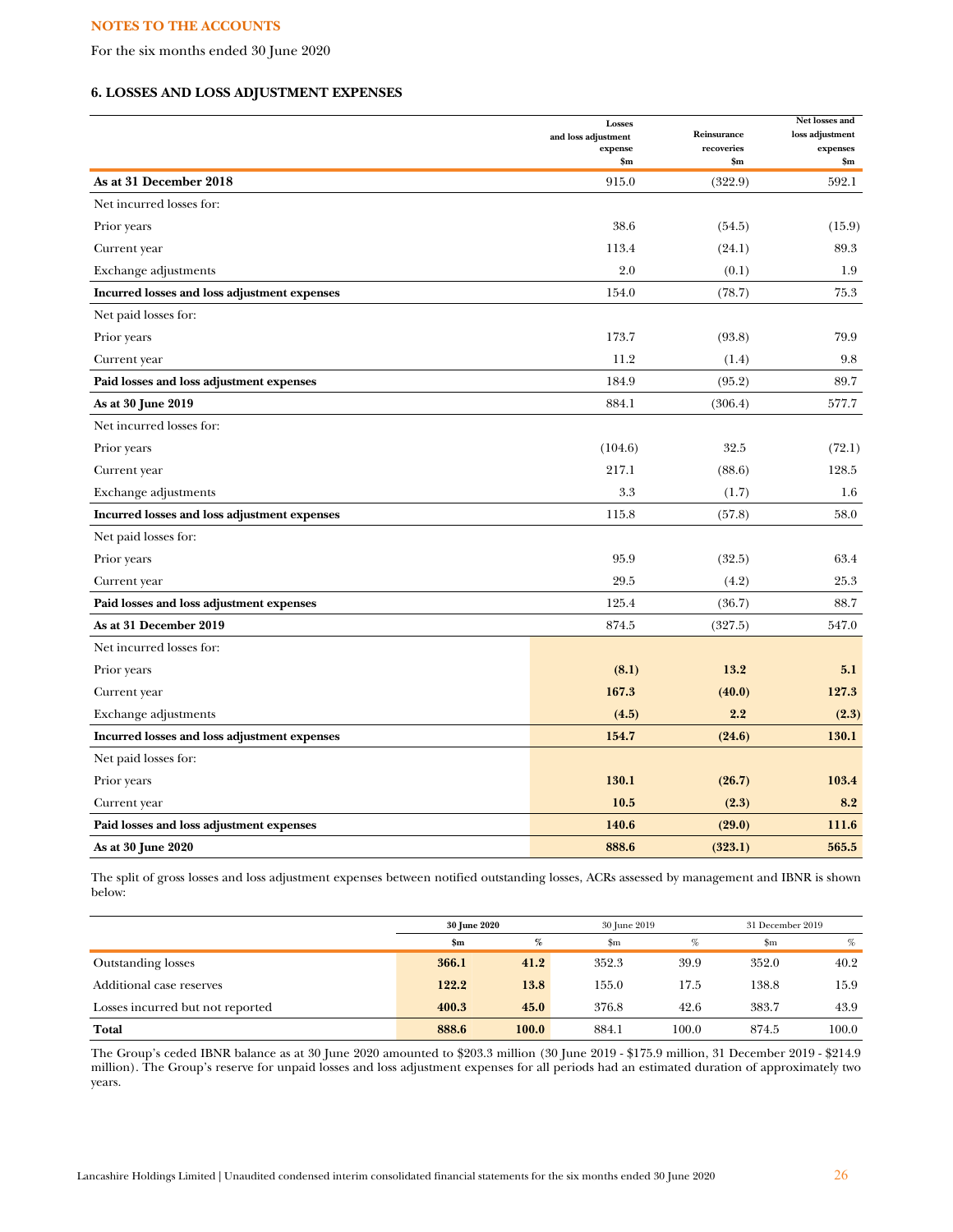# For the six months ended 30 June 2020

#### CLAIMS DEVELOPMENT

The inherent uncertainty in reserving gives rise to favourable or unfavourable development on the established reserves. The total favourable or unfavourable development on net losses and loss adjustment expenses from prior years, excluding the impact of foreign exchange revaluations, was as follows:

|                                             | 30 June 2020 | 30 June 2019 | 31 December 2019       |
|---------------------------------------------|--------------|--------------|------------------------|
| (Unfavourable) favourable development       | \$m\$        | \$m\$        | $\mathop{\mathrm{Sm}}$ |
| 2010 accident year and prior                | (5.6)        | 4.3          | 2.4                    |
| 2011 accident year                          | 0.3          | 1.9          | 1.4                    |
| 2012 accident year                          | 0.3          | 0.5          | 6.6                    |
| 2013 accident year                          | (0.2)        | 0.5          | 4.2                    |
| 2014 accident year                          | (0.5)        | (0.2)        | (1.3)                  |
| 2015 accident year                          | 0.5          |              | 5.7                    |
| 2016 accident year                          | 0.4          | 9.0          | 19.3                   |
| 2017 accident year                          | (5.2)        | 10.0         | 30.8                   |
| 2018 accident year                          | 14.8         | (10.1)       | 18.9                   |
| 2019 accident year                          | (9.9)        |              |                        |
| Total (unfavourable) favourable development | (5.1)        | 15.9         | 88.0                   |

# **7. PROVISION FOR DEFERRED TAX**

|                                | 30 June 2020   | 30 June 2019 | 31 December 2019 |
|--------------------------------|----------------|--------------|------------------|
|                                | $\mathbf{\$m}$ | \$m\$        | $_{\rm Sm}$      |
| Equity based compensation      | (4.5)          | (2.8)        | (4.1)            |
| Claims equalisation reserves   | 3.0            | 4.8          | 3.9              |
| Syndicate underwriting profits | (0.1)          | (1.2)        | (1.6)            |
| Syndicate participation rights | 14.2           | 12.6         | 12.5             |
| Other temporary differences    | (0.4)          | (1.1)        | (1.1)            |
| Net deferred tax liability     | 12.2           | 12.3         | 9.6              |

Deferred tax assets are recognised to the extent that realising the related tax benefit through future taxable profits is likely. It is anticipated that sufficient taxable profits will be available within the Group in 2020 and subsequent years to utilise the deferred tax assets recognised when the underlying temporary differences reverse.

For the periods ended 30 June 2020, 30 June 2019 and 31 December 2019 the Group has no uncertain tax positions.

The UK main rate of corporation tax for the financial year beginning 1 April 2020 has been maintained at 19%.

All deferred tax assets and liabilities are classified as non-current.

A deferred tax credit of \$0.4 million (30 June 2019 - \$nil, 31 December 2019 - \$nil) was recognised in other reserves which relates primarily to deferred tax credits for unexercised equity based compensation awards where the estimated market value is in excess of the cumulative expense at the reporting date.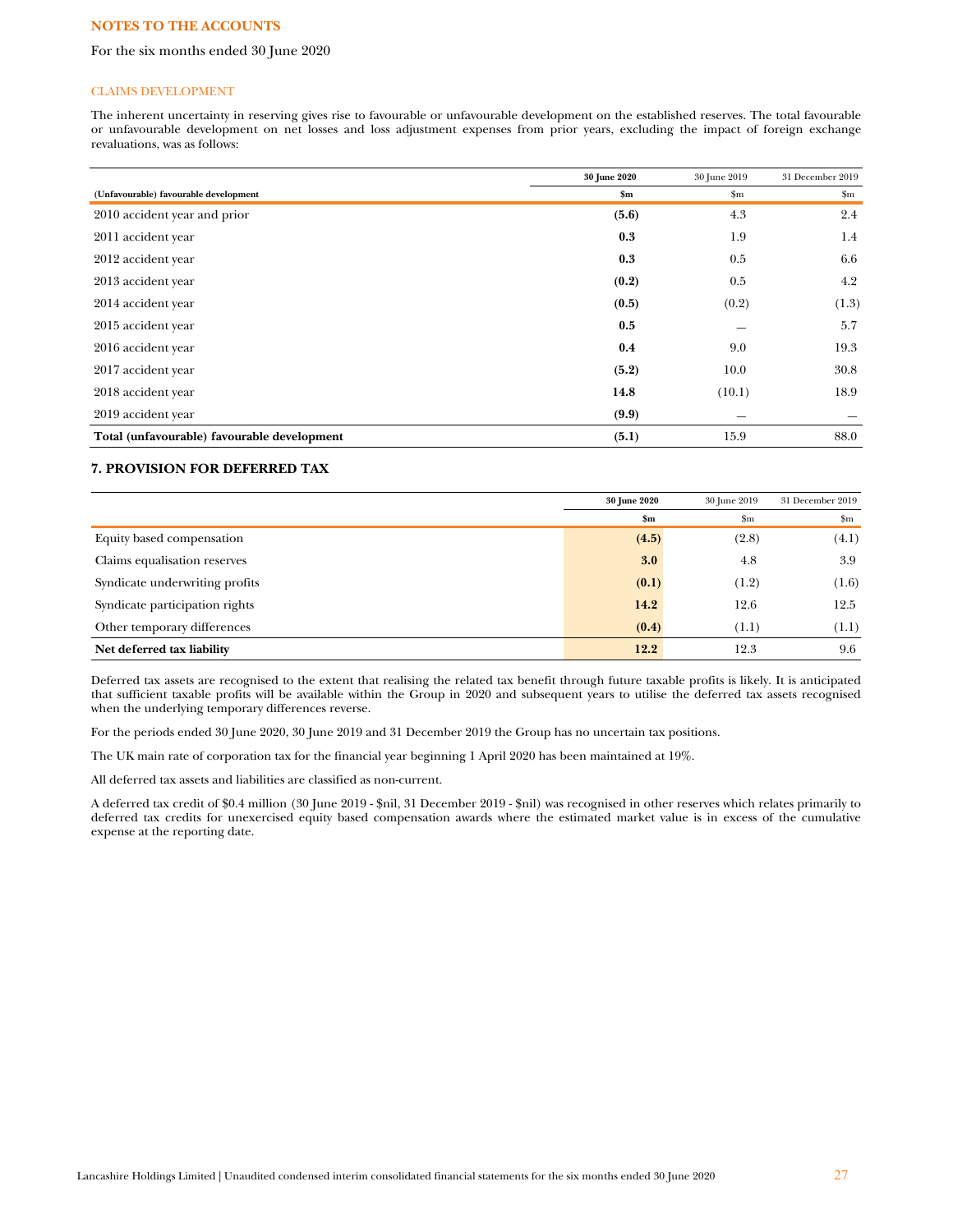# **8. SHARE CAPITAL**

| Authorised common shares of \$0.50 each                   | Number          | \$m    |
|-----------------------------------------------------------|-----------------|--------|
| As at 30 June 2020 and 2019 and 31 December 2019 and 2018 | 0.000, 000, 000 | .500.0 |

| Allocated, called up and fully paid     | <b>Number</b> | \$m   |
|-----------------------------------------|---------------|-------|
| As at 31 December 2018 and 30 June 2019 | 201.941.918   | 101.0 |
| Shares issued                           | 1.000,000     | 0.5   |
| As at 31 December 2019                  | 202.941.918   | 101.5 |
| Shares issued                           | 39,568,089    | 19.8  |
| As at 30 June 2020                      | 242,510,007   | 121.3 |

The number of common shares in issue with voting rights (allocated share capital less shares held in treasury) as at 30 June 2020 was 242,510,007 (30 June 2019 - 201,941,918; 31 December 2019 - 202,941,918).

On 10 June 2020 LHL issued 39,568,089 new common shares. As a result of these shares being issued, a total of \$340.3 million was raised, \$19.8 million of which is included in share capital and \$320.5 million of which is included in contributed surplus, net of offering expenses.

# **9. (LOSS) EARNINGS PER SHARE**

The following reflects the profit and share data used in the basic and diluted (loss) earnings per share computations:

|                                                                  | <b>Six</b><br>months  | Six<br>months       | Twelve<br>months       |
|------------------------------------------------------------------|-----------------------|---------------------|------------------------|
|                                                                  | 2020<br>$\mathbf{Sm}$ | 2019<br>$_{\rm Sm}$ | 2019<br>$\mathbf{\$m}$ |
| (Loss) profit for the period attributable to equity shareholders | (26.0)                | 39.1                | 117.9                  |
|                                                                  |                       |                     |                        |
|                                                                  | <b>Six</b><br>months  | Six<br>months       | Twelve<br>months       |
|                                                                  | 2020                  | 2019                | 2019                   |
|                                                                  | Number of shares      | Number of shares    | Number of shares       |
| Basic weighted average number of shares                          | 205,229,304           | 201,126,944         | 201,240,104            |
| Dilutive effect of RSS                                           | 2,570,975             | 1,790,714           | 2,629,528              |
| Diluted weighted average number of shares                        | 207,800,279           | 202,917,658         | 203,869,632            |
|                                                                  |                       |                     |                        |
|                                                                  | <b>Six</b><br>months  | Six<br>months       | Twelve<br>months       |
| (Loss) earnings per share                                        | 2020                  | 2019                | 2019                   |
| Basic                                                            | $-$0.13$              | \$0.19              | \$0.59                 |
| Diluted <sup>1</sup>                                             | $-$0.13$              | \$0.19              | \$0.58                 |

1.Diluted EPS excludes dilutive effect of RSS when in a loss making position.

Equity based compensation awards are only treated as dilutive when their conversion to common shares would decrease earnings per share or increase loss per share from continuing operations. Unvested restricted shares without performance criteria are therefore included in the number of potentially dilutive shares. Incremental shares from ordinary restricted share options, where relevant performance criteria have not been met, are not included in the calculation of dilutive shares.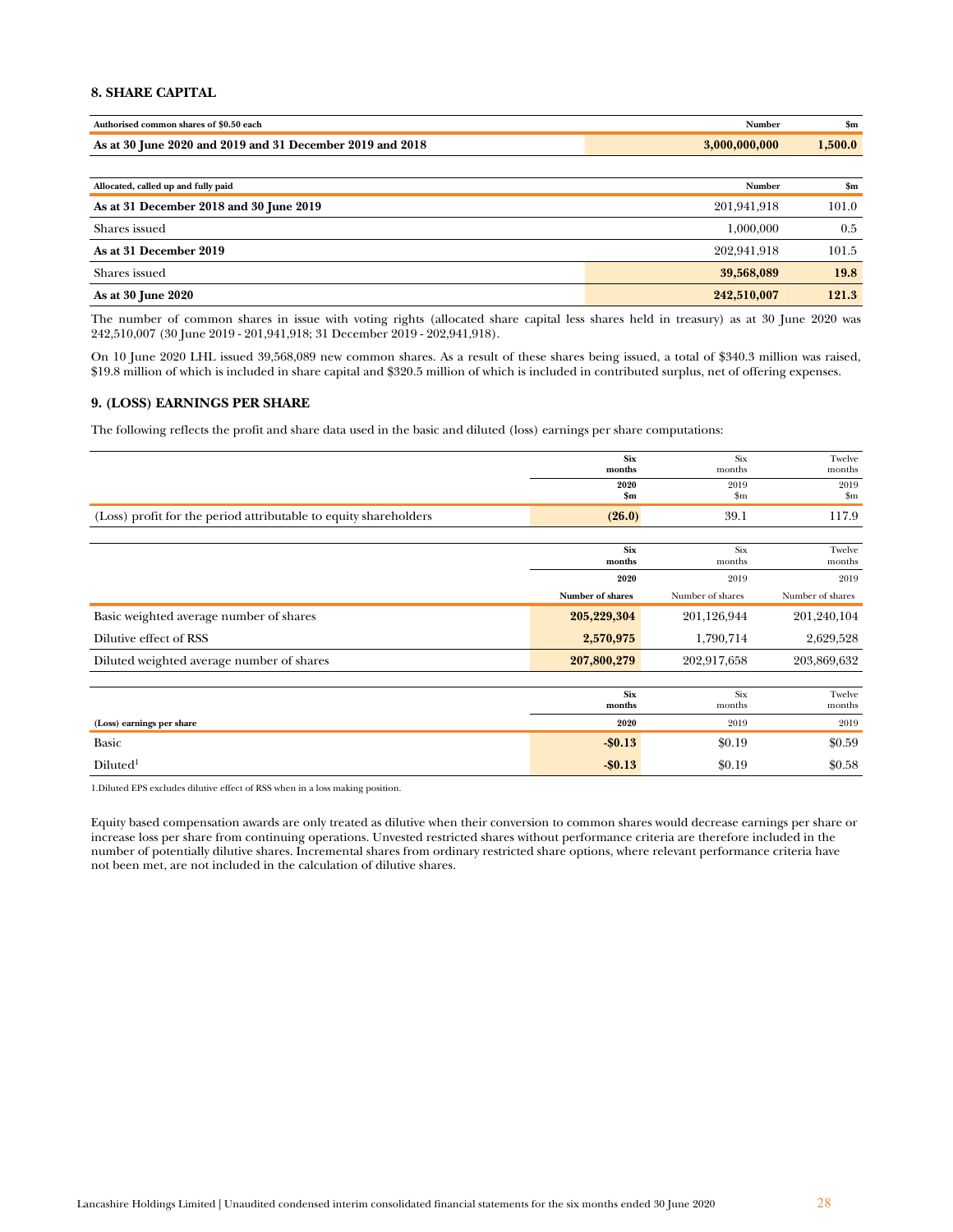For the six months ended 30 June 2020

# **10. RELATED PARTY DISCLOSURES**

#### KEY MANAGEMENT COMPENSATION

Remuneration for key management (the Group's Executive Directors and Non-Executive Directors) was as follows:

|                              | <b>Six</b><br>months  | Six<br>months       | Twelve<br>months       |
|------------------------------|-----------------------|---------------------|------------------------|
|                              | 2020<br>$\mathbf{Sm}$ | 2019<br>$_{\rm Sm}$ | 2019<br>$\mathbf{S}$ m |
| Short-term compensation      | 2.2                   | 1.8                 | 4.6                    |
| Equity based compensation    | 2.2                   | 0.6                 | 2.0                    |
| Directors' fees and expenses | 1.1                   | 1.1                 | $2.2^{\circ}$          |
| Total                        | 5.5                   | 3.5                 | 8.8                    |

Non-Executive Directors do not receive any benefits in addition to their agreed fees and expenses and do not participate in any of the Group's incentive, performance or pension plans.

### TRANSACTIONS WITH ASSOCIATE

In 2013 LCM entered into an underwriting services agreement with KRL and KHL to provide various services relating to underwriting, actuarial, premium payments and relevant deductions, acquisition expenses and receipt of claims. For the period ended 30 June 2020 the Group recognised \$2.7 million (30 June 2019 - \$1.9 million; 31 December 2019 - \$8.9 million) of service fees and profit commissions in other income in relation to this agreement.

During the period ended 30 June 2020, the Group committed \$15.7 million (30 June 2019 - \$6.9 million; 31 December 2019 - \$48.0 million) of capital to KHL. During the period ended 30 June 2020, KHL returned \$43.6 million of capital to the Group (30 June 2019 - \$8.9 million; 31 December 2019 - \$12.7 million).

# **11. COMMITMENTS**

#### CREDIT FACILITY FUND

As at 30 June 2020 the Group has a commitment of \$100.0 million (30 June 2019 - \$100.0 million; 31 December 2019 - \$100.0 million) relating to two credit facility funds.

### PRIVATE INVESTMENT FUNDS

On 9 June 2020, the Group entered into an agreement to invest in a private investment fund, with an initial commitment of \$30.0 million. As at 30 June 2020, there was a remaining undrawn commitment in the amount of \$24.0 million. The remaining capital commitment is expected to be drawn during the second half of 2020.

On 5 November 2019, the Group entered into an agreement to invest in a private investment fund, with an initial commitment of \$25.0 million. As at 30 June 2020, there was a remaining undrawn commitment in the amount of \$2.3 million. The remaining capital commitment is expected to be drawn during the second half of 2020.

### LEGAL PROCEEDINGS AND REGULATIONS

The Group operates in the insurance industry and is subject to legal proceedings in the normal course of business. While it is not practicable to estimate or determine the final results of all pending or threatened legal proceedings, management does not believe that such proceedings (including litigation) will have a material effect on its results and financial position.

### **12. SUBSEQUENT EVENTS**

# DIVIDEND

On 28 July 2020 the Board of Directors declared the payment of an interim ordinary dividend of \$0.05 per common share (approximately £0.04 pence per common share) to shareholders of record on 14 August 2020, with a settlement date of 11 September 2020. The total dividend payable, will be approximately \$12.1 million. An amount equivalent to the dividend accrues on all RSS options and is paid at the time of exercise, pro-rata according to the number of RSS options that vest.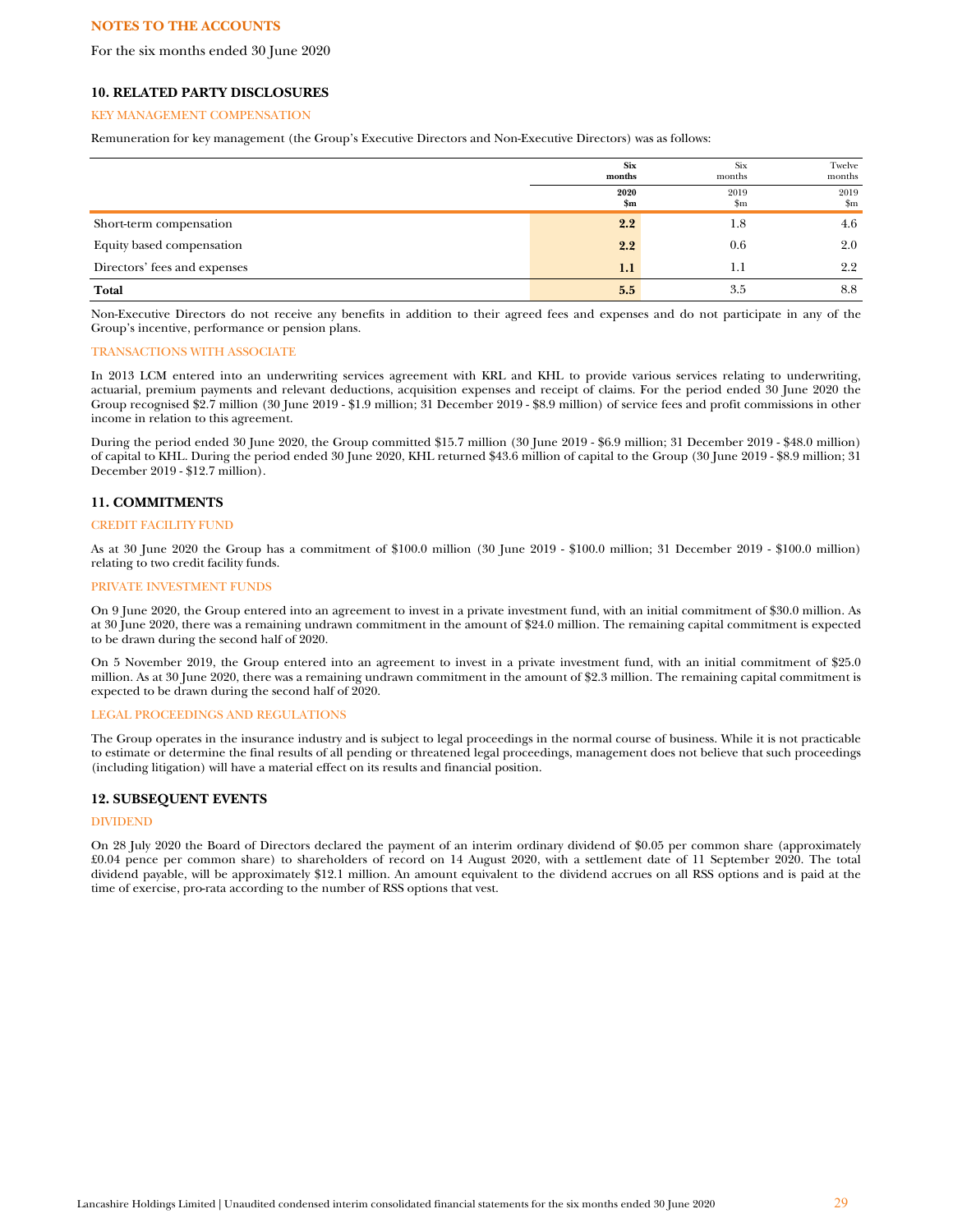# **Statement of Directors' responsibilities**

The Directors confirm to the best of their knowledge, that the unaudited condensed interim consolidated financial statements have been prepared in accordance with IAS 34 as adopted by the EU and where IFRS is silent, as it is in respect of certain aspects relating to the measurement of insurance products, U.S GAAP have been considered and the interim management report herein includes a fair review of the information required by sections 4.2.7R and 4.2.8R of the Disclosure and Transparency Rules of the United Kingdom's Financial Conduct Authority, being:

- an indication of important events during the first six months of 2020 and their impact on the unaudited condensed interim consolidated financial statements, and a description of the principal risks and uncertainties for the remaining six months of the year; and
- related party transactions that have taken place in the first six months of 2020 and that have materially affected the consolidated financial position or performance of LHL during that period, and any changes in the related party transactions described in the last Annual Report and Accounts that could have such a material effect.

The Directors also confirm that, in view of the unaudited condensed interim consolidated financial statements and the information contained within the interim management report, the business is a going concern. The Directors of the Company are listed on pages 50-51 of the LHL 2019 Annual Report and Accounts. The individuals responsible for authorising the responsibility statement on behalf of the Board on 28 July 2020 are:

**Director/Chairman Director/CFO** 

**Peter Clarke Natalie Kershaw** Natalie Kershaw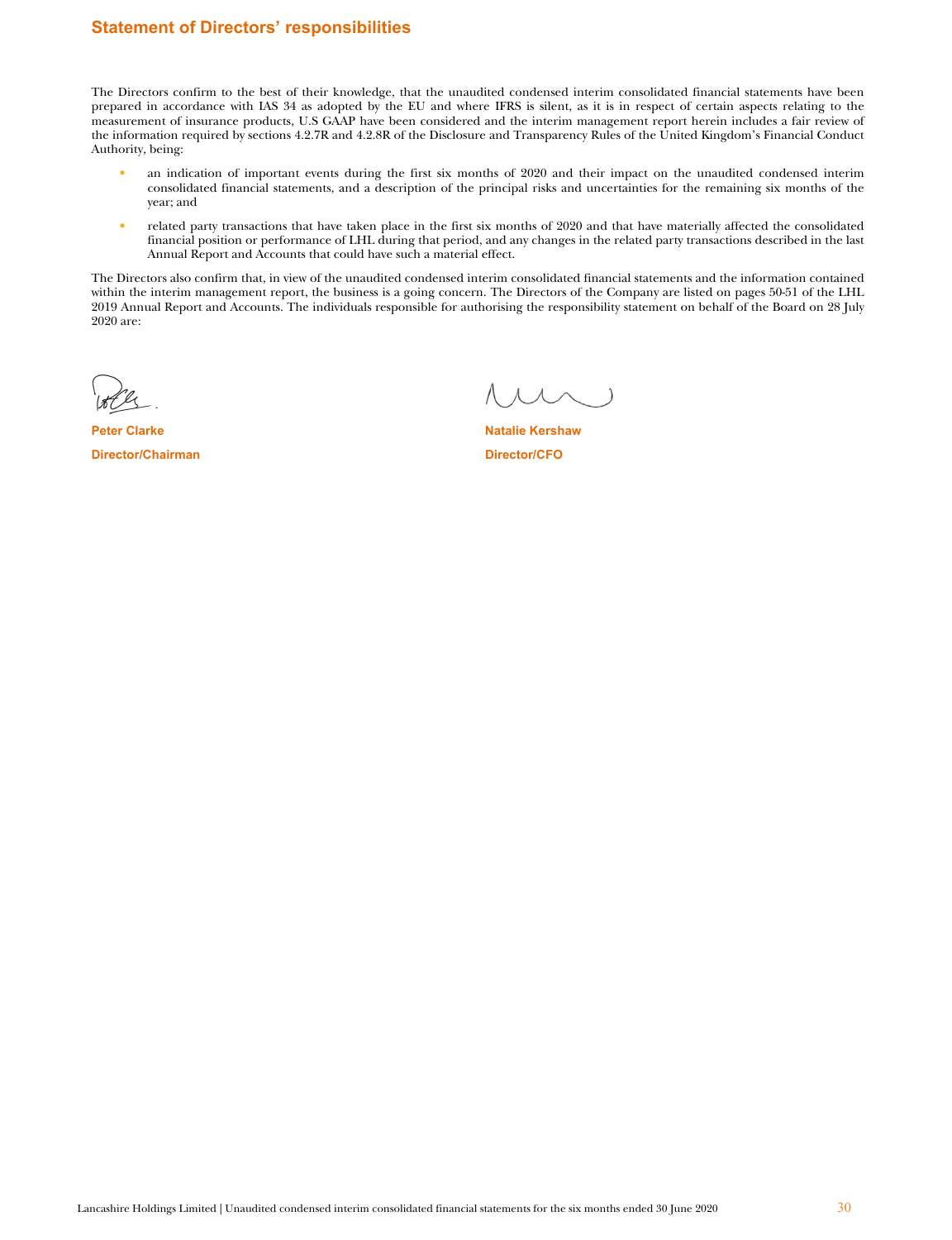# **INDEPENDENT REVIEW REPORT TO LANCASHIRE HOLDINGS LIMITED**

### **Conclusion**

We have been engaged by the Company to review the condensed set of interim consolidated financial statements in the half-yearly financial report for the six months ended 30 June 2020 which comprises the condensed interim consolidated statement of comprehensive (loss) income, the condensed interim consolidated balance sheet, the condensed interim consolidated statement of changes in shareholders' equity, the condensed interim statement of consolidated cash flows, the risk and other disclosures and the related explanatory notes.

Based on our review, nothing has come to our attention that causes us to believe that the condensed set of interim consolidated financial statements in the half-yearly financial report for the six months ended 30 June 2020 is not prepared, in all material respects, in accordance with IAS 34 Interim Financial Reporting as adopted by the EU and the Disclosure Guidance and Transparency Rules ("the DTR") of the UK's Financial Conduct Authority ("the UK FCA").

### **Scope of review**

We conducted our review in accordance with International Standard on Review Engagements (UK and Ireland) 2410 Review of Interim Financial Information Performed by the Independent Auditor of the Entity issued by the Auditing Practices Board for use in the UK. A review of interim financial information consists of making enquiries, primarily of persons responsible for financial and accounting matters, and applying analytical and other review procedures. We read the other information contained in the half-yearly financial report and consider whether it contains any apparent misstatements or material inconsistencies with the information in the condensed set of interim consolidated financial statements.

A review is substantially less in scope than an audit conducted in accordance with International Standards on Auditing (UK) and consequently does not enable us to obtain assurance that we would become aware of all significant matters that might be identified in an audit. Accordingly, we do not express an audit opinion.

## **Directors' responsibilities**

The half-yearly financial report is the responsibility of, and has been approved by, the Directors. The Directors are responsible for preparing the half-yearly financial report in accordance with the DTR of the UK FCA.

As disclosed in the basis of preparation on page 12, the annual consolidated financial statements of the Company are prepared in accordance with International Financial Reporting Standards as adopted by the EU. The Directors are responsible for preparing the condensed set of interim consolidated financial statements included in the half-yearly financial report in accordance with IAS 34 as adopted by the EU.

#### **Our responsibility**

Our responsibility is to express to the Company a conclusion on the condensed set of interim consolidated financial statements in the halfyearly financial report based on our review.

#### **The purpose of our review work and to whom we owe our responsibilities**

This report is made solely to the Company in accordance with the terms of our engagement to assist the Company in meeting the requirements of the DTR of the UK FCA. Our review has been undertaken so that we might state to the Company those matters we are required to state to it in this report and for no other purpose. To the fullest extent permitted by law, we do not accept or assume responsibility to anyone other than the Company for our review work, for this report, or for the conclusions we have reached.

**Rees Aronson for and on behalf of KPMG LLP**  *Chartered Accountants* 15 Canada Square E14 5GL 28 July 2020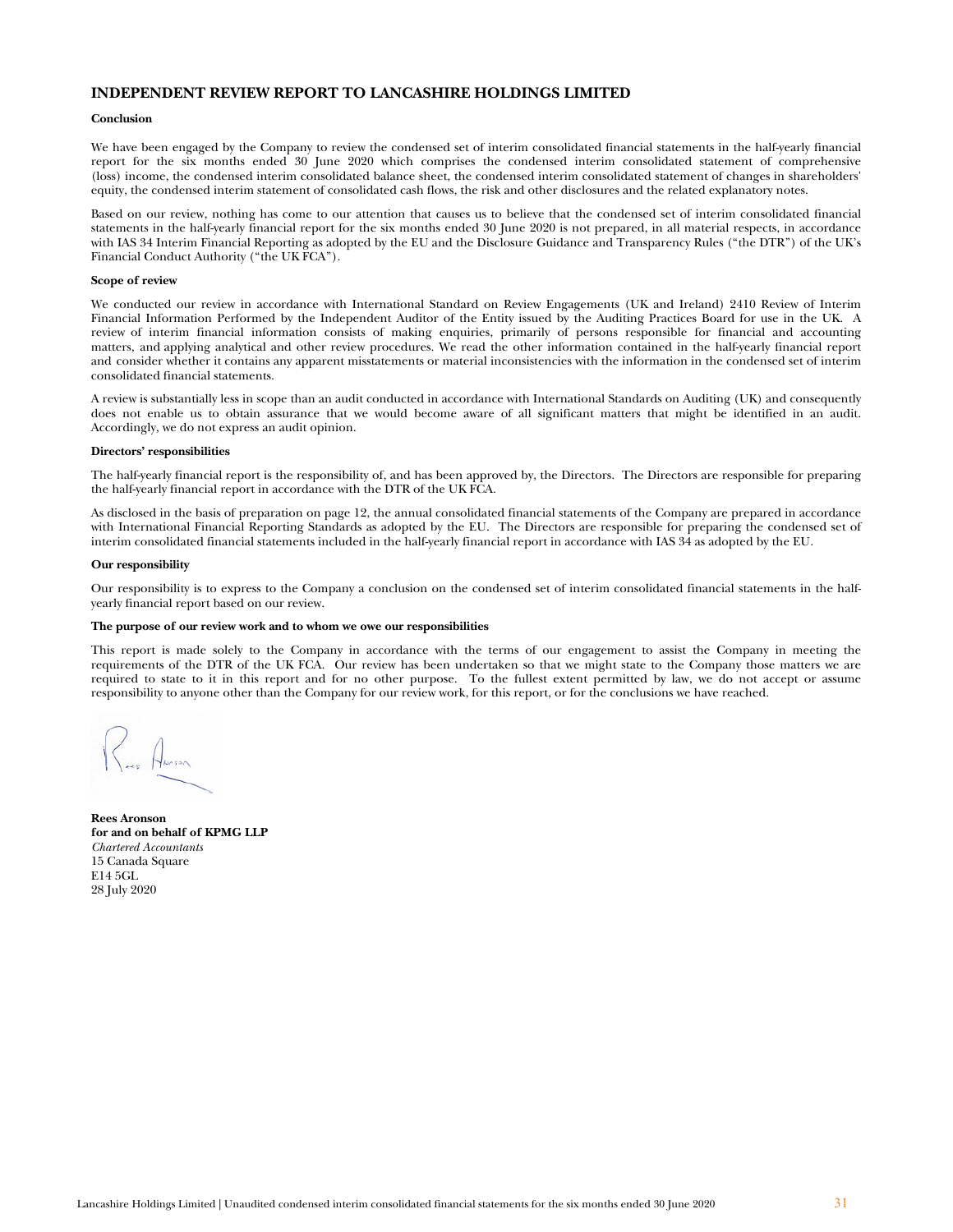# <span id="page-31-0"></span>**GLOSSARY**

#### Accident year loss ratio

The accident year loss ratio is calculated using the accident year ultimate liability revalued at the current balance sheet date, divided by net premium earned

#### Additional case reserves (ACR)

Additional reserves deemed necessary by management

AFS

Available for sale

AIM

A sub-market of the LSE

### A.M. Best Company (A.M. Best)

A.M Best is a full-service credit rating organisation dedicated to serving the financial services industries, focusing on the insurance sector

### Board of Directors, Board

Unless otherwise stated refers to the LHL Board of Directors

### Book value per share (BVS)

Calculated by dividing the value of the total shareholders' equity by the sum of all common voting shares outstanding

### **BSX**

Bermuda Stock Exchange

Ceded

To transfer insurance risk from a direct insurer to a reinsurer and/or from a reinsurer to a retrocessionaire

**CEO** 

Chief Executive Officer

**CFO** 

Chief Financial Officer

#### Combined ratio

Ratio, in per cent, of the sum of net insurance losses, net acquisition expenses and other operating expenses to net premiums earned

### Deferred acquisition costs

Costs incurred for the acquisition or the renewal of insurance policies (e.g. brokerage and premium taxes) which are deferred and amortised over the term of the insurance contracts to which they relate

### Diluted earnings per share

Calculated by dividing the net profit for the period attributable to shareholders by the weighted average number of common shares outstanding during the period plus the weighted average number of common shares that would be issued on the conversion of all potentially dilutive equity based compensation awards into common shares under the treasury stock method

### Directors fees and expenses

Unless otherwise stated includes fees and expenses of all Directors across the Group

#### Duration

Duration is the weighted average maturity of a security's cash flows, where the present values of the cash flows serve as the weights. The effect of the convexity, or sensitivity, of the portfolio's response to changes in interest rates is also factored in to the calculation

# Earnings per share (EPS)

Calculated by dividing net profit for the period attributable to shareholders by the weighted average number of common shares outstanding during the period, excluding treasury shares and shares held by the EBT

# EBT

Lancashire Holdings Employee Benefit Trust

EU

European Union

FAL

Funds at Lloyd's

Fully converted book value per share (FCBVS)

Calculated based on the value of the total shareholders' equity attributable to the Group and dilutive restricted stock units as calculated under the treasury method, divided by the sum of all shares and dilutive restricted stock units, assuming all are exercised

#### FVTPL

Fair value through profit or loss

Gross premiums written

Amounts payable by the insured, excluding any taxes or duties levied on the premium, including any brokerage and commission deducted by intermediaries

# The Group or the Lancashire Group

LHL and its subsidiaries

#### IFRS

International Financial Reporting Standard(s)

#### Incurred but not reported (IBNR)

These are anticipated or likely losses that may result from insured events which have taken place, but for which no losses have yet been reported. IBNR also includes a reserve for possible adverse development of previously reported losses

International Accounting Standard(s) (IAS)

[Standards,](http://www.businessdictionary.com/definition/standards.html) created by the IASB, for the [preparation](http://www.businessdictionary.com/definition/preparation.html) and [presentation](http://www.businessdictionary.com/definition/presentation.html) of [financial statements](http://www.businessdictionary.com/definition/financial-statement.html)

[International Accounting Standards Board \(IASB\)](http://www.businessdictionary.com/definition/International-Accounting-Standards-Committee-IASC.html) 

An international panel of accounting experts responsible for developing IAS and IFRS

# IRR

Internal rate of return

KHL

Kinesis Holdings I Limited

### LCM

Lancashire Capital Management Limited

# **LCMMSL**

LCM Marketing Services Limited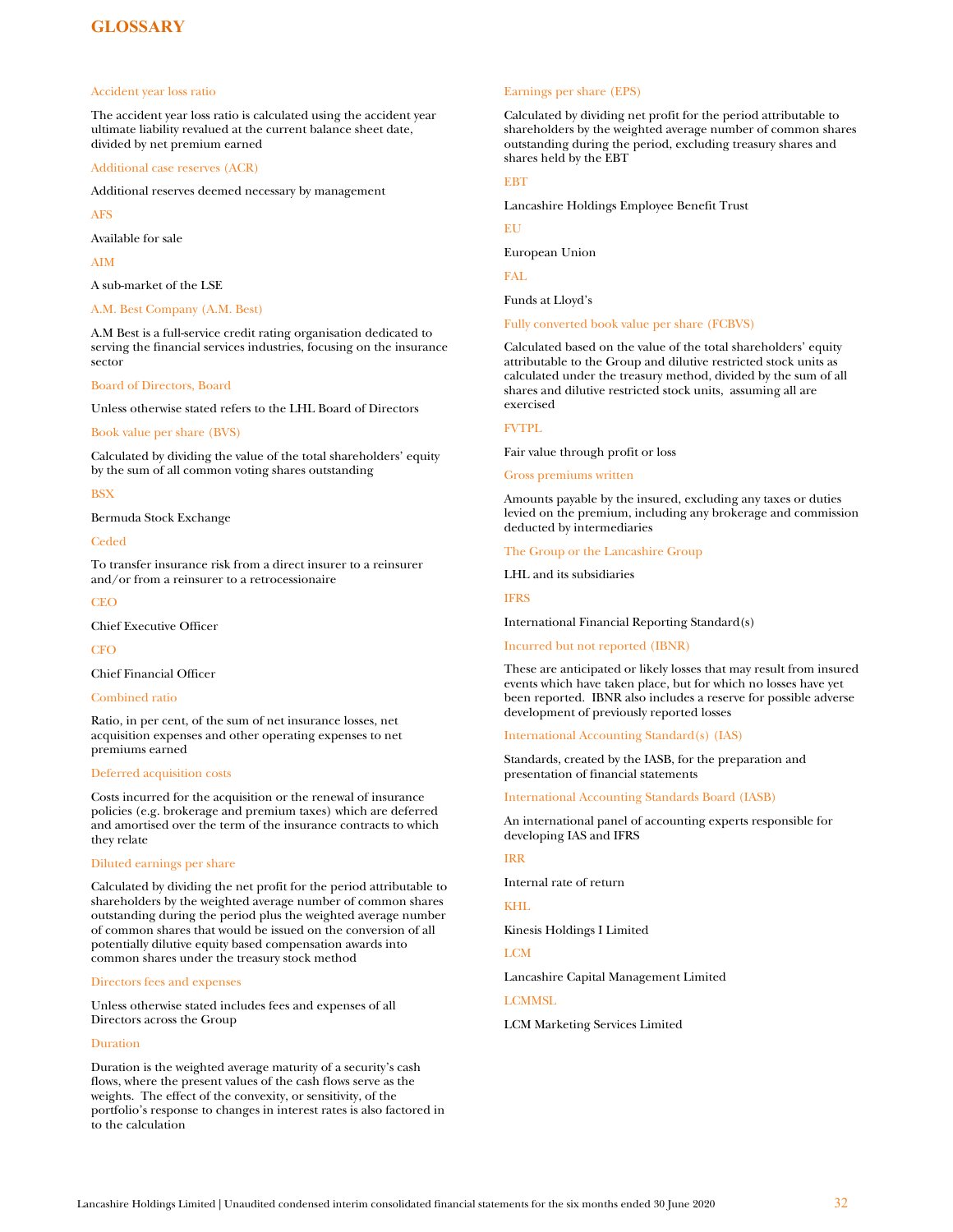# **GLOSSARY**

### Kinesis

The Group's third party capital management division encompassing LCM, LCMMSL and the management of KHL and KRL

### LHL

Lancashire Holdings Limited

### LICL

Lancashire Insurance Company Limited

#### Lloyd's

The Society of Lloyd's

#### Losses

Demand by an insured for indemnity under an insurance contract

### LSE

London Stock Exchange

LSL

Lancashire Syndicates Limited

### LUK

Lancashire Insurance Company (UK) Limited

### Moody's Investor Service (Moody's)

Moody's Corporation is the parent company of Moody's Investor Service, which provides credit rating and research covering debt instruments and securities, and Moody's Analytics, which offers software, advisory services and research for credit and economic analysis and financial risk management

# NAV

Net asset value

# Net acquisition cost ratio

Ratio, in per cent, of net insurance acquisition expenses to net premiums earned

#### Net expense ratio

Ratio, in per cent, of other operating expenses to net premiums earned

#### Net loss ratio

Ratio, in per cent, of net insurance losses to net premiums earned

### Net premiums written

Net premiums written is equal to gross premiums written less outwards reinsurance premiums written

# OTC

Return on Equity (RoE)

Over the counter

The IRR of the change in FCBVS in the period plus accrued dividends

### RPI

Renewal Price Index

RSS

Restricted share scheme

S&P Global Ratings (S&P)

S&P Global Ratings is a worldwide insurance rating and information agency whose ratings are recognised as an ideal benchmark for assessing the financial strength of insurance related organisations

### Syndicate 2010

Lloyd's Syndicate 2010, managed by LSL. The Group provides capital to support approximately 58.1% of the stamp

#### Syndicate 3010

Lloyd's Syndicate 3010, managed by LSL. The Group provides capital to support 100.0% of the stamp

#### Unearned premiums

The portion of premium income that is attributable to periods after the balance sheet date is deferred and amortised to future accounting periods

### UK

United Kingdom

U.S.

United States of America

# U.S. GAAP

Accounting principles generally accepted in the United States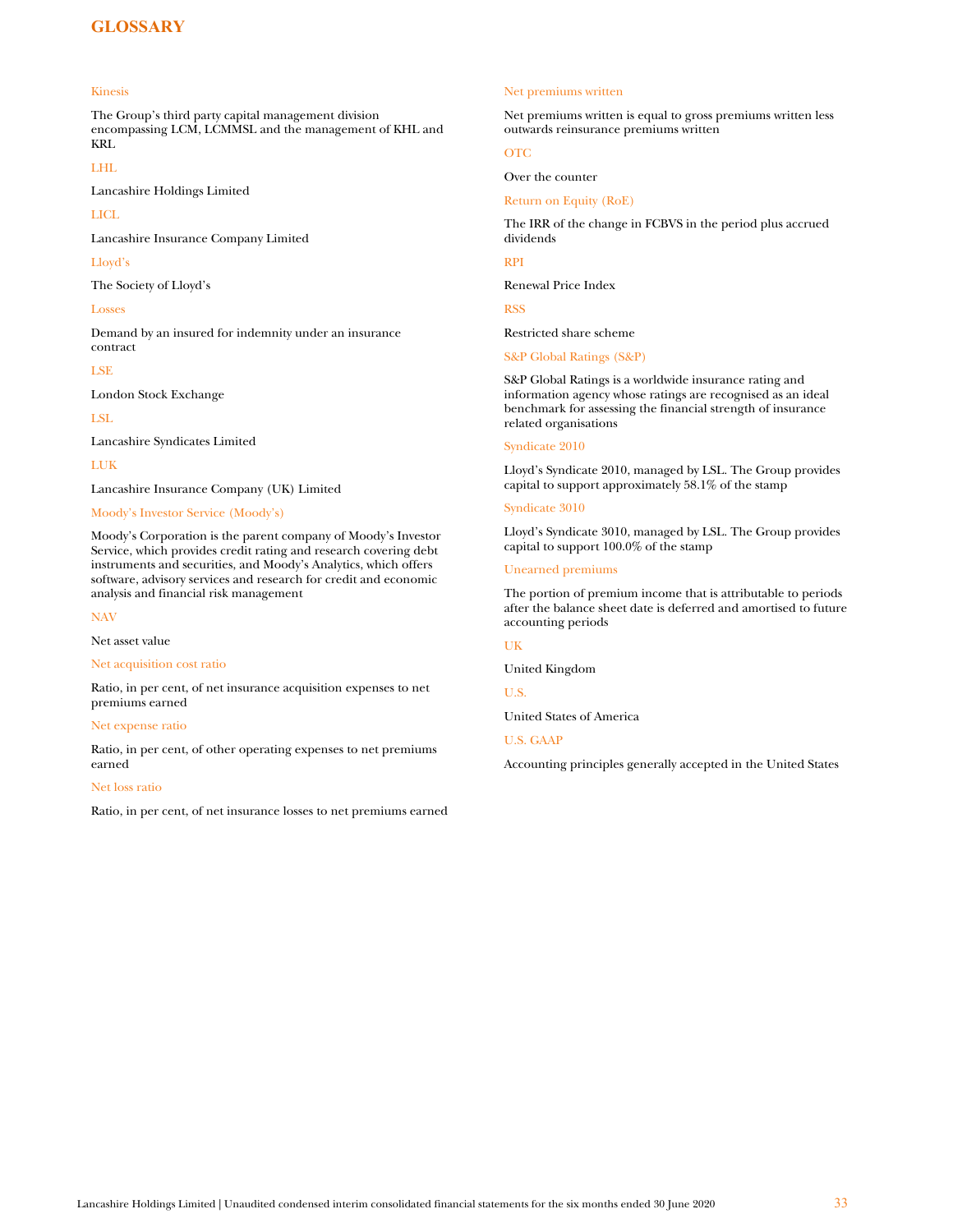As is customary in the insurance industry, the Group also utilises certain non-GAAP measures in order to evaluate, monitor and manage the business and to aid users' understanding of the Group. In compliance with the Guidelines on APMs of the European Securities and Markets Authority, we give information on APMs in the table below. This information has not been audited.

Management believes that the APMs included in the unaudited condensed interim consolidated financial statements are important for understanding the Group's overall results of operations and may be helpful to investors and other interested parties who may benefit from having a consistent basis for comparison with other companies within the industry. However, these measures may not be comparable to similarly-labelled measures used by companies inside or outside the insurance industry. In addition, the information contained herein should not be viewed as superior to, or a substitute for, the measures determined in accordance with the accounting principles used by the Group for its audited consolidated financial statements or in accordance with GAAP.

Refer to pages 32 to 33 of the Glossary for definitions on each of the below APMs. Below is an explanation of the APMs as well as information regarding their relevance:

| <b>APM</b>                                                                                                             | Relevance                                                                                                                                                                                                                                           |
|------------------------------------------------------------------------------------------------------------------------|-----------------------------------------------------------------------------------------------------------------------------------------------------------------------------------------------------------------------------------------------------|
| Net loss ratio                                                                                                         | This ratio gives an indication of the amount of claims expected to be<br>paid out per \$1.00 of net premium earned in the financial year.                                                                                                           |
| Net acquisition cost ratio                                                                                             | This ratio gives an indication of the amount expected to be paid out<br>to insurance brokers and other insurance intermediaries per \$1.00 of<br>net premium earned in the financial year.                                                          |
| Net expense ratio                                                                                                      | This ratio gives an indication of the amount of operating expenses<br>expected to be paid out per \$1.00 of net premium earned in the<br>financial year.                                                                                            |
| Combined ratio (KPI)                                                                                                   | The Group aims to price its business to ensure that the combined<br>ratio across the cycle is significantly less than 100%.                                                                                                                         |
| Accident year loss ratio                                                                                               | This ratio shows the amount of claims expected to be paid out per<br>\$1.00 of net premium earned in an accident year.                                                                                                                              |
| Fully converted book value per share ('FCBVS') attributable to the<br>Group                                            | Shows the Group net asset value on a diluted per share basis for<br>comparison to the market value per share.                                                                                                                                       |
| Return on equity ('RoE') (KPI)<br>(RoE is also sometimes referred to as the change in FCBVS adjusted<br>for dividends) | The Group's aim is to maximise risk-adjusted returns for<br>shareholders across the cycle.                                                                                                                                                          |
| Total investment return (KPI)                                                                                          | The Group's primary investment objectives are to preserve capital<br>and provide adequate liquidity to support the Group's payment of<br>claims and other obligations. Within this framework we aim for a<br>degree of investment portfolio return. |